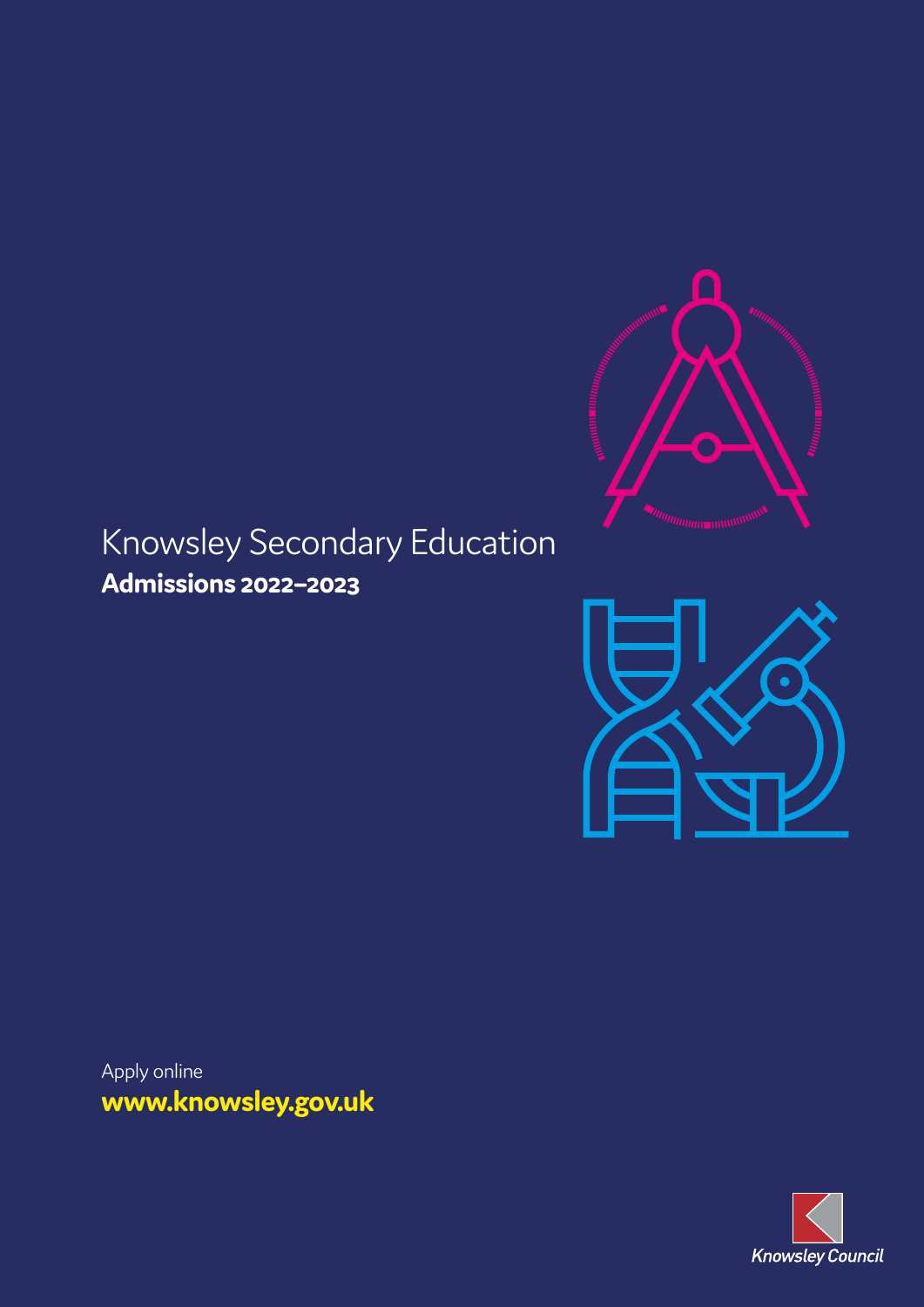## **THE INFORMATION CONTAINED IN THIS BOOKLET IS IMPORTANT**

#### **IF YOU NEED ANY FURTHER INFORMATION ABOUT THE ADMISSIONS PROCESS AND HOW TO APPLY FOR A SECONDARY SCHOOL PLACE PLEASE CONTACT:**

**Knowsley School Admissions Education Improvement Team, Knowsley Council, PO Box 21, Municipal Buildings, Archway Road, Huyton, Knowsley, L36 9YU Telephone: (0151) 443 5142/3372 Email: schooladmissions@knowsley.gov.uk**

Each secondary school can provide you with more information about their school. Contact details for Knowsley Secondary Schools can be found in this booklet along with details on open events when you can visit the schools you are interested in.

#### **Please note: Where the term 'schools' has been used in this booklet, this also applies to Academies.**

## **Privacy Notice**

Knowsley Council will use the information provided on your school admission application, and any other supporting information you provide, for the following purposes.

- To ensure the efficient co-ordination and fair allocation of school places.
- To ensure your child has access to school associated entitlements
- To ensure information is accurate.
- To prevent or detect crime.
- To protect public funds.
- To meet our key aims and legal duties.

We use the information to complete our duties under the Department for Education's 'School Admissions Code' (2021) and 'School Admissions Appeal Code' (2012).

There may be a requirement to share information with schools, other council service areas, local health trusts, other local authorities and central government. This will only be when necessary and where the law allows it to support the applications process.

For more information about how we use and store your personal data, please visit www.knowsley.gov. uk where you can access the full privacy notice for the School Admission Service. Alternatively, contact schooladmissions@knowsley.gov.uk or telephone (0151) 443 3373 to request a copy of the document.

THE INFORMATION PUBLISHED IN THIS BOOKLET IS APPLICABLE TO THE SCHOOL YEAR 2022-2023. EVERY EFFORT HAS BEEN MADE TO ENSURE THE INFORMATION IS CORRECT AT THE TIME OF PUBLICATION BUT THERE CANNOT BE A GUARANTEE THAT THERE WILL BE NO CHANGE TO THIS INFORMATION. PARENTS/CARERS ARE ALWAYS WELCOME TO CONTACT SCHOOL ADMISSIONS IF REQUIRING CLARIFICATION ON ANY MATTER IN THIS BOOKLET.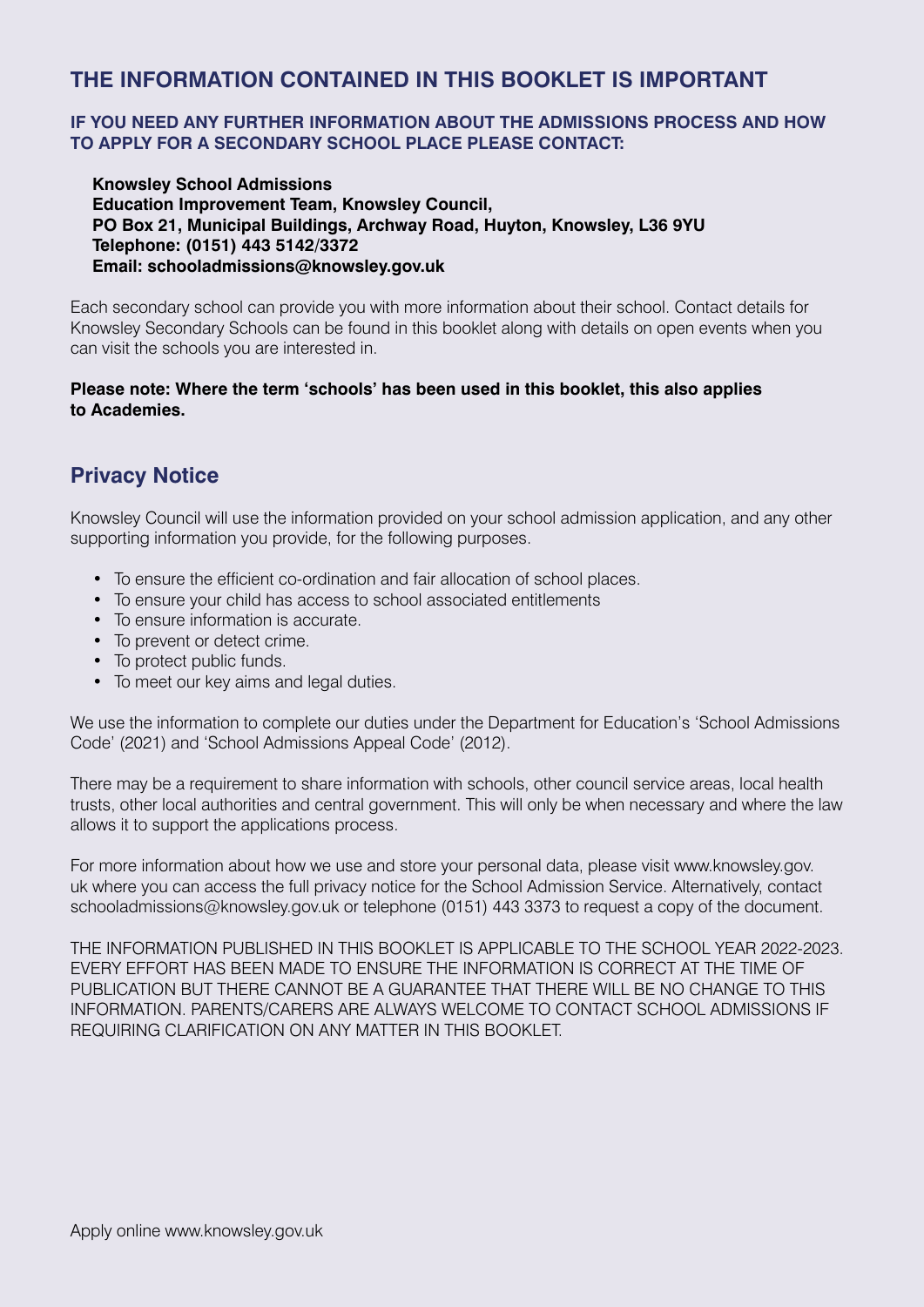## Welcome

#### Dear Parents and Carers

This is an important time for families of children transferring to secondary education in September 2022. During the first half of the autumn term 2021, Knowsley parents and carers will make decisions about their school preferences and can apply for up to three schools for their child.

Before doing this, you are invited to attend open events, as detailed on page 17 of this booklet, to see for yourself all the opportunities Knowsley schools can offer. Our head teachers and staff will be delighted to meet you in a safe and structured environment to show how pupils are benefiting from the exciting surroundings and the excellent teaching available\*.

All staff wish to work in partnership with you and provide your child with the best possible education. Our schools are committed to helping children reach their potential and are fully inclusive regarding race, disability, sex, religion or belief, sexual orientation and gender reassignment.

We want to assist you in making this very important decision for your child's future and can help in a number of ways:

- this booklet gives you information about all the Knowsley primary schools and how the application and allocation process works, please read it carefully before making your application and seek advice if you have any further questions.
- we encourage parents/carers to be aware of and understand the oversubscription policy for the schools they are applying to and use all three preferences wisely – this will not create any disadvantage but will help to avoid unexpected outcomes for your child.
- we recommend all families apply using the secure online portal at **www.knowsley.gov.uk** by the national closing date of **31 October 2021**
- Knowsley school admissions team can provide further information and guidance by telephone (0151) 443 5143 / 5142 / 3372 or email schooladmissions@knowsley.gov.uk

Finally, may I take this opportunity to assure you of the full support of Councillor Harvey, Cabinet Member for Children's Services, myself and all our education staff. Our commitment is to make Knowsley the best place to be educated and build a high quality, sustainable and successful learning community.

We wish your child every success as they prepare to start on their secondary education journey.





**Julie Moss** Executive Director (Children's Services)



**Cllr Margaret Harvey** Cabinet Member for Children's Services

*\* In the event that schools cannot hold open events due to any restrictions imposed by the management of Covid 19, ours schools will do their very best to ensure you have all the information you require. Parents/carers may wish to visit school websites or can contact schools directly by email or telephone to request specific information or a copy of a school prospectus.*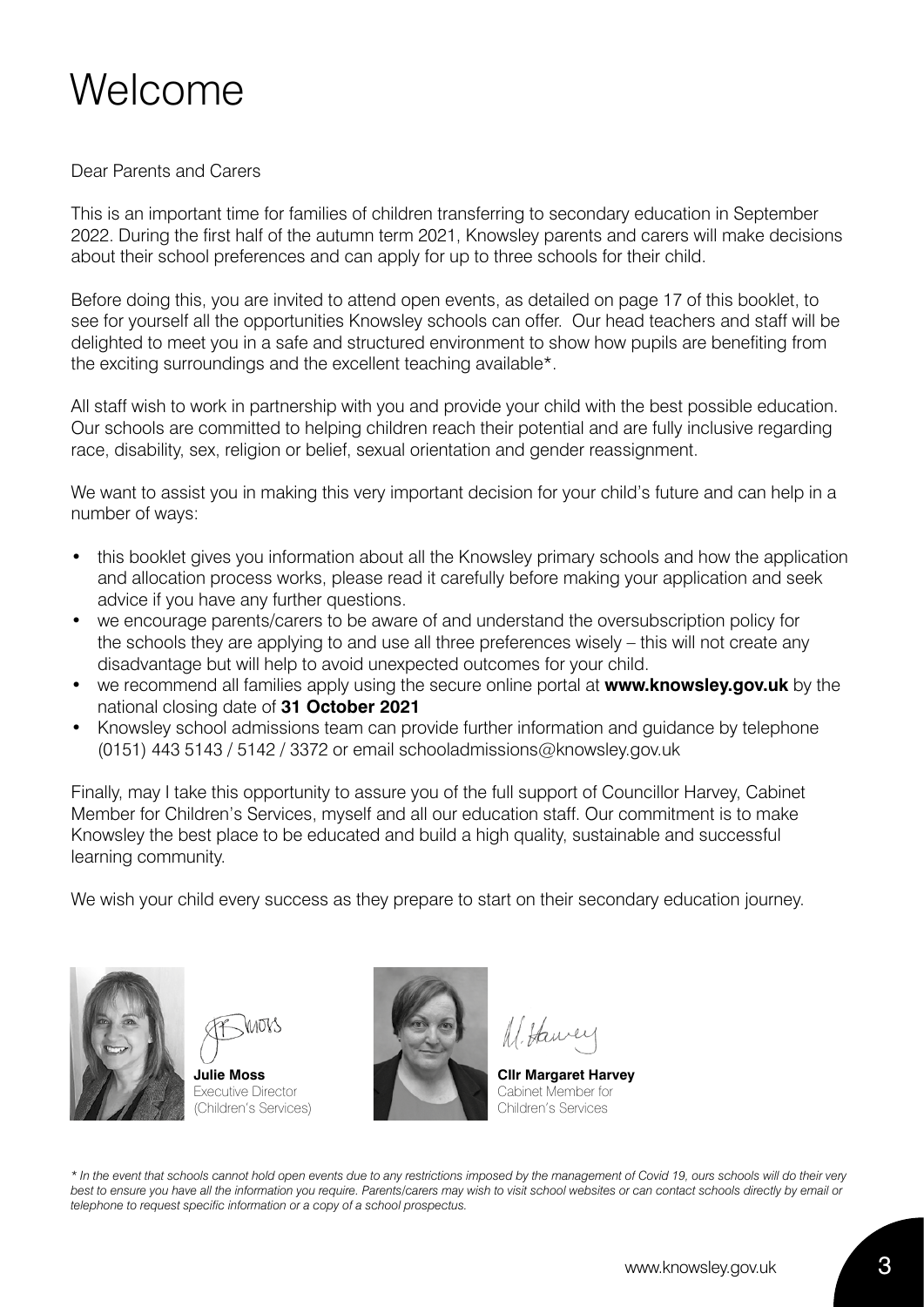## **Contents**

| How to apply for a year 7 secondary school place for 2022 | 5  |
|-----------------------------------------------------------|----|
| The inter-authority co-ordinated equal preference scheme  | 10 |
| Naming preferences                                        | 11 |
| Late applications                                         | 13 |
| Making changes to your application                        | 14 |
| Waiting lists                                             | 15 |
| Receiving your allocation result                          | 16 |
| Withdrawal of a school place                              | 16 |
| Open Event Schedule                                       | 17 |
| Locations of Knowsley secondary schools                   | 18 |
| School details and admission policies                     | 19 |
| All Saints Catholic High School<br>$\bullet$              | 22 |
| Halewood Academy<br>٠                                     | 24 |
| Kirkby High School<br>٠                                   | 26 |
| Lord Derby Academy<br>٠                                   | 28 |
| The Prescot School                                        | 30 |
| St Edmund Arrowsmith Catholic Academy<br>٠                | 32 |
| Allocation statistics for 2021                            | 34 |
| Appeal procedures                                         | 35 |
| In-year admissions and transfers                          | 37 |
| Special Educational Needs and Disabilities (SEND)         | 39 |
| <b>Education Support Services</b>                         | 40 |
| Contact details for other local education authorities     | 42 |
| Summary timetable of the secondary admissions process     |    |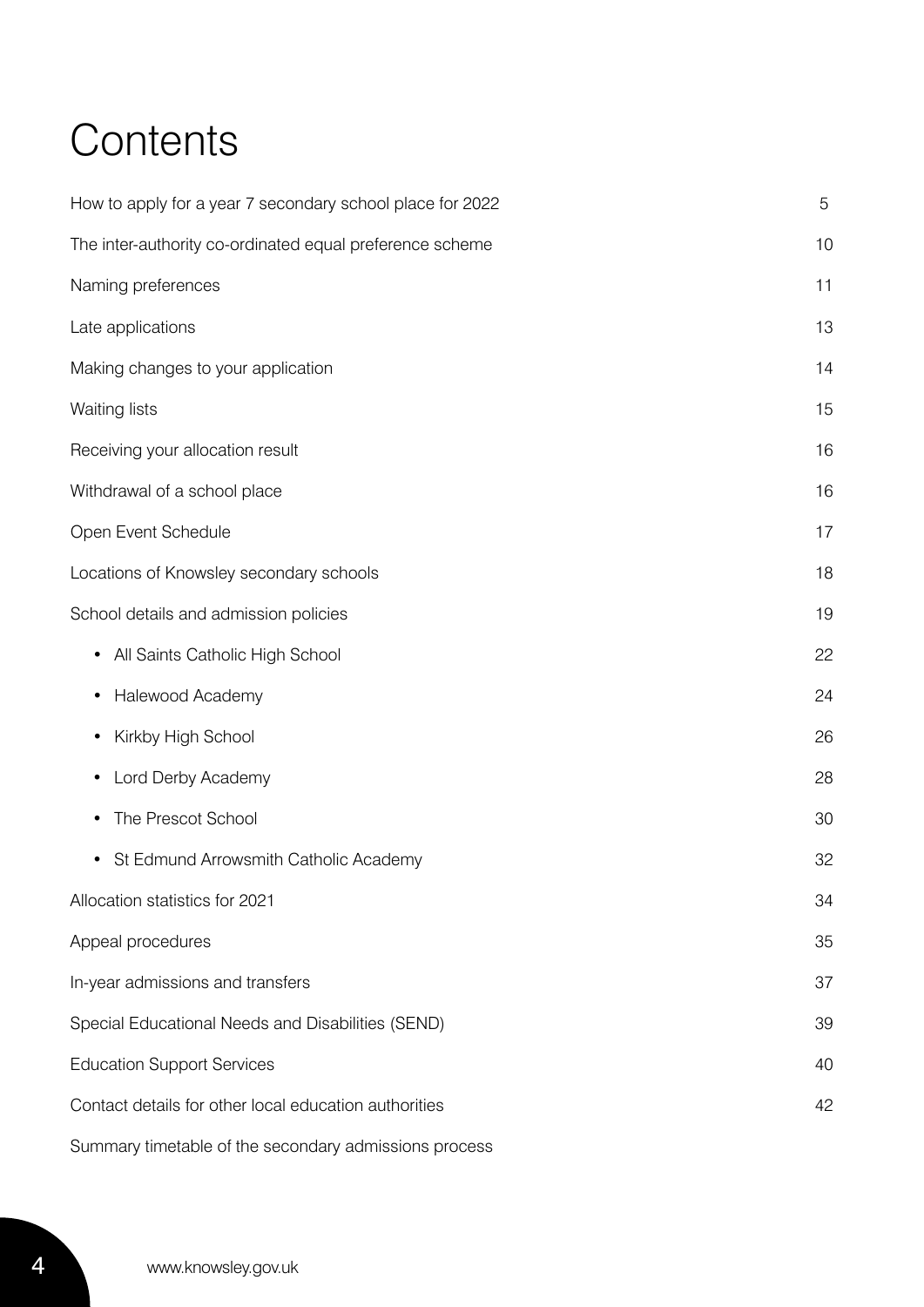## How to apply for a secondary school place (year 7) September 2022 Intake

**Please take time to read the information in this booklet very carefully to ensure that you are aware of the correct application and allocation procedures before making your application for a secondary school for your child.**

If your child is currently in year 6 of primary school or their date of birth falls on or between 1 September 2010 and 31 August 2011, they are typically eligible to start year 7 of secondary school in September 2022.

*(If your child is currently being taught outside of their typical national curriculum year, you will need to consider whether it is appropriate to apply for a secondary school place – see page 9 for more information)*

- There is no automatic transfer from primary school to secondary school. Every parent/carer must apply during the relevant application period of 12 September 2021 to 31 October 2021 and **must** complete the common application form (CAF) of the Local Authority in which they live, and any other individual school supplementary forms that are required (this will depend on the schools you are applying for and will be referenced in the admission policy for the school).
- Parents/carers have a right to apply for which secondary schools they would prefer their child to attend, but should be aware that there is no guarantee that a place will be allocated at one of these schools. Where schools are oversubscribed (this means they receive more applications than places available), the admission policy of the individual school is used to decide who can have a place.
- Knowsley resident parent/carers **must** complete the Knowsley common application form. Even if your child currently attends a primary school outside of Knowsley and/or if your secondary school preferences are for schools in other authority areas, you must still make your application to the authority where you live.
- Knowsley resident parents should make their application using the online application portal via the Knowsley website www.knowsley.gov.uk
- If you do not live in Knowsley but wish to apply for Knowsley secondary schools, you can still do this by naming these schools as preferences on your home authority application form. Please contact your home authority or visit their website for more information and to access the correct application.
- It is the responsibility of the parent/carer to complete the correct application form and any individual school supplementary information forms required during the application period and by the national closing date of 31 October 2021. If you complete a Knowsley common application form but you are not a Knowsley resident, your application will normally be disregarded.
- Only one common application form must be completed and each child should only receive one school offer – see page 8 for more information.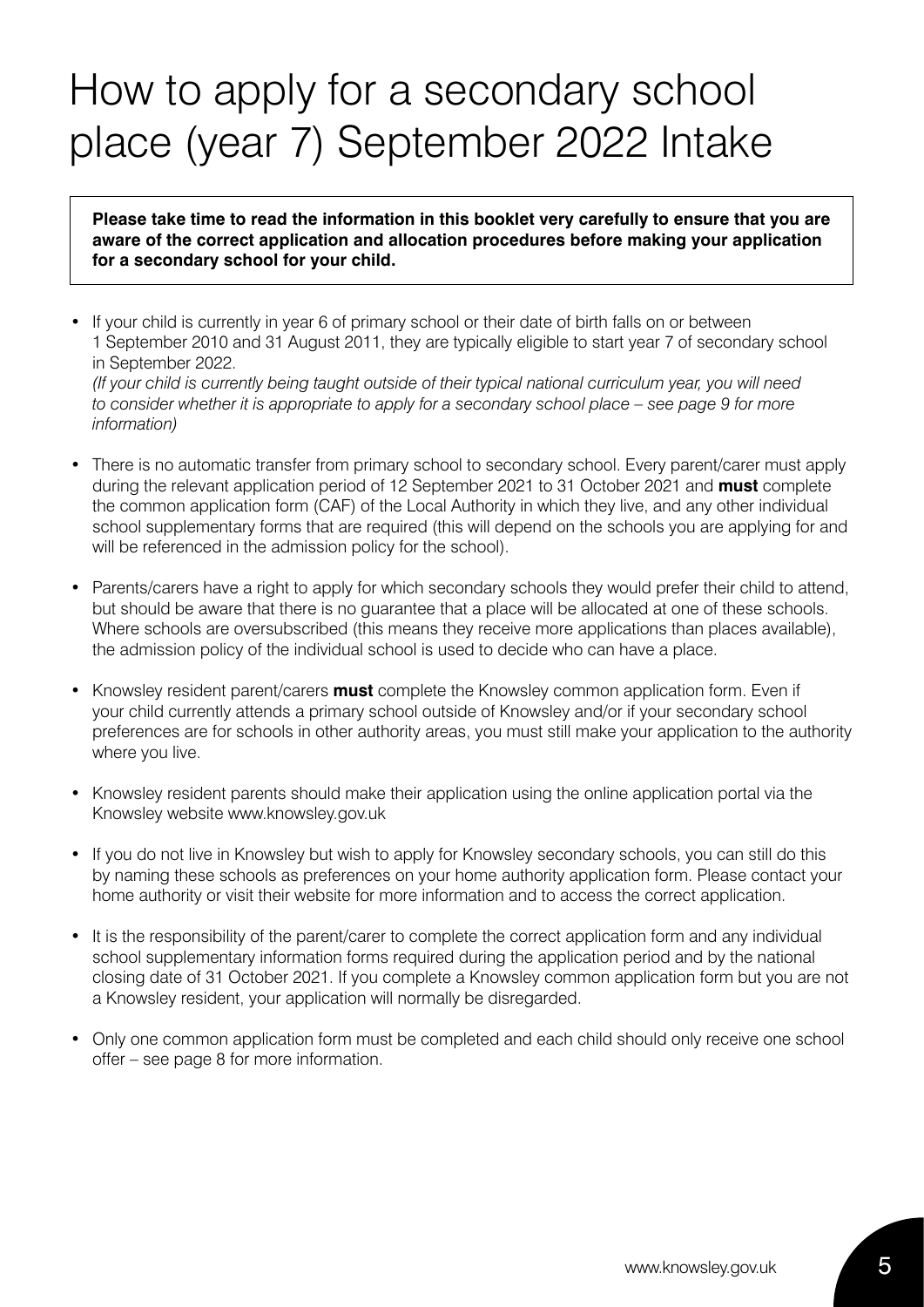## **The online application portal**

**Knowsley Authority requests that parents/carers make their application by using the online application portal which can be accessed from the Education and Schools pages of the Knowsley Council website www.knowsley.gov.uk** 

**If you do not have access to the internet at home, you can visit any Knowsley One Stop Shop or Library where there is access to this facility in order to make your application. Your child's primary school may also be able to assist you in making an online application.** 

- From the home page, click on 'education and schools' and then click 'apply for a school place' to access the online application portal.
- The online portal guides you through the application, but please familiarise yourself with individual school admission policies and requirements before you make your application.
- Before you can make an application, you will need to create an account on the portal by entering a valid email address and creating a secure password.
- When you have created your account, you will receive a verification code by email which you will need to use to progress with your application (this is to ensure your email address is accurate for future communication about your application).
- If you have received an expected transfer letter from the Local Authority, because we believe your child is living in Knowsley and is of age to apply for secondary school transfer, this letter should include an identification reference that you can use on the portal when prompted to automatically find your child's basic details.
- You can still make an application without the identification reference by entering your child's details manually.
- Once you have completed and submitted your online application, you should receive an email confirming receipt.
- If you do not receive the email confirmation, please check your spam/junk folders before contacting the school admissions team for assistance.
- You can login to the portal and make any changes to your application up to the closing date of 31 October 2021.
- After the closing date, if you wish to make changes to your preferences, you will be required to withdraw your original application and submit a new application which may be treated as a late application. *For more information about change of preference and late applications please see page 13-15*

## **Paper application forms**

Parents/carers are encouraged to apply online but, for those who feel they cannot make an online application, paper application forms are available by request – please contact Knowsley school admissions team by telephoning (0151) 443 5142 / 5143 / 3372 or email us at schooladmissions@knowsley.gov.uk

• An application form will be sent either by post to your home address or by email. The completed application can be returned by post to the address on the application form, or you can email a copy to schooladmissions@knowsley.gov.uk.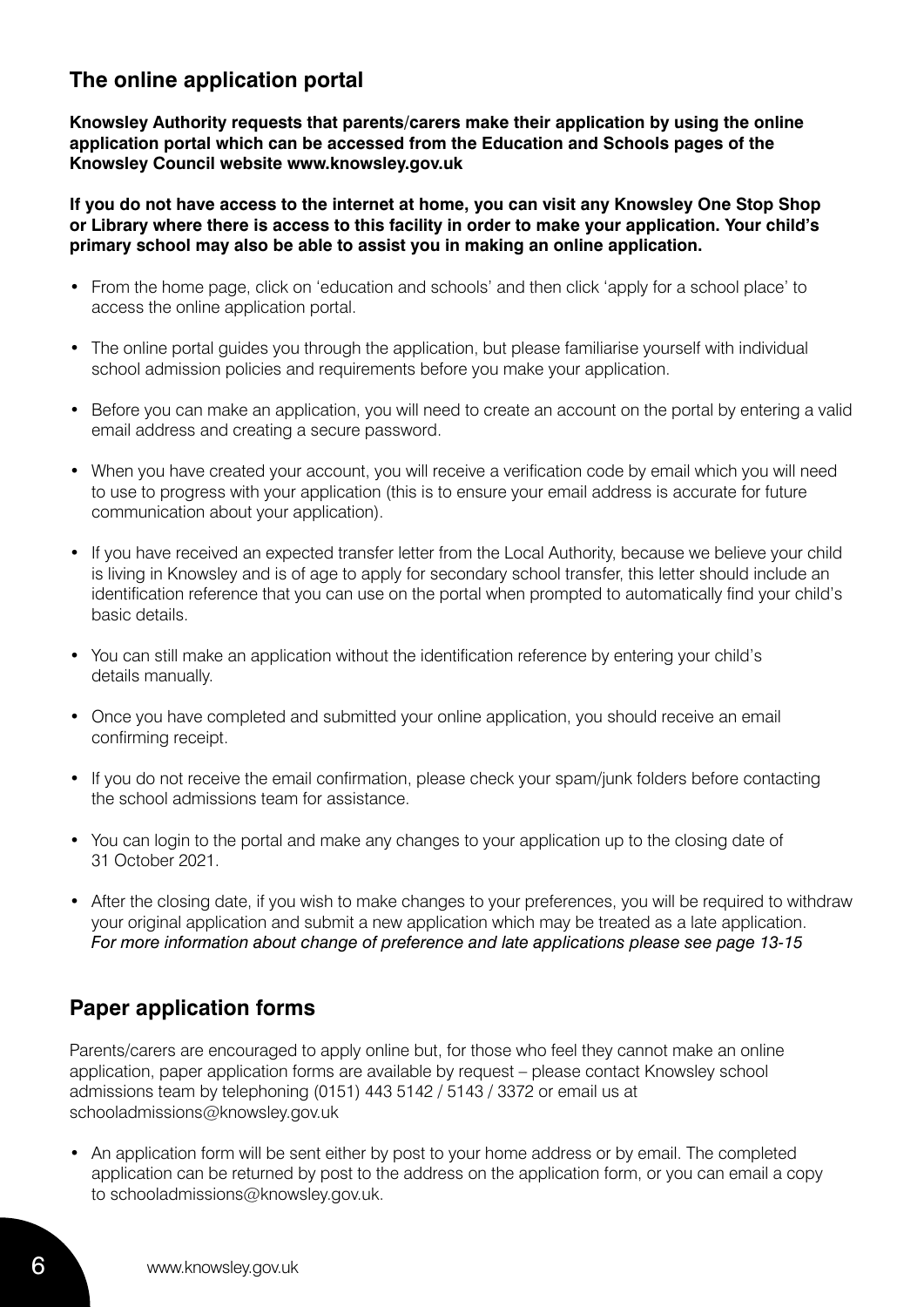- If you provide an email address on your application form, an email to confirm receipt will be issued. If you have not received an email within 10 days of submitting an application, please contact the School Admissions Team.
- If you apply by paper and wish to make any changes to your application following submission, you will need to contact the School Admissions Team to request the change.
- You will not be able to access your allocation result online or by email a letter will be issued by post on national offer day so you should be aware that you are not likely to receive your allocation result until after 1 March 2022.

## **General application guidance**

## **Additional information and supplementary information forms**

- The application form allows for parents/carers to state their reasons for naming a school as preference, but if applicants wish to submit additional information this can be uploaded within the online application on the portal or submitted by email or post to the school admissions team. Applicants should be aware that admission authorities can only consider this information in the allocation of places if their admission policy allows for it, as places must be allocated in accordance with the determined policy.
- It is the responsibility of the applicant to read the individual school admission policy and ensure that all relevant information is provided with the application. If parents/carers are unsure what is required, they should check with an admissions officer in the Local Authority of the school in question or contact the individual school.
- Knowsley faith schools, and some schools in other authority areas, may require extra information which is not requested on the Local Authority common application form. This is because the admission policies for these schools include criteria specific to that school which is not requested on the Local Authority common application form, for example religious commitment. Applicants who wish for their child to be considered for a place under any specific criteria will need to complete a supplementary information form. **It is the parents/carers responsibility to contact the individual school or the relevant local authority admissions team for further advice about obtaining a supplementary information form.**
- Supplementary information forms should be completed **in addition** to the Local Authority common application form and should be returned directly to the individual school by the closing date. Supplementary information forms for Knowsley faith schools can be obtained from the individual schools or by visiting the school admissions area of the website www.knowsley.gov.uk where they can be downloaded. For schools in other authority areas applicants should contact the individual school or the relevant Local Authority admissions team for further advice about obtaining a supplementary information form.
- Parents/carers who do not complete a supplementary information form but name the school as a preference on the Local Authority common application form, will still be considered for a place in the school, but not under the specific criteria for which the supplementary form gathers information. However, if you complete an individual school supplementary information form, but do not also name that school as a preference on the Local Authority common application form, your child would not normally be considered for a place – only school preferences named on the local authority common application form will be considered.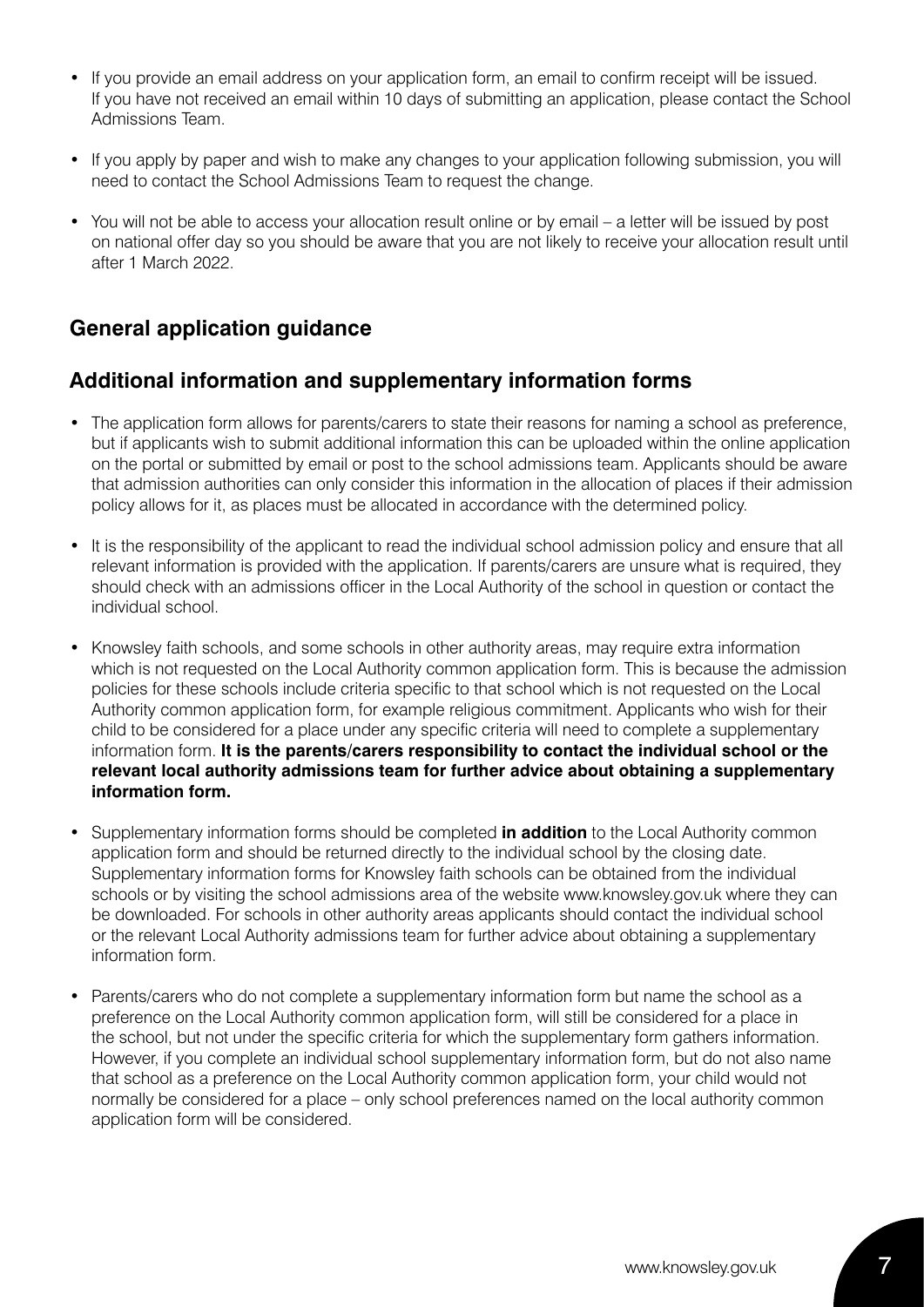## **Home Address**

- The address given must be where the child lives on a permanent basis, therefore, the address of a childminder or other relative should not be given.
- If a child lives between two addresses due to a shared care arrangement, only one application should be made from the address identified by parents as the main residence. Proof of home address may be requested and the Local Authority reserves the right to request other proof as fits the individual circumstances. It may be necessary for the Admission Officer to carry out checks with your child's primary school to confirm that addresses given are genuine and you may be asked to produce further documentary evidence of your child's address.
- Any change of address during the allocation period (November-March), must be notified to your child's Primary School **and** to the school admissions team and documentary evidence may be requested. If you do not notify the Local Authority of an address change during the allocation period any school place you have been offered on the basis of an old address could be at risk.
- If you are unsuccessful in your application for your preferred schools and move address after national offer date, you should notify the school admissions team as it may affect your child's position on the waiting list(s).
- The Local Authority reserves the right to make enquiries as necessary with other agencies such as Council Tax, medical records or electoral roll, etc, to verify information provided.

## **Multiple applications**

- Parents/carers should only submit one application per child which must be made to the authority in which you live.
- If applications are made to more than one Local Authority, the authority in which the child is not resident will typically disregard the application.
- The most recently dated application to the home authority will be the application which is processed and any previous applications will be disregarded.
- Where care is shared between parents, the Local Authority can only accept one application. This can be completed by either parent, provided they have parental responsibility for the child, and the correct home address for the child is stated on the application form. In such cases, it is expected everyone who has parental responsibility for a child will have agreed school preferences before submitting an application.
- If the Local Authority is made aware of a disagreement between those with parental responsibility, it will usually proceed with the application made by the parent/carer with whom the child mainly resides during the school week, unless the terms of a court order instructs otherwise.
- If a court order or mediation arrangement is required to determine which parent has the right to make the application and name school preferences, this does not give the child any increased priority for a place in the school/s of preference, normal allocation procedures still apply and the application will be considered along with all others against the admission policy of the school/s.
- Any delay in making an application beyond the closing date due to a dispute could result in the application being classed as late and the application then being at a disadvantage.
- Applications are made on behalf of the child, therefore the detail of the application can typically be shared with all those holding parental responsibility unless information has been disclosed to the Council that the sharing of this data could affect the safety/wellbeing of the child, applicant or third party.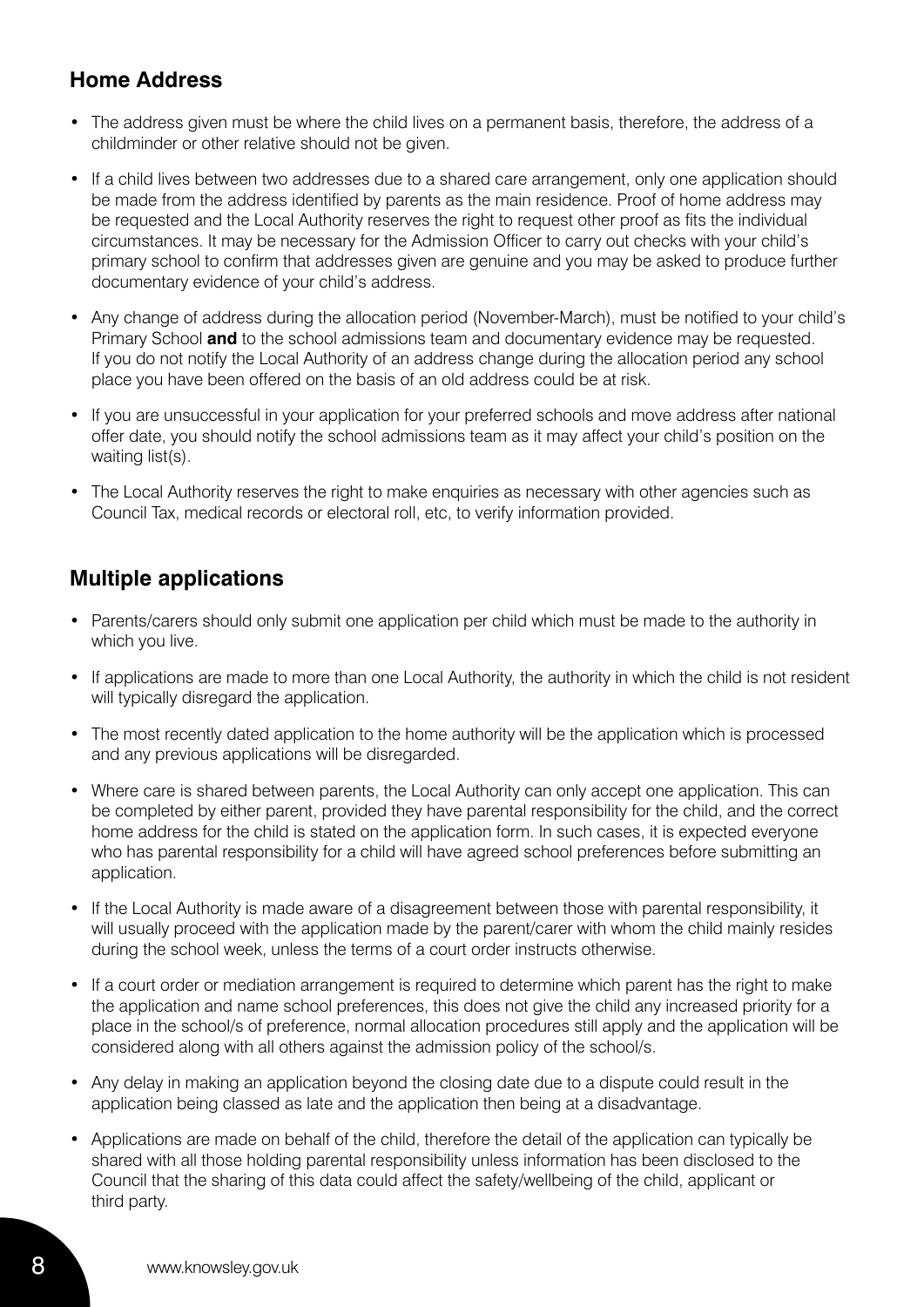## **Children arriving from overseas**

- In most cases, foreign national children in the UK who have arrived with their parent or as a dependent, have the right to attend schools in England and school admission authorities would not refuse to admit a child on the basis of their nationality or immigration status.
- The admission authority may request to see appropriate documentation to clarify the status of a particular child e.g. right of abode certificate, passport or entry visa. Foreign nationals, who wish to apply for a state-funded school place, are advised to check that they have a right of abode or that the conditions of their immigration status otherwise permit them to access a state-funded school and can do so by visiting **https://www.gov.uk/right-of-abode.** Applications are not normally accepted for children of foreign nationals who are still living abroad and should only be made once the child is in England and in a position to take up a school place.
- British nationals and their dependents who are living overseas but planning to return to the UK may apply for a school place. Applicants are requested to provide documentary evidence of British National status and a date of return to the UK. Any application will be processed in accordance with normal admission process time frames, but this will typically be from the overseas address until such time as the child is resident in the UK or a local address has been evidenced.
- In some cases, the entry visa does not allow for a child to access a state funded school place in England:
	- o short-term visitors children who live abroad but have been admitted to the UK for a short visit, for example as tourists - or short-term study (English language).
	- o unaccompanied foreign national children and young people entering on a Child Student visa or student visa must access education at an independent school, sixth form college or further education college which is a licensed student sponsor.

## **Children of UK service personnel (UK Armed Forces)**

• For families of service personnel with a confirmed posting to the area, or crown servants returning from overseas to live in the area; Knowsley Local Authority would normally accept and process an application from a local address in advance of a family arriving in the area provided the application is accompanied by an official letter that declares a relocation date and a unit postal address or quartering area address.

## **Applications outside the normal age group**

- Children normally transfer from year 6 of primary education into year 7 of secondary education in the September following their eleventh birthday. This means children who have their 11th birthday on or between 1 September 2021 and 31 August 2022 will move to secondary school at the beginning of the Autumn term in September 2022.
- Parents/carers may seek to apply for a place for their child outside of the normal age group if they believe it is appropriate and, most typically, if the child has been taught outside of the normal age group during primary education - for example if the child is gifted and talented, has experienced ill health or deferred entry to reception class at the beginning of their primary education due to being summer born.
- Parents/carers are requested to submit information/evidence to support their request which will then be considered by the Admission Authority of the school/s requested. The views of the Headteacher must be considered and will be a strong factor in determining whether or not admission outside of the normal year group is agreed.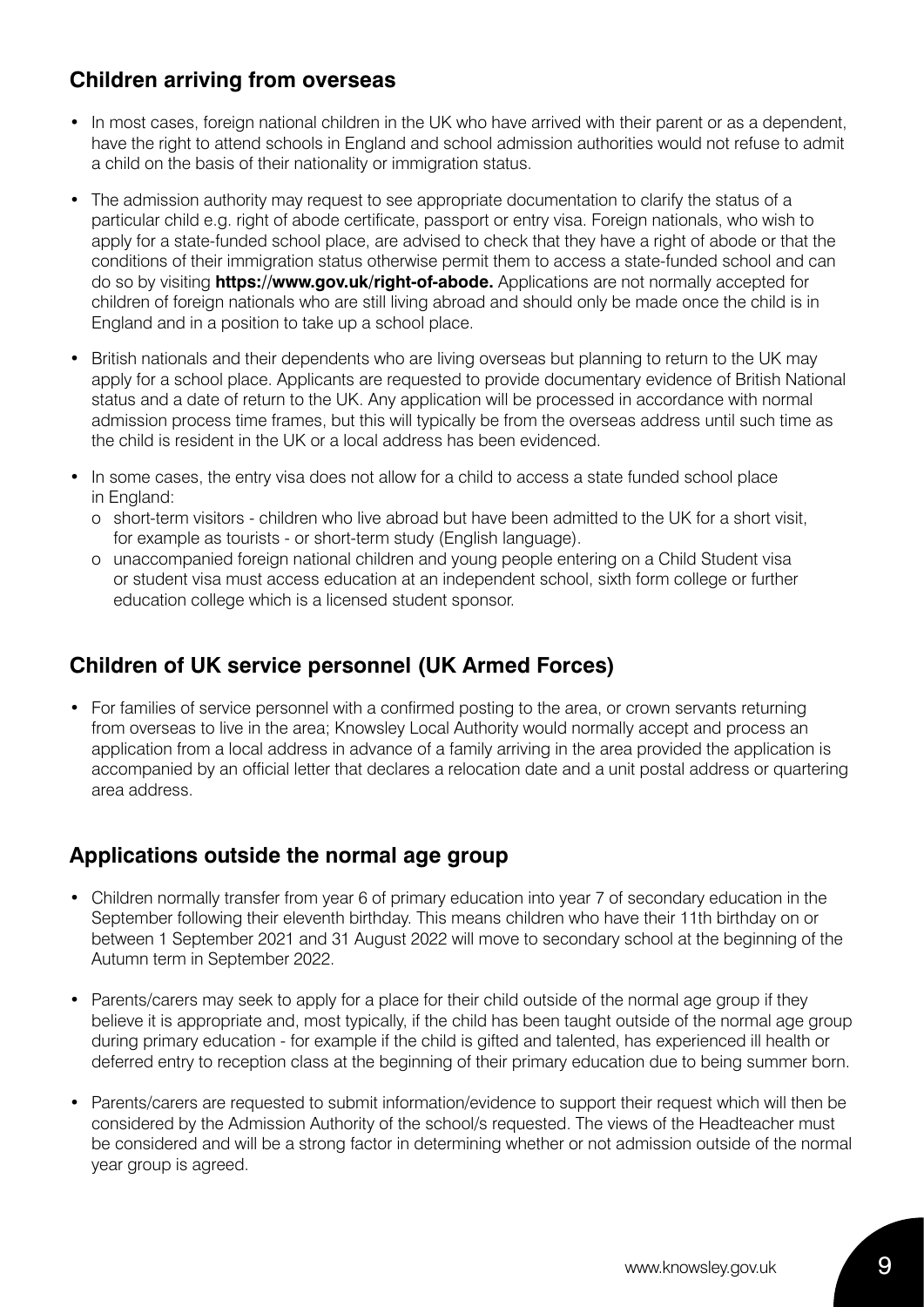- Requests for admission to year 7 of secondary education outside of the normal age group for September 2022 entry should be received by 31 October 2021 to allow adequate time for the request to be considered and responded to. Where it is agreed, the application is still subject to consideration under admission arrangements for the relevant year and does not guarantee a place in the school/s of preference or give any additional priority for a place.
- If an application for a child outside the normal age group is considered in the allocation but a place is not secured at the school/s of preference when the oversubscription criteria is applied, the applicant has a right to appeal against the refusal of a place. However, there is no right of appeal if they are offered a place but it is not in the preferred year group.

## **The inter-authority coordinated equal preference admission scheme**

National admissions legislation requires all Local Authorities in England to work together, where required, to co-ordinate applications for secondary school bulk transfer into the relevant year (year 7)

Each Local Authority must agree a scheme which is the framework for admission procedures in the local area. Some elements of the scheme are determined by national admission legislation. There is a national closing date for applications and a national offer date to ensure that all preferences are processed at the same time and applicants should, therefore, only receive a single school offer. Every authority must also use an equal preference system when considering applications - this means that all your school preferences are considered at the same time and your child will be allocated a place at the highest preference offer available to you.

All secondary schools in Knowsley adopt the Local Authority inter-authority co-ordinated equal preference scheme – a full copy of the scheme is published on the website www.knowsley.gov.uk

### **How does an equal preference system work?**

Knowsley resident parents/carers can name up to three secondary schools on the common application form. The school that is named as the highest preference would normally be the one that parents/ carers want the most, with other preferences being those they have considered as alternative options if a place at the preferred school was not available. However, no priority is given on the basis of the level of preference when the child is considered for a place so, if a child has lower priority for a place in the first preference school but has a high priority for a school named as second or third preference, they will not be disadvantaged in the allocation because of the order of preference as they retain their priority for lower named preferences.

#### *For example:*

- *1. Brownfield School this is the school you want most*
- *2. Greenfield School this is the school you would want if Brownfield could not be offered*
- *3. Bluefield School this is the school you would want if neither Brownfield or Bluefield could be offered*

The admission policy (oversubscription criteria) for each school is applied to the child's application along with all the other applications for the same school. At this point, it doesn't matter whether the school has been listed as preference 1, 2 or 3 – that is not considered at this stage. All applicants for a particular school are put into order according to the school's oversubscription criteria. The school fills its places, up to the admission number, taking children in order of priority against the school admission criteria.

Knowsley authority will receive the allocation outcome for each school of preference for every Knowsley resident applicant from the relevant admission authority, including results from schools of preference in other authority areas.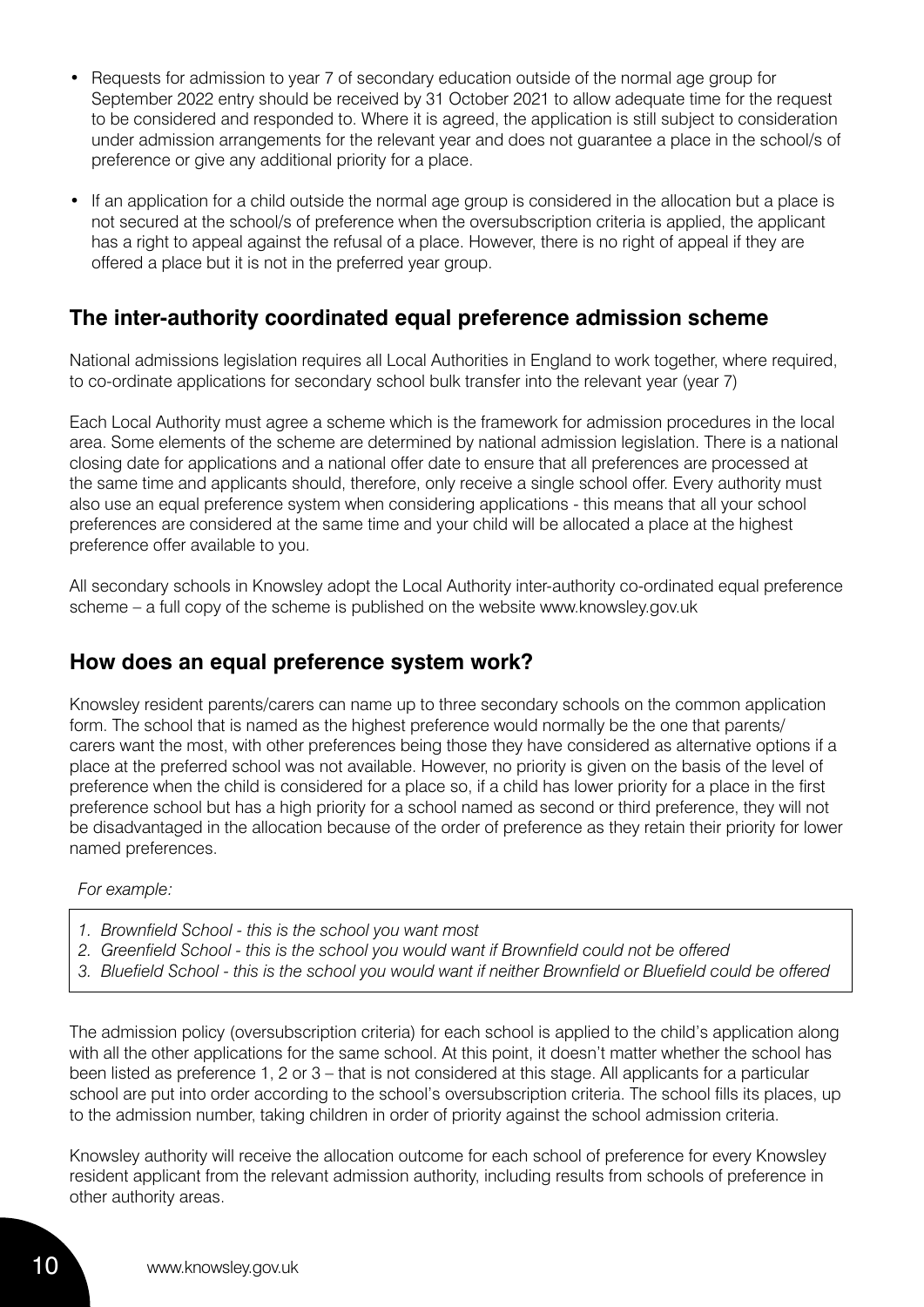If more than one school of preference can offer a place, then **and only then** is the order of the preferences taken into account. Only one school offer will be given – this will always be the highest of those able to offer a place. If all three schools can offer a place, the applicant will be allocated a place at their first preference school and the other schools place can then be offered to another child who may have otherwise been refused.

#### *For example:*

- *1. Brownfield School Yes, a place can be offered*
- *2. Greenfield School A place may or may not have been available, but is no longer required because a higher preference is being offered*
- *3. Bluefield School A place may or may not have been available, but is no longer required because a higher preference is being offered*

However, sometimes not all schools can offer a place and, where higher named preference are refused, children will be added to waiting lists in case of further movement:

#### *For example:*

- *1. Brownfield School No, a place cannot be offered as other applicants meet a higher priority*
- *2. Greenfield School Yes, a place can be offered*
- *3. Bluefield School A place may or may not have been available but is no longer required because a higher preference is being offered*

In this example, the child's name will normally be placed on the waiting list for Brownfield School. An offer will be made of Greenfield School – the highest available. The place at Bluefield will be offered to someone else.

- If your child cannot be offered a place in any of the schools you have named as a preference, the Local authority will normally offer Knowsley resident children an alternative place, usually in the nearest Knowsley secondary school to the home address with an available place. If parents/carers are not satisfied with the offer they receive, it is possible for their child to be considered for other Knowsley schools that do have places available or by making a new application for different school preferences, including schools in other authorities.
- Non-Knowsley residents who cannot be offered a Knowsley school of their preference will normally be made an alternative offer by their home authority.
- In all cases, the child's name will be placed on a waiting list/s for the Knowsley school/s where a place has been refused and informed of their right of appeal against the decision to refuse a place at any school/s (for further information on appeals see page 35 and 36).
- Sometimes there is movement after the initial allocation; if parents/carers refuse a place at a school where their child has been offered a place, this place can then be re-allocated from the waiting list.

## **Naming school preferences**

- Knowsley residents can name up to three schools of preference and should do so in ranked order. Please do not repeat the same school – this will not increase your chances of a place.
- You can name schools in other authorities on your Knowsley application.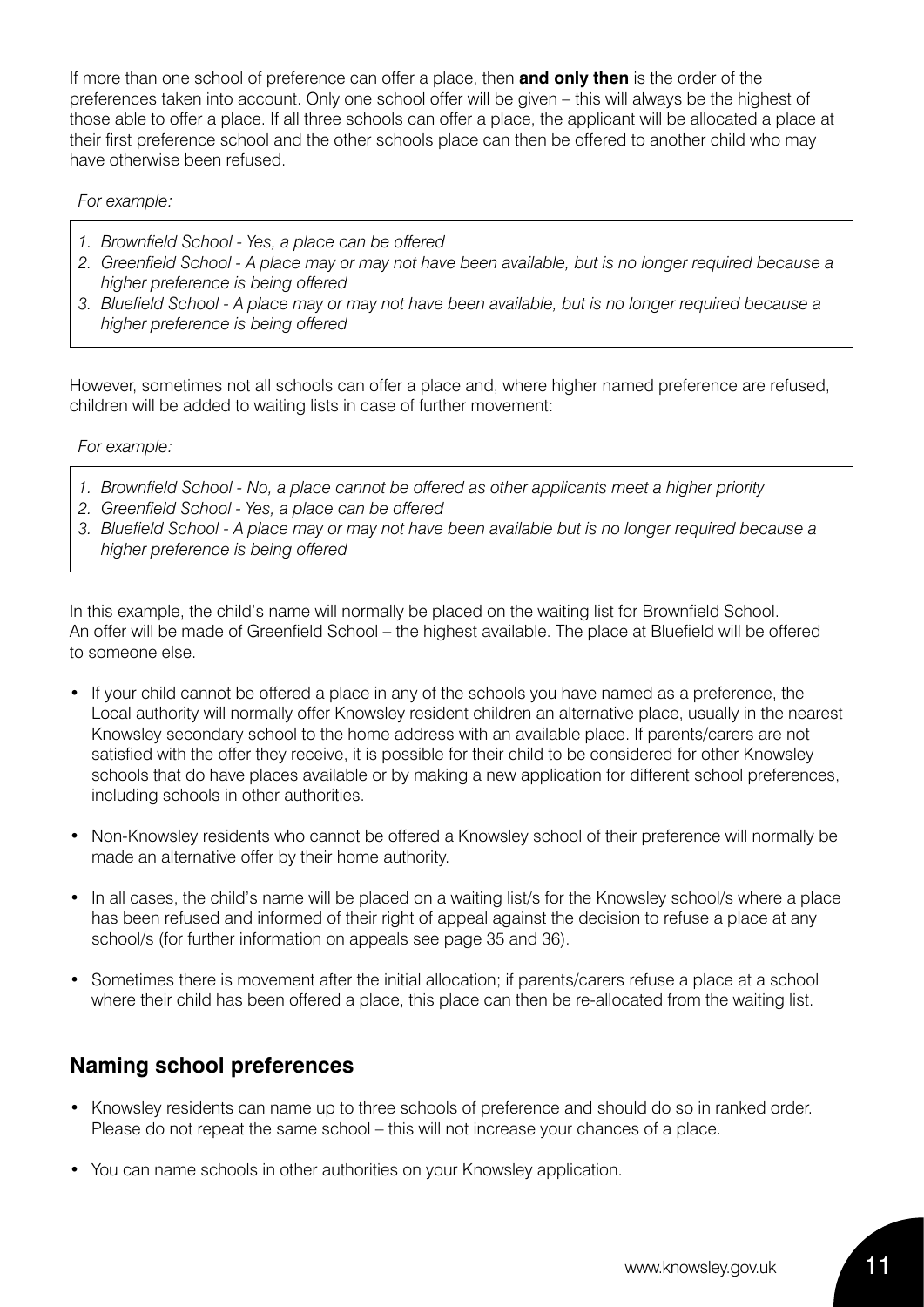- Naming only one preference **does not** increase your chance of gaining a place in that school. If you do not obtain a place at that school, you may lose priority for another school where you might otherwise have obtained a place.
- Naming more than one preference will not disadvantage you in any way during the allocation process you will always be made an offer of the highest preference school available.
- Consider all your preferences carefully if you have named a school as a second or third preference it must be assumed that you will accept an offer should it be made.
- Please **do not** name independent (fee paying) schools on your application form as you should apply directly to the school/s concerned and complete their own application. The Local Authority cannot process applications naming independent schools.
- If you are applying to schools which normally receive more applications than they have places, it is wise to name more than one preference so that your child can be considered for a place in other schools. Some Knowsley secondary schools will be able to offer places to everyone who applies. However, as allocations can vary from year to year, no one can guarantee in advance which schools will be oversubscribed, it is wise to name more than one preference so as not to restrict your options.
- If you decide to apply for a school that is often oversubscribed, look carefully at the admission policy and see which oversubscription criterion your child would be considered under. Talk to the school or an Admissions Officer in the relevant Local Authority about how places were allocated in previous years. See page 34 for a detail of the allocation of places in Knowsley schools for 2021 admission.

### **Naming preferences for schools in more than one authority**

- Some parents/carers name preferences for schools in more than one Local Authority Area. Knowsley Council works in partnership with other authorities to co-ordinate secondary school offers.
- All authorities operate an inter-authority equal preference co-ordinated scheme.
- Where Knowsley resident applicants name a school in another authority as a preference, the application details will be passed to that authority to be considered. When they have taken a decision, they will inform Knowsley of the result. In the same way, other authorities will send information to Knowsley authority about children who need to be considered for places in Knowsley schools.
- It may be that another authority can offer a place at one of their schools and a place can also be offered in a Knowsley school. In such cases, wherever practicable, only the school that you have ranked higher will be offered. The other school will not be offered. This means the order of your preferences is very important.

*For example: a parent/carer states preferences as follows:*

- *1. A Knowsley School*
- *2. A Liverpool school*
- *3. A St Helens school*

*If all three schools could offer a place, only the Knowsley school will normally be offered to the applicant as it is the highest preference offer. If the Knowsley school could not offer a place, but the Liverpool and St Helens schools could, the Liverpool school would be offered. Knowsley would place your child's name on*  the waiting list and offer the right of appeal for their school and St Helens would be advised the offer in their *school is no longer required and can then be made available to another child.*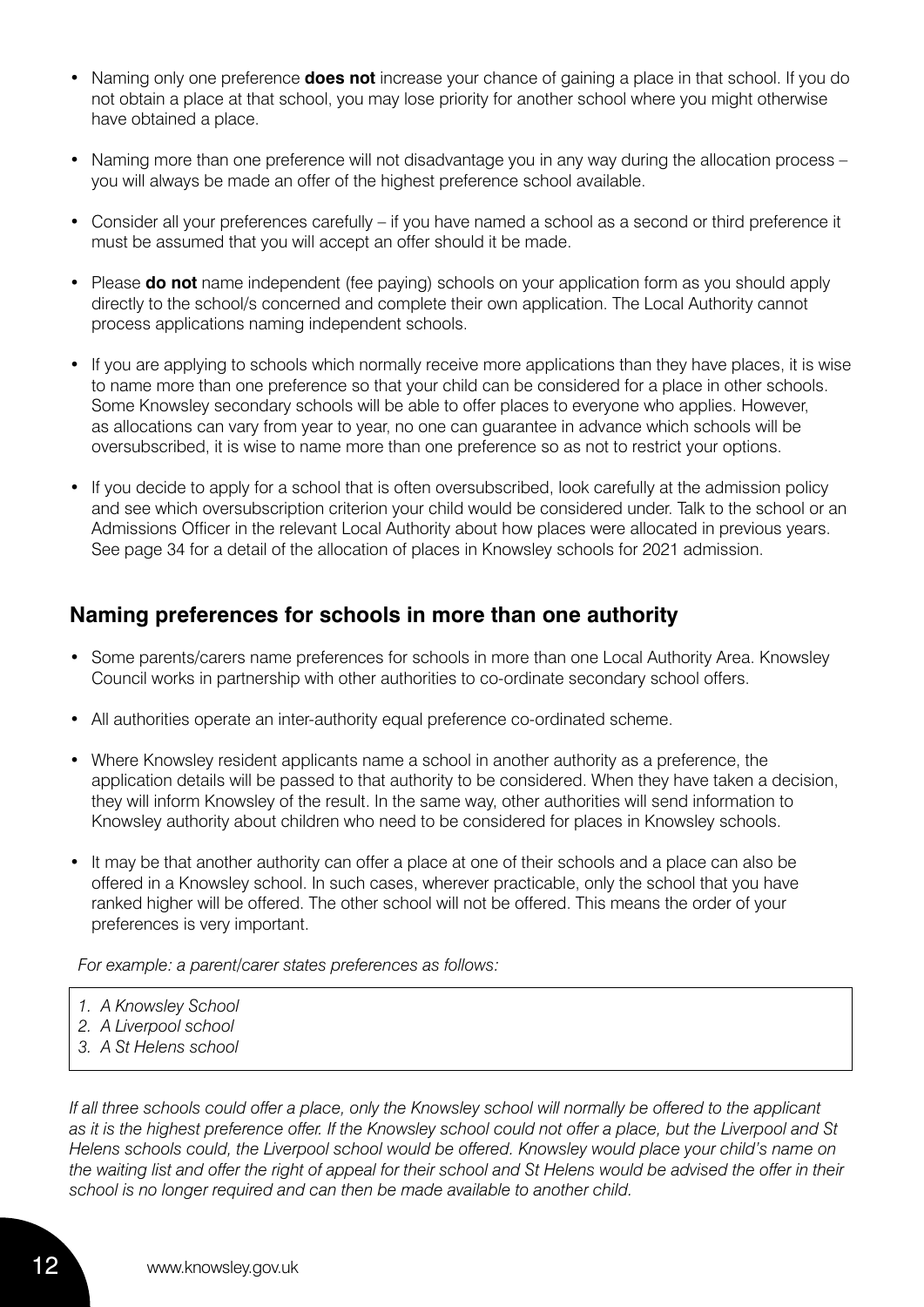• If a parent/carer receives two or more offers of a place, they must contact both authorities immediately and state which offer is being accepted.

## **Late applications**

**Note: Each authority has its own rules about late applications as part of their co-ordinated scheme – parents/carers naming preferences for schools in other authorities should check with the relevant authority how that individual school preference may be considered if named on an application form submitted after the closing date.**

#### **Applications received after the closing date of 31 October 2021**

- Applications naming Knowsley schools as preferences that are received after the closing date but before the initial allocation will be included where practicable - for Knowsley schools this will typically mean preferences received up to 29 November 2021. However, this will be dependent on the volume of late applications received therefore parents/carers have no guarantee that any application submitted after the closing date will be included in the initial allocation.
- If a school in another authority has been named as a preference, the details will be forwarded to the appropriate authority as soon as possible and it will be for the relevant admission body to determine whether or not the application will be included in the initial allocation of places in accordance with the agreed scheme of that authority area.

#### **Applications received after the after the allocation process has begun**

- Late applications received after the 29 November 2021 will not normally be considered by Knowsley schools until the initial allocation process is complete and the LA Admissions Team will not typically share preferences received on or after this date with schools in the LA area.
- Only where the admission body accepts there are exceptional circumstances for an application being received after this date will applications be considered in the initial round. If parents/carers believe that there are exceptional circumstances for the application being submitted late, it is their responsibility to state these reasons in writing when submitting the application and provide supporting documentation wherever possible – they can do this by completing an application via the portal and sending supporting information by email to schooladmissions@knowsley.gov.uk or completing a paper application form and including supporting documentation. The decision as to whether the preference is included will be taken by the admission authority of the individual school of preference and the absolute deadline even for exceptional circumstances will be 28 January 2022.
- Where places remain available in schools following the initial allocation, they will be offered to late applicants. Where the school requested is already full, or if there are not enough vacancies remaining for the number of late applications received, the oversubscription criteria from the relevant school admission policy will be applied to all applications being considered at that time. For any application that is unsuccessful in obtaining a place, the child's name will be placed on the waiting list by applying the oversubscription criteria for the individual school - the right of appeal will be given and applicants will be informed what alternative offer can be made.
- If a school in another LA has been named, the details will be forwarded to that LA for consideration and it will be for the relevant admission body to determine whether or not the application will be included in the initial allocation of places.
- Late applicants are not guaranteed to be issued with an allocation outcome when the initial allocation outcomes are published on national offer day. Application outcomes will be issued as soon as possible, but this may be at a later date.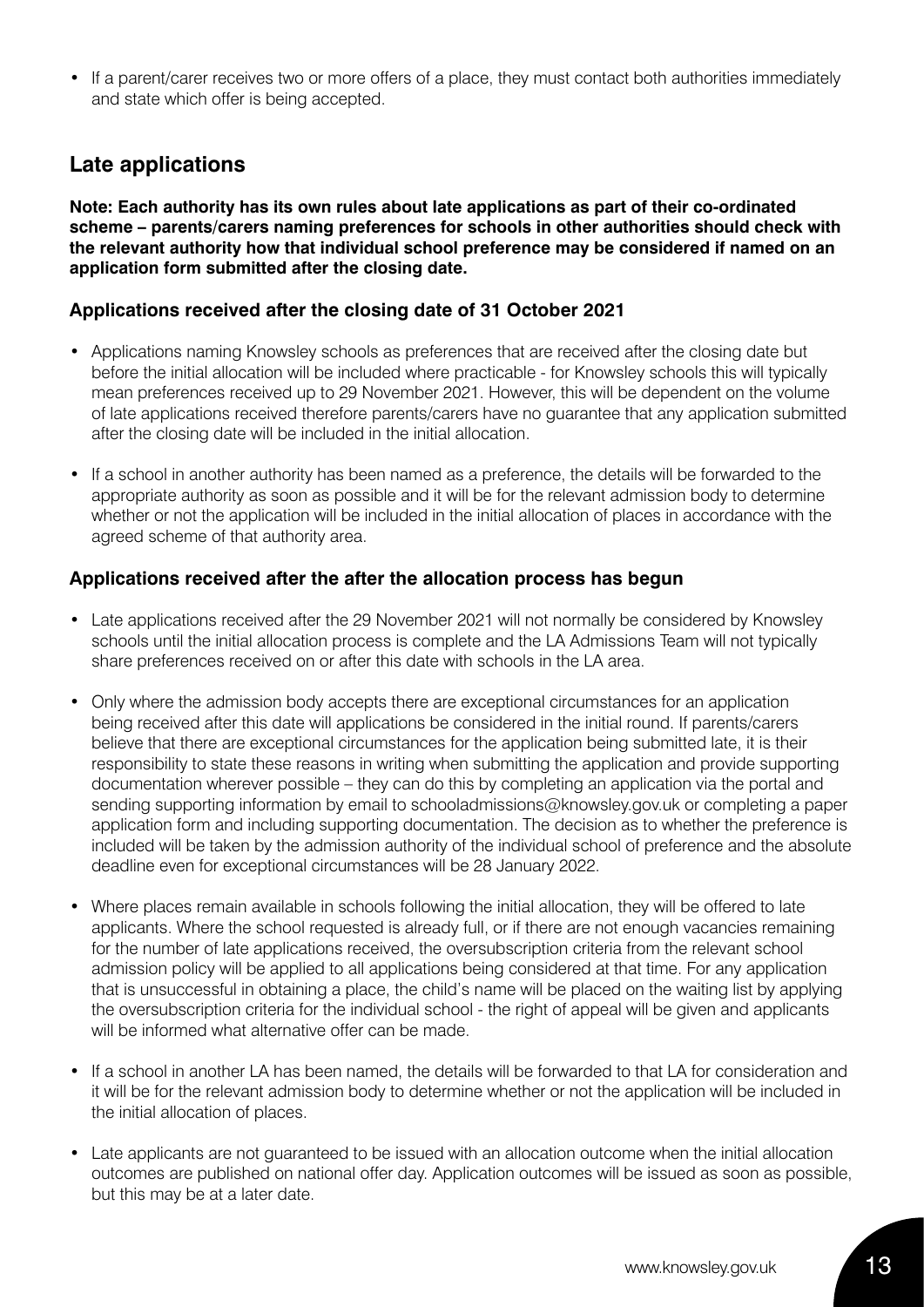#### **Applications received after allocation results are issued and before the start of the new school year (1 March to 31 August 2022)**

- The inter-authority coordinated process continues and applications from Knowsley residents should be submitted to the school admissions team in the LA who will ensure they are considered by the appropriate admission authority.
- Knowsley Admissions Team will not process late applications received between 1 March and 15 March 2022 until after 16 March 2022. All applications for Knowsley school preferences will be considered together at this time and applicants will be notified of the outcome of their application as soon as possible after 16 March.
- After this time, further late applications received up to 31 August 2022 will be considered in date order on an ad hoc basis.

## **Making changes to an existing application**

#### **Change of circumstance**

- Once an application has been submitted, it is the responsibility of the applicant to notify Knowsley School Admissions Team and/or the individual school of any change of circumstance that could affect that application, for example a change of address, a baptism or a sibling changing school. If applicants do not notify Knowsley School Admissions Team directly of any change, this may affect how the application is considered and could result in a place at a school of preference not being allocated or risk having a place withdrawn if incorrect information has been used in the allocation process.
- During the usual application period (12 September 2021 to 31 October 2021) online applicants can make changes to information supplied on their common application form by revisiting the portal and making the change directly.
- For applications submitted by post using the paper application and for all applications following the national closing date of 31 October, applicants should contact Knowsley School Admissions by email or in writing by post to confirm the change that they wish to make to the application (in some cases, you may be asked to provide evidence of the change).
- If the change is in relation to information provided on a SIF, the applicant should contact the individual school directly to discuss making a change to the form.
- If applicants are unsure what constitutes 'a relevant change' they should contact Knowsley School Admissions for advice/verification.
- Parents/carers should be aware that if a change of circumstance occurs very close to the allocation date, it may not be possible to make any changes to the original application until after the initial allocation is complete and the absolute deadline for exceptional circumstances will be 28 January 2022.
- Applicants will normally be advised in writing how any change will be considered.

#### **Change of school preference/s during the application period (12 September 2021 to 31 October 2021)**

• During the usual application period online applicants can make changes to their school preferences on their CAF by revisiting the portal and making the change directly. Other applicants can complete and return a new application form which will replace any previous dated application submitted.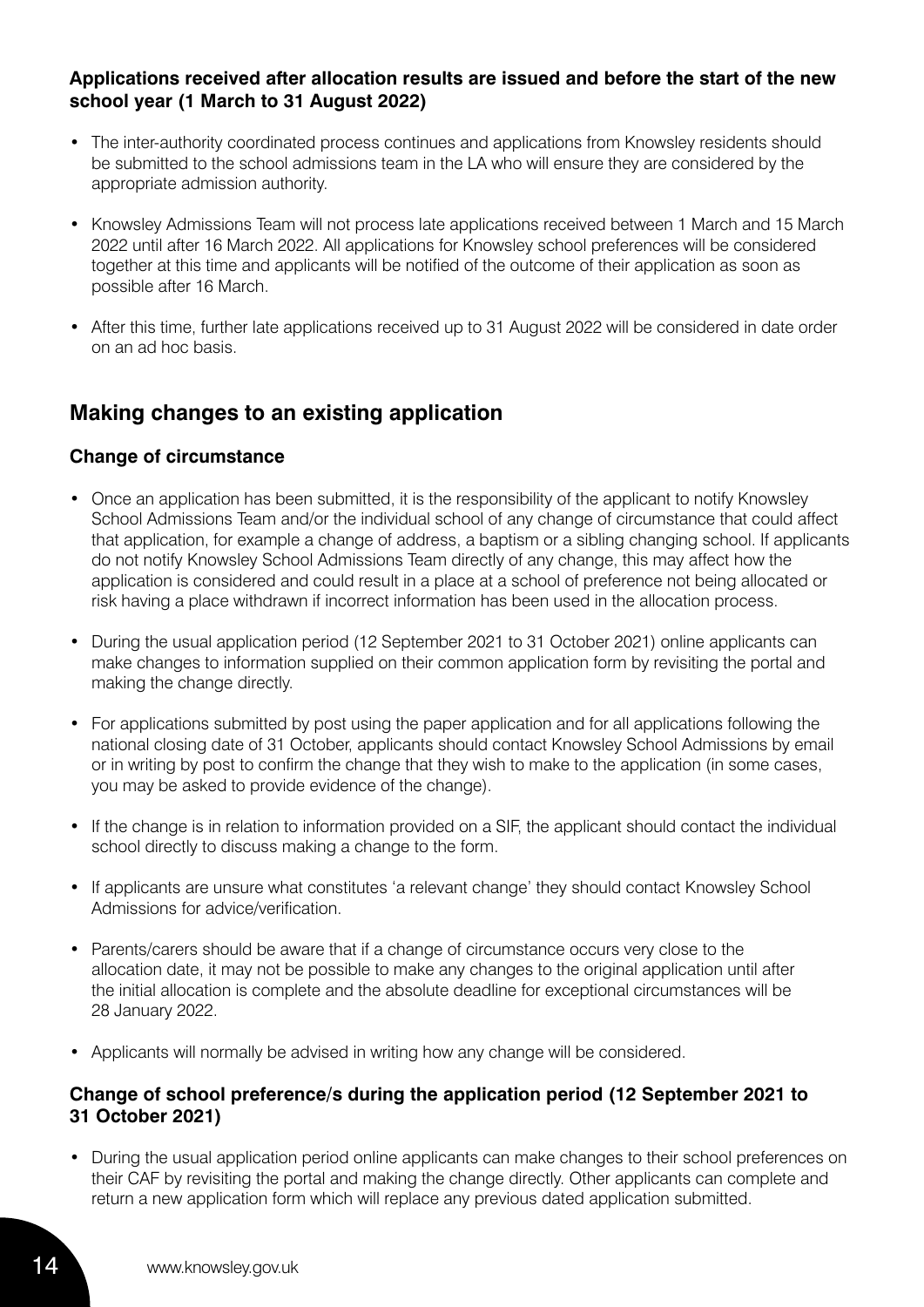### **Change of preference during the allocation period**

- The LA will normally only accept a change of preference during the allocation period if there are substantial/exceptional reasons, e.g. a house move to another area. Applicants should email or write to Knowsley School Admissions Team stating the reasons why a change is being requested and should provide satisfactory evidence of the change of circumstance resulting in a change of preference request, e.g. proof of exchange of contracts to confirm a house move.
- Where there are no relevant substantial reasons for the request to change preference, parents/carers can change their preferences by withdrawing the original application and subsequently submitting a new application form. The new application will be considered as a late application, therefore parents/ carers should be aware of how late applications are treated (see page 13).
- In all circumstances, if the request is received very close to the allocation date, it may not be possible to make changes until after the initial allocation is complete, and the absolute deadline even for exceptional circumstances will be 28 January 2022. In this circumstance, the revised application will only be considered when the initial allocation is complete.

#### **Change of preference after allocation results are issued and before the start of the new school year (1 March – 31 August 2022)**

- After initial offers have been made, parents/carers who wish to change their preference can do so by making a change of preference request.
- Knowsley resident parents will still be able to name up to three schools of preference and new preferences will replace those on the original application. Therefore, any applicant who wishes for their child's name to remain on the waiting list for a school/s where a place has been refused must name that school again as the higher preference within the new preference list.
- Where a place is available in any of the new preferences named, it will be offered and the original offer will be withdrawn. Where a place cannot be offered, the child's name will be placed on the waiting list/s by applying the relevant oversubscription criteria for that school and the right of appeal will be given. Any previous offer made will remain available.
- Knowsley Admissions Team will not process revised preferences received between 1 March and 15 March 2022 until after 16 March 2022. All applications for Knowsley school preferences will be considered together at this time and applicants will be notified of the outcome of their application as soon as possible after 16 March.
- After this time, further revised preferences received up to 31 August 2022 will be considered in date order on an ad hoc basis.

**Please note: After the initial allocation results have been issued, Knowsley School Admissions receive a large volume of enquiries. In view of this, late applications and change of school preference requests received after the initial allocation is finalised will not be processed any earlier than 16th March 2022. Every effort will be made to deal with your application as quickly as possible after this date.** 

## **Waiting Lists**

• If your child is refused a place in a school – because the school is oversubscribed and other children have a higher priority for a place – their name will normally be placed on a waiting list. If a place is refused in a Knowsley school, their name will automatically be placed on the school waiting list.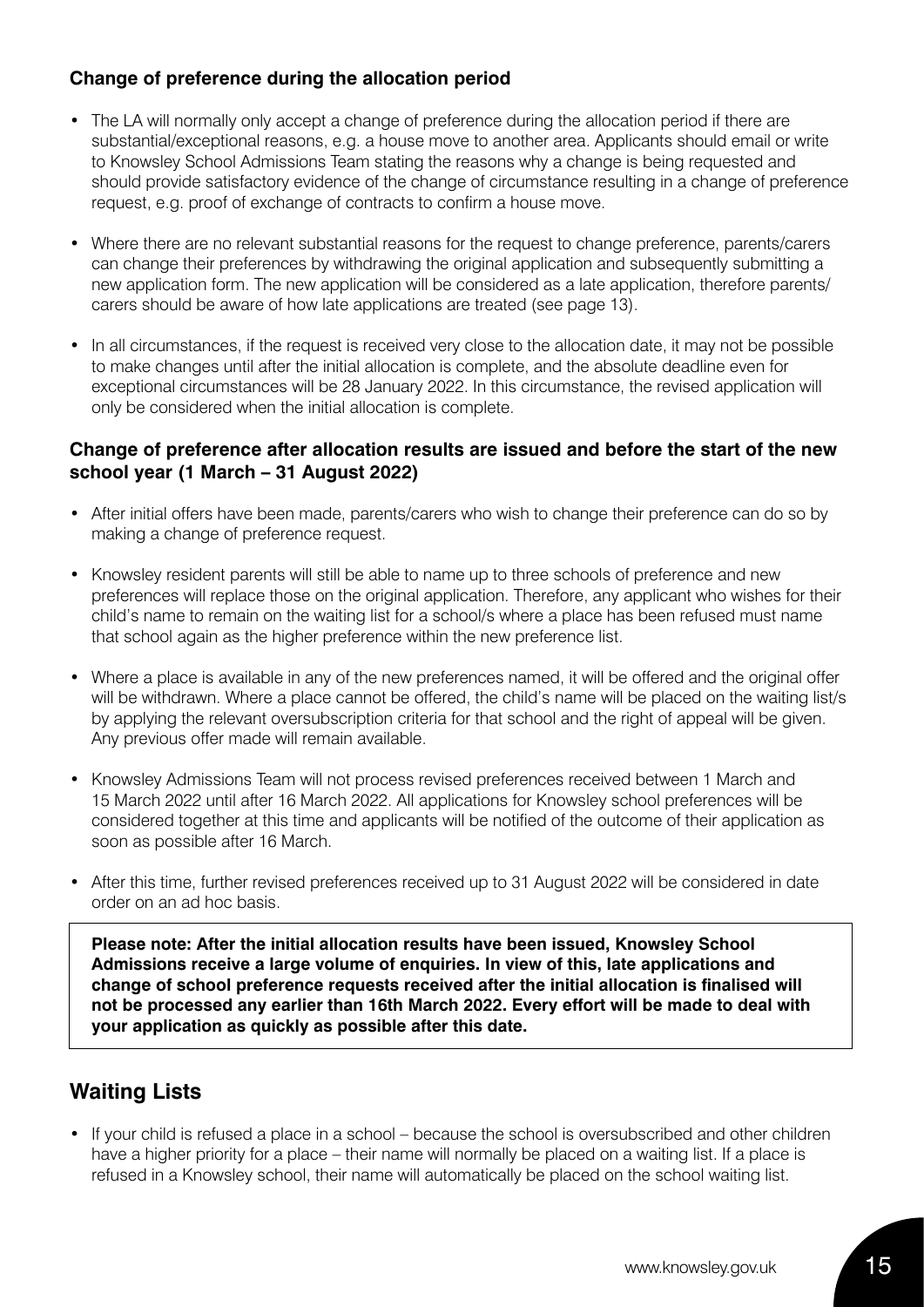- Waiting lists are ordered according to the relevant admission policy (oversubscription criteria). If a place becomes available, it will be refilled from the waiting list in priority order.
- A child's place on a waiting list can change, both up and down, due to the movement of other applicants, for example, a late applicant will be added to a waiting list according to the criterion of the policy they meet, which may be above other children already on the list.
- As waiting lists are 'live' documents, applicants **must** inform the school admissions team of any change of circumstance that may affect their child's place on a waiting list, e.g. a change of address.
- If the appeals process leads to the admission of a child/ren over the admission number, places will not be re-offered from the waiting list until numbers fall back below the published admission number.
- The formal waiting lists for Knowsley schools will remain open until the end of the autumn term of the year of entry (December 2022). After this, parents/carers who still wish for their child to be considered for a place will need to re-apply as an in-year transfer request.
- A child's name will only be removed from a waiting list if a place is offered in a higher preference school, when the formal waiting list closes or at the applicant's request. Provisionally accepting an offer of an alternative school place will not affect a child's place on the waiting list/s for a higher preference.

### **Receiving your allocation result – national offer day**

- Knowsley Council will send the school allocation result for Knowsley resident pupils. This is the case even if the school to be offered is in another authority.
- If you live in another authority but have applied for and been allocated a place in a Knowsley school, your home authority will notify you of the outcome.
- Knowsley residents who apply online will be sent an email/can log in to their account via the portal on **1 March 2022** to receive their allocation result.
- Parents/carers who apply by paper application will receive their allocation result by letter sent by first class post on 1 March. The result will not be given by telephone unless it is clear that the applicant has not received their allocation letter after allowing a reasonable time for it to arrive. If this is the case, security questions will apply to authenticate who they are.
- No information regarding allocation results will be given to applicants prior to 1 March 2022.
- Where applicants have been refused a place at a school of a higher preference than the one offered, they will be informed of their right to appeal and how an appeal can be made.

### **Withdrawal of an offer of a place**

Admission Authorities will normally withdraw an offer of a place where false information has been used to secure a place at a school that is full to its admission number and has a waiting list, if it is found after investigation that had the correct information been supplied, the place would not have been secured. The Local Authority reserves the right to make investigations and may require evidence to confirm any information.

A place may also be withdrawn if it has been offered in error and to the disadvantage of other applicants.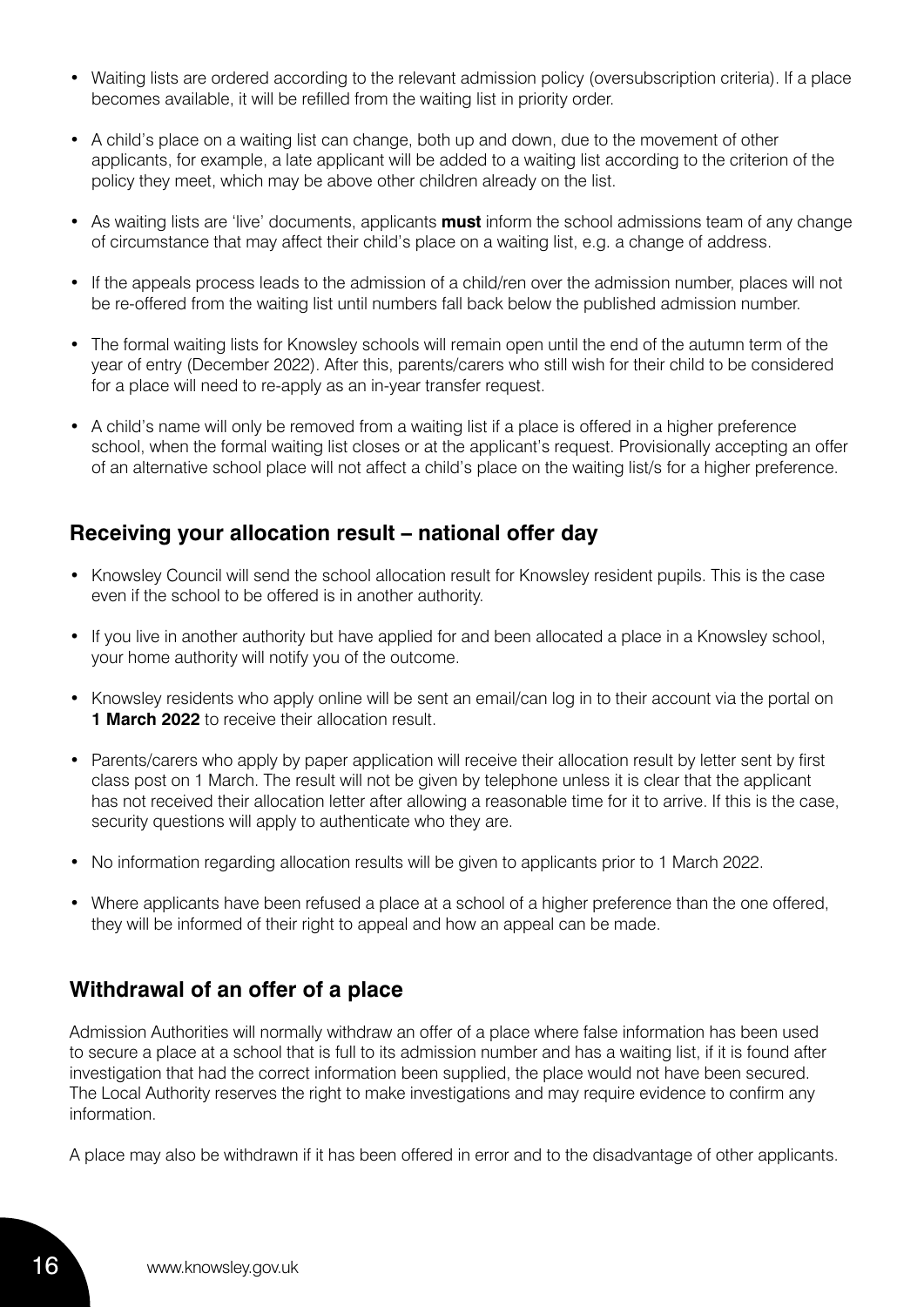## Knowsley secondary school open event schedule

It is recommended that parents/carers and children visit the schools they are interested in to help make informed decisions when naming preferences on the application.

Each school will also typically produce a prospectus with detailed information about the setting and parents/carers can also access school websites for more information.

| <b>School</b>                                                                                               | <b>Date</b>                                                                                               | <b>Time</b>                   |
|-------------------------------------------------------------------------------------------------------------|-----------------------------------------------------------------------------------------------------------|-------------------------------|
| <b>All Saints Catholic High School</b><br>Roughwood Drive, Northwood,<br>Kirkby, L33 8XF                    | Thursday 23 September 2021                                                                                | 4pm - 8pm                     |
| <b>Halewood Academy</b><br>The Avenue, Wood Road,<br>Halewood, L26 1UU                                      | Thursday 23 September 2021                                                                                | 4.30pm - 7pm                  |
| <b>Kirkby High School (Academy)</b><br>Bracknell Avenue, Southdene,<br>Kirkby, L32 9PP                      | Thursday 16 September 2021<br>Open Mornings<br>Tuesday 14 September 2021 &<br>Wednesday 15 September 2021 | 6pm - 8.30pm<br>9am - 11am    |
| <b>Lord Derby Academy</b><br>Seel Road, Huyton,<br>L36 6DG                                                  | Thursday 9 September 2021<br>Open Morning<br>Saturday 2 October 2021                                      | 5pm - 7.30pm<br>10am - 12noon |
| The Prescot School (Academy)<br>Knowsley Park Lane,<br>Prescot, L34 3NB                                     | Thursday 30 September 2021                                                                                | 4pm - 7pm                     |
| <b>St Edmund Arrowsmith Catholic</b><br><b>High Academy</b><br>Cumber Lane, Whiston,<br>Merseyside, L35 2XG | Thursday 23 September 2021                                                                                | 5.30pm - 8pm                  |

*Attendance at open events does not give any additional priority for a place in the school*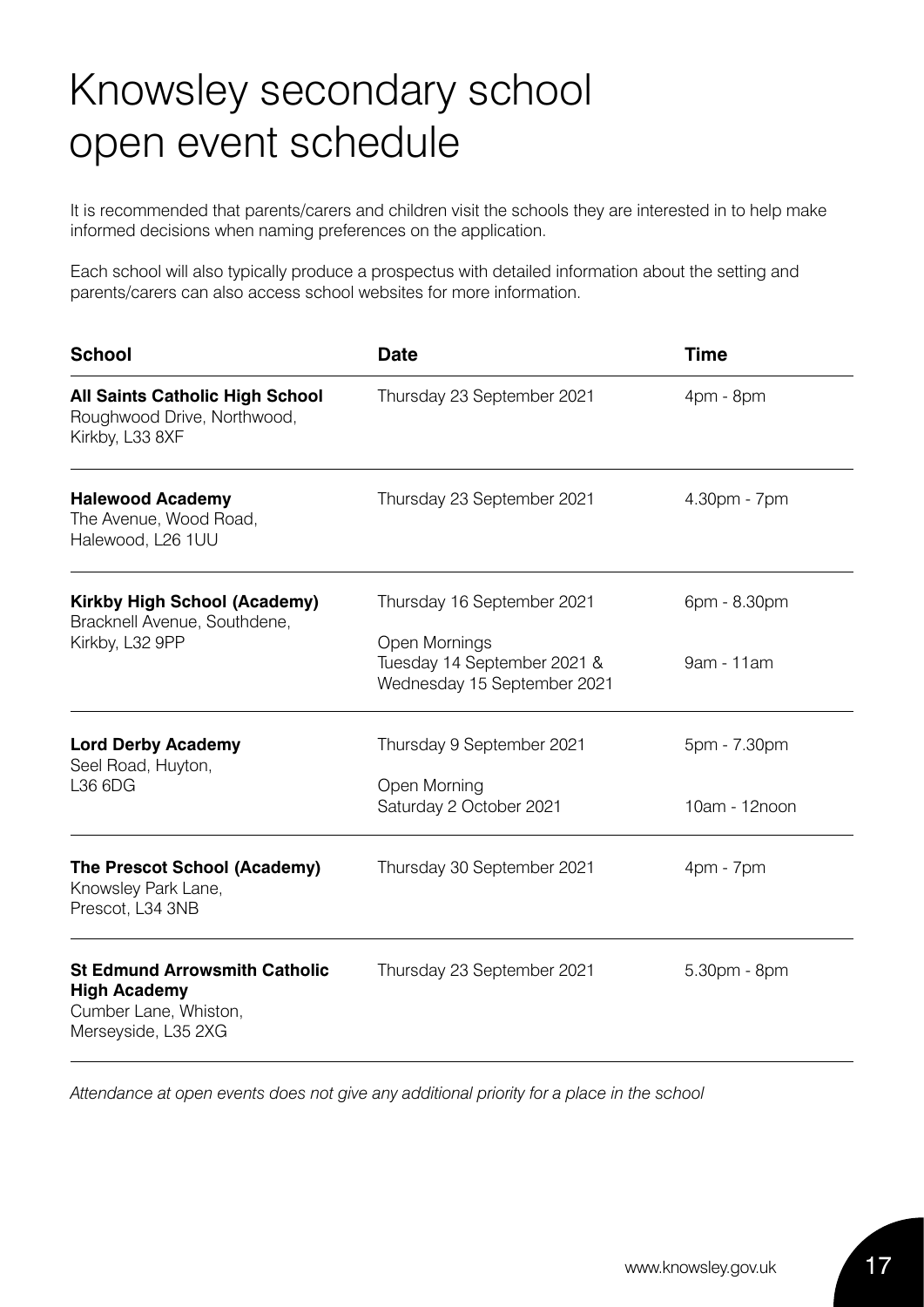## Locations of Knowsley secondary schools



*Please note: All Knowsley secondary schools accept both girls and boys of all abilities. All Saints Catholic High School has a sixth form, years 12 and 13 (aged 11-18). All other secondary schools are for pupils aged 11-16.*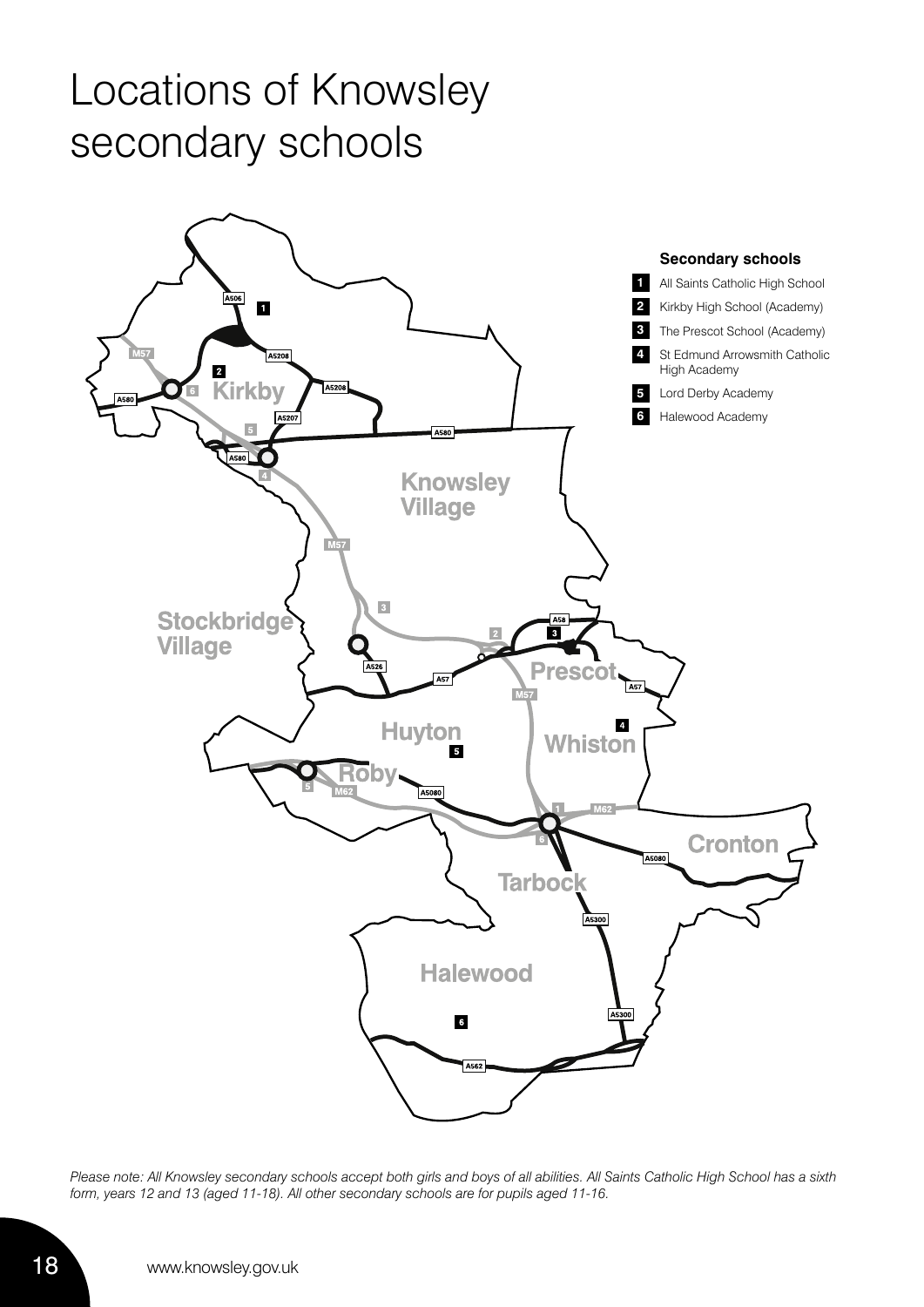## Knowsley secondary school details and admission policies

## **General information**

All Knowsley secondary schools accept girls and boys of all ability in years 7-11 (pupils aged 11-16) All Saints Catholic High School also has a sixth form, years 12 and 13 (aged 16 -18).

The number on roll stated is the expected number of children who will be attending the school across all years in September 2021. This information is taken from the most recent school census and the September 2021 allocation. This information is correct at the time of print.

Where a school has been oversubscribed at the point of the initial bulk allocation to year 7 within the last five years (2017-2021 intake) this is indicated.

For details of how places were allocated in each school for the year 7 intake in 2021, see page 34.

## **Types of secondary school in Knowsley**

#### **Voluntary Aided Schools**

The Governing Body is the employer and the land and buildings are normally owned by the church or a charitable foundation who contribute towards the capital costs of running the school. The Governing Body are the admission authority and determine their own admission policy which include certain priorities for children of the associated faith/s. However, applications are welcomed from all sections of the community and will be considered according to the admission policy.

#### **Academies**

Academies are independently governed, all-ability schools. Academies are either established by sponsors, who could be other outstanding schools/education providers, business, faith or other voluntary groups in partnership with the Department for Education (DfE) or, existing well performing schools that elect to convert to independent Academy status with the agreement of the DfE. Together they fund the land and buildings, with the government covering the running costs. The Academy Trust are the admission authority and they decide what admission policy will be used to allocate places in the Academy.

## **Published Admission Number (PAN)**

Each school has an admission number that has been agreed by the admission authority of the school and is published so that applicants know in advance of applying how many children the school will admit in the relevant year group (the number of places available). The admission authority of the school will not normally offer more than this number of places.

When setting the admission number for the school, the admission authority will take account of a suggested/indicated admission number based on a measurement and assessment of the teaching space in the school.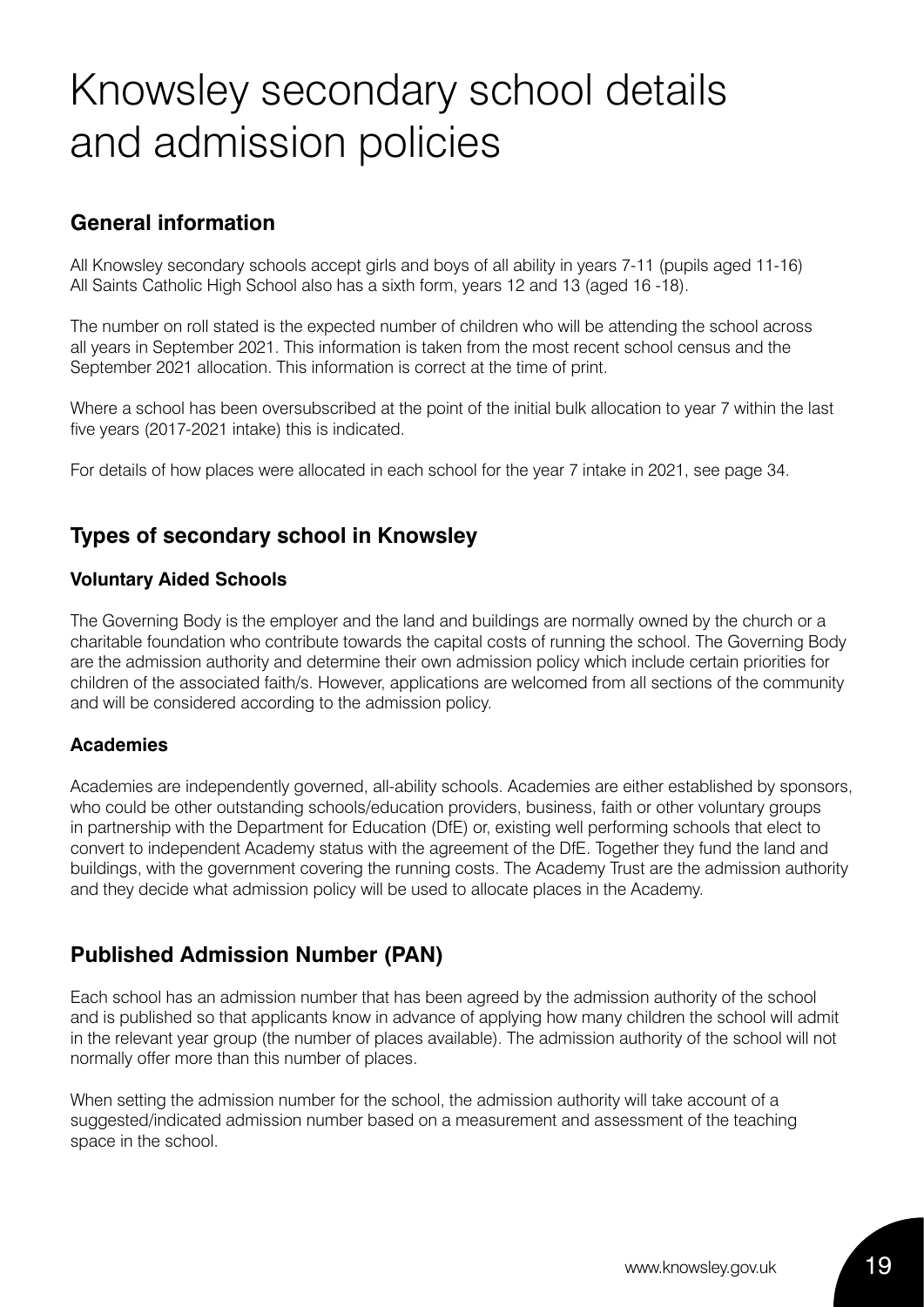## **Admission Policy**

The admission policy of each school describes how applications will be considered and includes the oversubscription criteria which is used to decide which children have priority for places if the school receives more applications than their published admission number.

Some schools will use a shared admission policy with the same oversubscription criteria but others have their own criteria used only by that school.

All Admission Authorities have to agree admission policies and oversubscription criteria that is acceptable within national admission legislation regulations and as described in the School Admissions Code (2021).

Where home to school distance is used as an element of the oversubscription criteria, all Knowsley secondary schools have opted to use the measurement system employed by the Local Authority. This means a straight line measurement (as the crow flies) based on an element of the Local Land and Property Gazetteer (LLPG) data and national grid co-ordinates for the school and home address.

## **2022/23 Admission Policy Variation**

Following a change in statutory admission legislation effective from 1 September 2021, all Admission Authorities are expected to make a mandatory change to their oversubscription criteria for 2022/23. The change is to ensure that priority given to previously looked after children includes those children who appear to have been in state care outside of England and ceased to be in state care as a result of being adopted.

*(A child is regarded as having been in state care outside of England if they were in the care of or were accommodated by a public authority, a religious organisation, or any other provider of care whose sole or main purpose is to benefit society.)* 

Admission Authorities are expected to make the necessary revisions to their determined admission arrangements as soon as possible and these should be in place for the purpose of the 2022/23 allocation.

Any applicant who, for the purpose of school admission, wishes for their child to be considered as a current or previously looked after child, including a child who was in state care outside of England, must provide evidence of the child's current or previous looked after status at the point of application.

## **Pupils with an Education, Health and Care Plan (EHCP)**

An EHCP is a document which states the provision to be made for individual pupils who have more needs than the average pupil. Where a pupil has an EHCP and the Authority have named a particular school as provision, the child must normally be admitted. Where such pupils are known about at the time of the annual bulk allocation procedures, they will normally be placed within the admission number, with priority over all others.

Applicants who have a disability will be considered no less favourably than other candidates in the allocation of places. Schools will make reasonable adjustments to ensure that pupils with disabilities are not at a substantial disadvantage. However, when deciding on a preference, parents/carers should note that the school is not required to provide auxiliary aids and services or to make physical adaptations to buildings.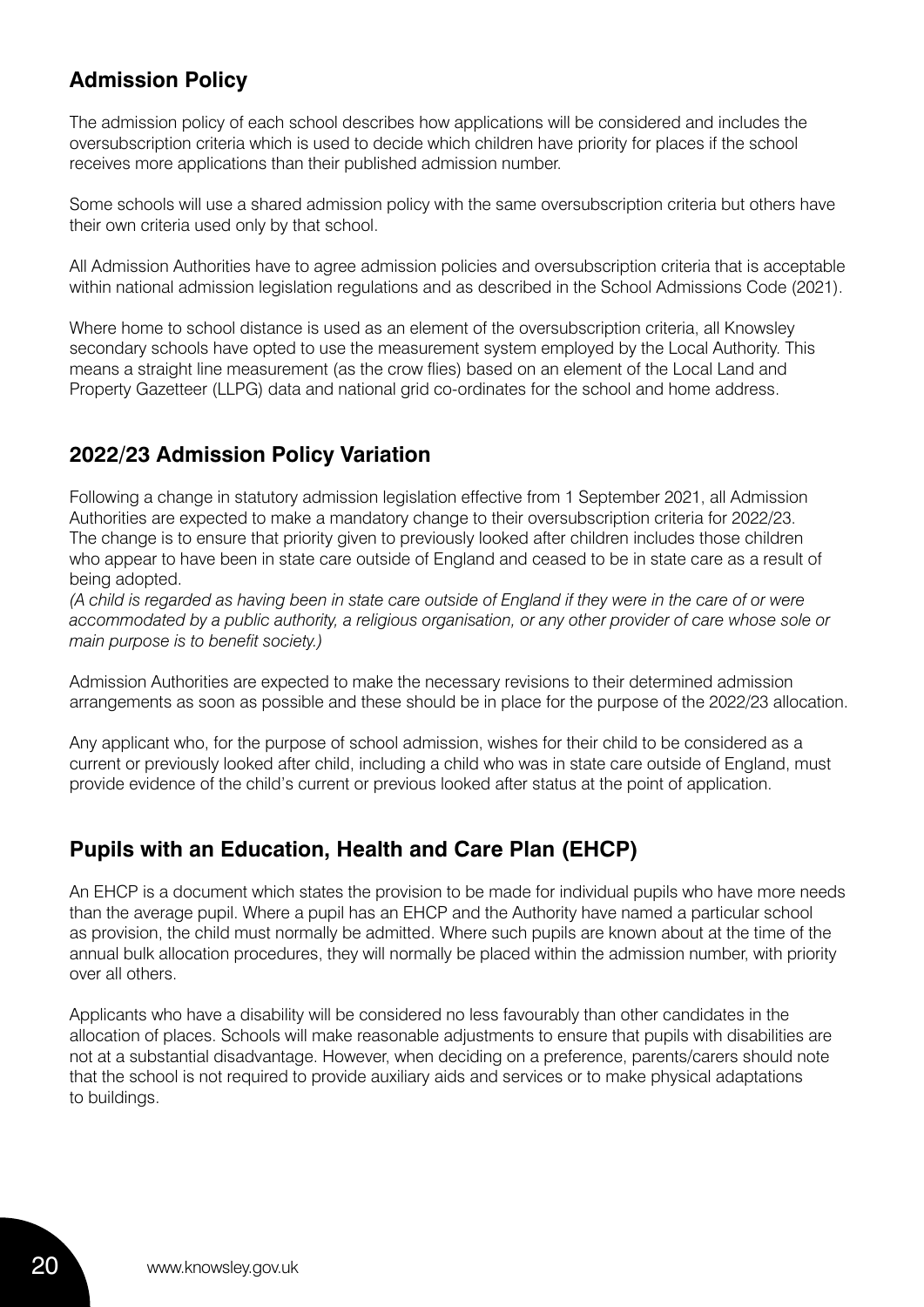## **Knowsley Catholic schools – supplementary information form**

- Catholic schools in Knowsley require extra information which is not requested on the local authority common application form – this is because the admission policies for these schools include criteria on the basis of religious commitment. Applicants who wish for their child to be considered for a place under such criteria must complete a supplementary information form. **It is the parents/carers responsibility to obtain a copy of the supplementary information form of the school and return it as required according to the school policy.**
- Supplementary forms should be completed in addition to the Local Authority common application form and should be returned directly to the individual Knowsley Catholic school by the closing date of 31 October 2021.
- The supplementary information forms for Knowsley schools can be obtained from the individual schools or by visiting the school admissions area of the Knowsley Council webpage **www.knowsley.gov.uk** where they can be downloaded and printed.
- A supplementary information form should be returned to each individual Knowsley Catholic Secondary School that you are naming as a preference on your application as this information is not typically shared between schools.
- Parents/carers who do not complete a supplementary form but name a faith school as a preference on the Local Authority common application form, will still be considered for a place in the school but not under any faith criteria. However, if you complete an individual school supplementary form, but do not also name that school as a preference on the Local Authority common application form, your child would not normally be considered for a place. Only school preferences named on the Local Authority common application form will be considered.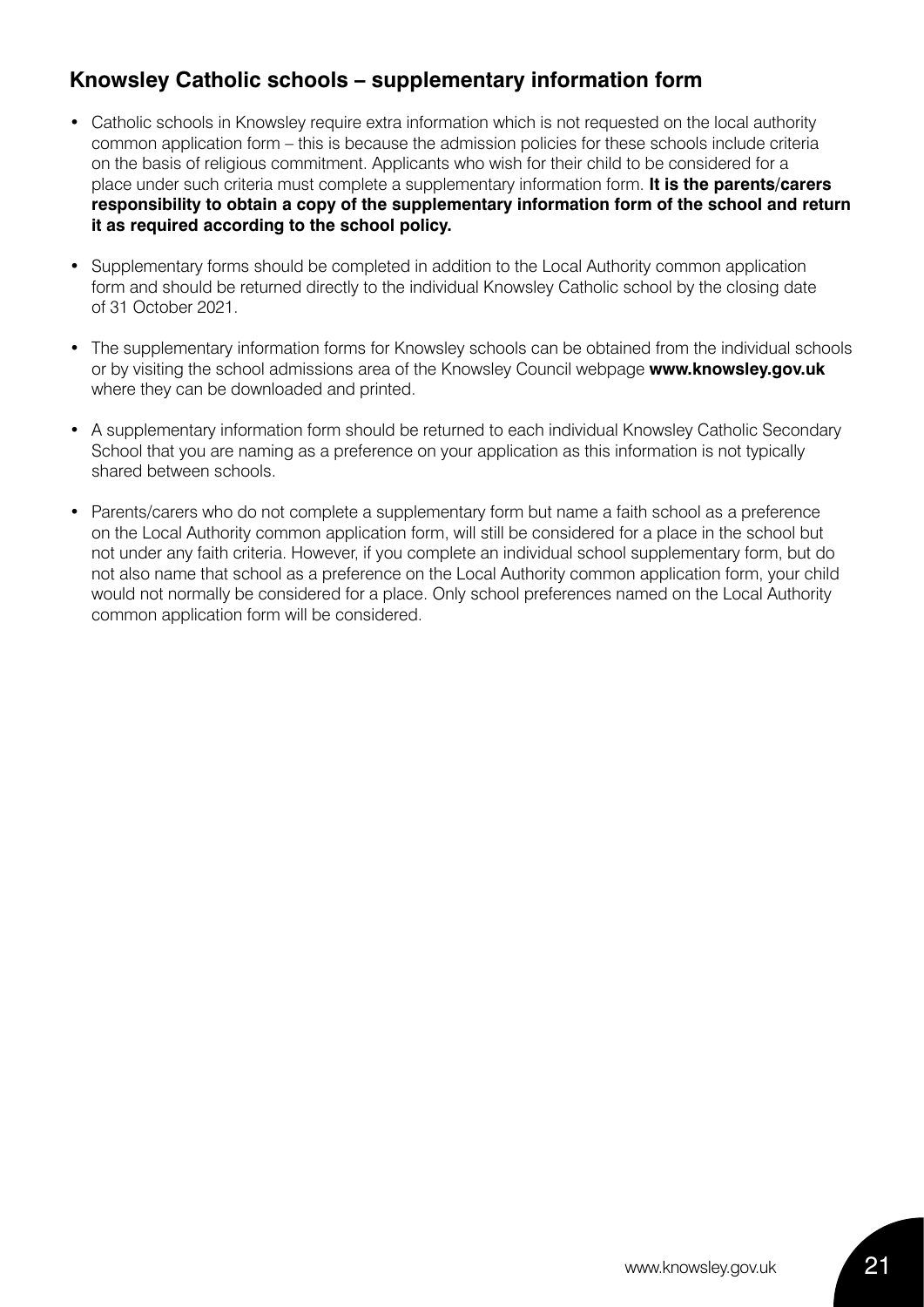## **All Saints Catholic High School**

| Roughwood Drive | Admission No. Sept. 2022        | 210        |
|-----------------|---------------------------------|------------|
| Northwood       | Headteacher                     | Mr T       |
| Kirkby          | Telephone                       | (015)      |
| Knowsley        | Website                         | <b>WWW</b> |
| L33 8XF         | Expected no. on roll Sept. 2021 | 980        |
|                 | (not including 6th form)        |            |

Mr T McGuinness (0151) 477 8740 www.allsaintschs.org.uk

#### **Oversubscribed in 2019, 2020 & 2021**

The school governors have determined an admission policy for 2022/23. A full copy of the policy document is available from the school website or at www.knowsley.gov.uk

The school governors initially determined an admission number of 200, but have subsequently agreed that the school will be in a position to admit up to 210. In accordance with the requirements of Admissions legislation, the governors have notified the Local Authority of this increase in good time to allow coordination responsibilities to be delivered effectively.

#### **Oversubscription Criteria**

- 1. Looked After Children and previously Looked After Children.
- 2. Baptised Catholic children who have a sibling in the school at the time of application.
- 3. Baptised Catholic children resident in the parishes of St Michael & All Angels, St Joseph & St Laurence, St Mary Mother of God and Ss Peter & Paul.
- 4. Other baptised Catholic children.
- 5. Other children who have a sibling in the school at the time of application.
- 6. Children attending one of the following Catholic Feeder Primary Schools in the parishes named in criterion 3 above: St Michael & All Angels, St Marie's, St Joseph the Worker, Ss Peter & Paul & St Laurence's
- 7. Children from other Christian denominations. Proof of Baptism in the form of a Baptismal Certificate or confirmation in writing that the applicant is a member of their Faith community from an appropriate Minister of Religion is required.
- 8. Children of other faiths. An appropriate Faith Leader would need to confirm in writing that the applicant is a member of their faith group.
- 9. Other children.

If it is not possible to offer places for all applications within any criteria above, then places will be allocated to the children who live nearest to the school. Distance will be measured by the local authority and will be a straight line measurement (as the crow flies) based on an element of the Local Land and Property Gazetteer (LLPG) data and national grid co-ordinates for the school and home address.

Children with a Statement of Special Educational Need or Education Health Care Plan that names the school will be offered a place without using the admission criteria and will count as part of the school's published admission number.

All applicants are required to complete a Supplementary Information form (SIF) in order to provide faith information if they wish their child to be considered within the faith criterion of the oversubscription policy. The SIF should be completed in addition to the home Local Authority application form and returned directly to the school by the closing date of 31 October. Applicants who complete a school SIF but do not name the school on the Local Authority application will be disregarded. Applicants who do not complete a SIF will still be considered for a place in the schools but cannot be considered as a faith applicant. Baptism should take place before the closing date for applications.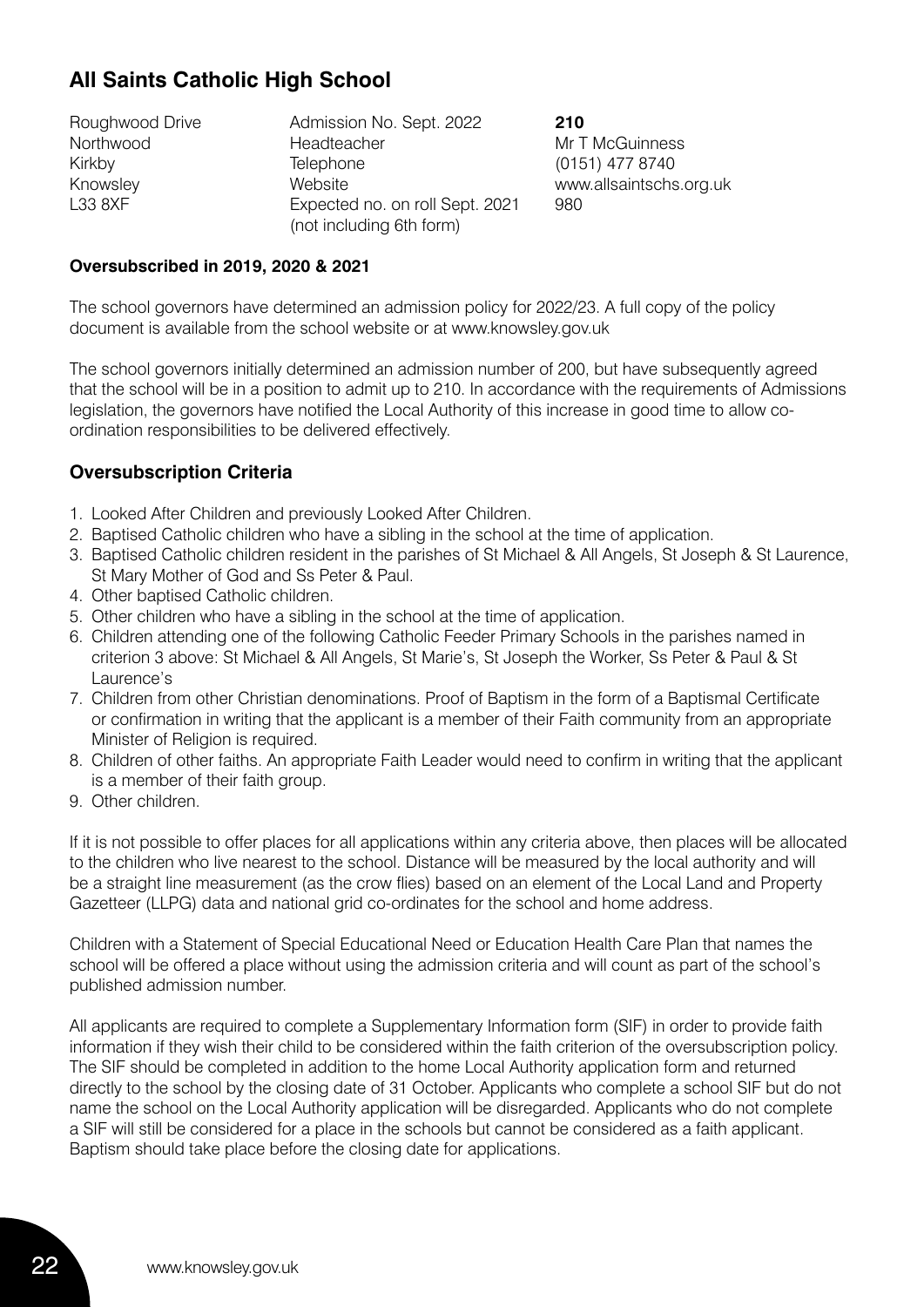A Baptised Catholic Child can also be defined as one who has been baptised by the Rites of Baptism of one of the various Churches in communion with the See of Rome (cf Catechism of the Catholic Church 1203). Written evidence of this baptism can be obtained by recourse to the Baptismal Registers of the church in which the baptism took place.

#### Or

A person who has been baptised in a separate ecclesial community and subsequently received into full communion with the Catholic Church by the Rite of Reception of Baptised Christians into the Full Communion of the Catholic Church. Written evidence of their reception into full communion with the Catholic Church can be obtained by recourse to the Register of Receptions, or in some cases a subsection of the Baptismal Registers of the Church in which the Rite of Reception took place.

The Governing Body will require written evidence in the form of a Certificate of Reception before applications for school places can be considered for categories of 'Baptised Catholics'. A Certificate of Reception is to include full name, date of birth, date of reception and parent(s) name(s). The certificate must also show that it is copied from the records kept by the place of reception.

Those who have difficulty obtaining written evidence of baptism for a good reason, may still be considered as baptised Catholics but only after they have been referred to the parish priest who after consulting with the Episcopal Vicar, will decide how the question of baptism is to be resolved and how written evidence is to be produced in accordance with the law of the Church.

Children of other Christian denominations means: children who belong to other churches and ecclesial communities which, acknowledging God's revelation in Christ, confess the Lord Jesus Christ as God and Saviour according to the Scriptures, and, in obedience to God's will and in the power of the Holy Spirit commit themselves: to seek a deepening of their communion with Christ and with one another in the Church, which is his body; and to fulfil their mission to proclaim the Gospel by common witness and service in the world to the glory of the one God, Father, Son and Holy Spirit. An ecclesial community which on principle has no credal statements in its tradition, is included if it manifests faith in Christ as witnessed to in the Scriptures and is committed to working in the spirit of the above. All members of Churches Together in England and of CYTÛN are deemed to be included in the above definition, as are all other churches and ecclesial communities that are in membership of any local Churches Together Group (by whatever title) on the above basis. Other faiths are defined as organisations whose values are based on faith and/or beliefs, which have a mission based on social values of a particular faith.

A looked after child is a child who is (a) in the care of a local authority or (b) being provided with accommodation by a Local Authority (under section 22(1) of the children Act 1989). A previously looked after child is one who immediately moved from that status after becoming subject to an adoption, child arrangement order or special guardianship order.

Sibling is defined in these arrangements as full, half or step brothers and sisters, adopted and foster brothers and sisters who are living at the same address and are part of the same family unit. This does not include cousins or other family relationships.

Home address is considered to be the address where the child normally lives. Applicants should not state a childminders or other relative's address. It may be necessary to carry out checks to confirm addresses given are genuine and parents may therefore be asked to provide documentary evidence of their child's home address.

*For information regarding applications for admissions to years 12 and 13, see page 39 or contact the school directly.*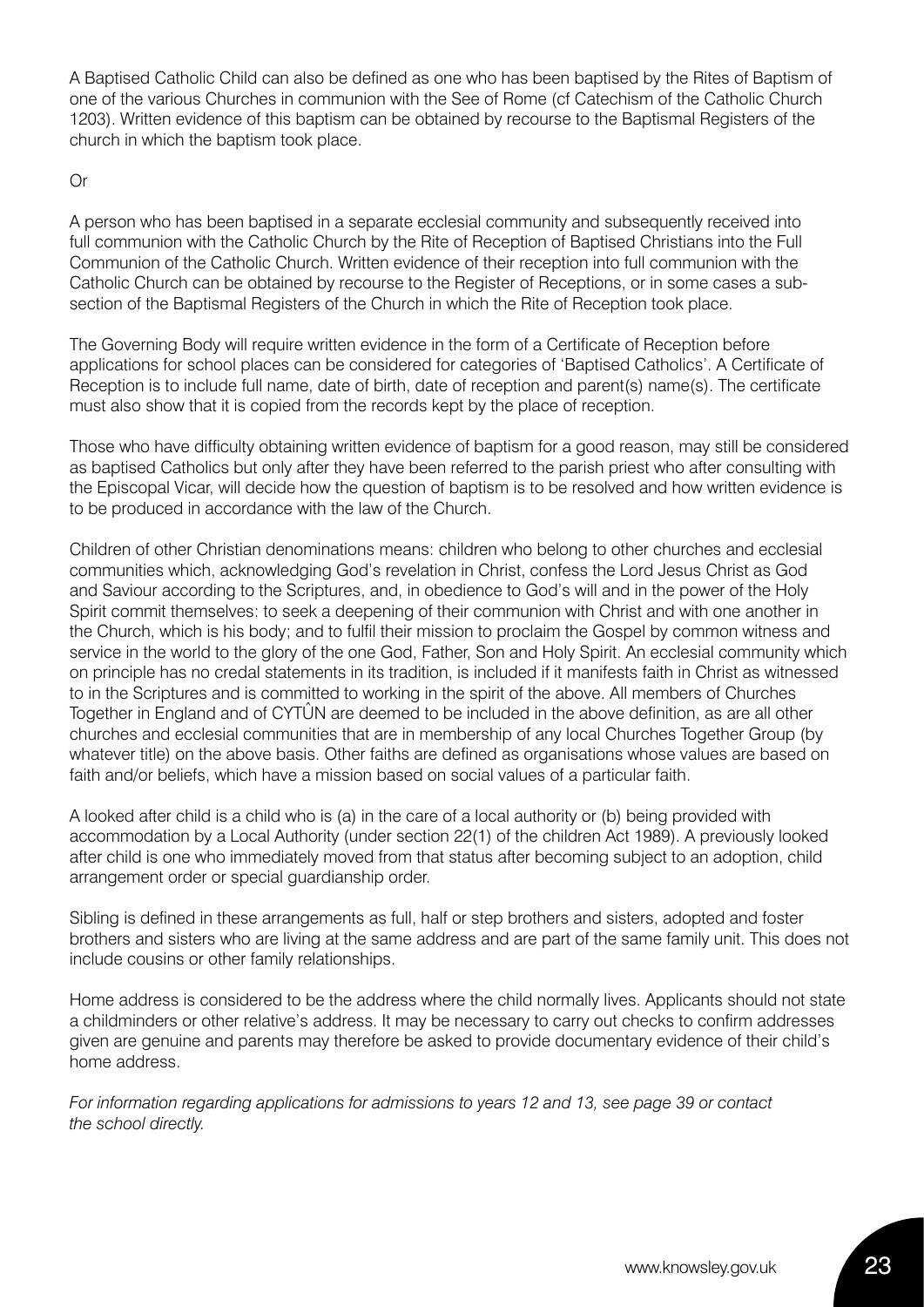## **Halewood Academy**

*Part of the Multi Academy Wade Deacon Trust*

| The Avenue     | Admission No. Sept. 2022        | 240                       |
|----------------|---------------------------------|---------------------------|
| Wood Road      | Principal                       | <b>Tracey Rollings</b>    |
| Halewood       | Telephone                       | (0151) 477 8830           |
| Knowsley       | Website                         | www.halewoodacademy.co.uk |
| <b>L26 1UU</b> | Expected no. on roll Sept. 2021 | 1104                      |

The Multi Academy Trust have adopted an admission policy (oversubscription criteria) in partnership with the Local Authority. A full copy of the policy document is available at www.knowsley.gov.uk

#### **Oversubscription Criteria**

- 1. Looked after children and children who were previously looked after but immediately became subject to adoption, a child arrangements order, or special guardianship order. This includes children who have been in state care outside of England and ceased to be in state care as a result of being adopted. (See note a)
- 2. Children with a sibling already attending the preferred school and who will still be attending at the time of admission. (See note b)
- 3. Children attending one of the named area partnership primary schools of Cronton CE Academy, Halewood CE Academy, Halewood Holy Family School, Plantation School, Yew Tree Academy. (see note c)
- 4. Distance from the child's home to school measured in a straight line. Those living nearest the school have priority. (See note d)

#### **Notes**

a. A looked after child is a child who is in the care of a local authority in England, or is being provided with accommodation by a local authority in England in the exercise of their social services functions (see definition in section 22(1) of the Children Act 1989). Adoption as under the Adoption and Children's Act 2002 (section 46). Child arrangement orders as defined in the Children and Families Act 2014 (section 12). Special Guardianship Order as defined in the Children Act 1989 (section 14A). Parents/carers who wish to have their child considered as a looked after or previously looked after child need to provide documentary evidence of this status to the Local Authority **at the point of application.**

A child is regarded as having been in state care in a place outside of England if they were accommodated by a public authority, a religious organisation or any other provider of care whose sole purpose is to benefit society. Parents/carers who wish to have their child considered as being in state care outside of England prior to adoption need to provide documentary evidence of this status to the Local Authority **at the point of application.**

- b. The sibling must be on the school roll at the time of application/allocation and expected to still be on roll at the time of admission. "Sibling" includes half and step brothers and sisters as well as fostered and adopted children and those who are considered as being part of the same individual family unit on the basis of a care or residency arrangement. In all cases, the "sibling" must be considered as being resident at the same address on a full-time basis (the Authority reserves the right to request evidence to confirm residency).
- c. This criterion is only used during the annual allocation of year 7 places and will only be considered for applications received as part of the annual co-ordinated application process from the date at which the application process opens to 31 August in the year of admission. This criterion is not relevant to in-year transfer applications.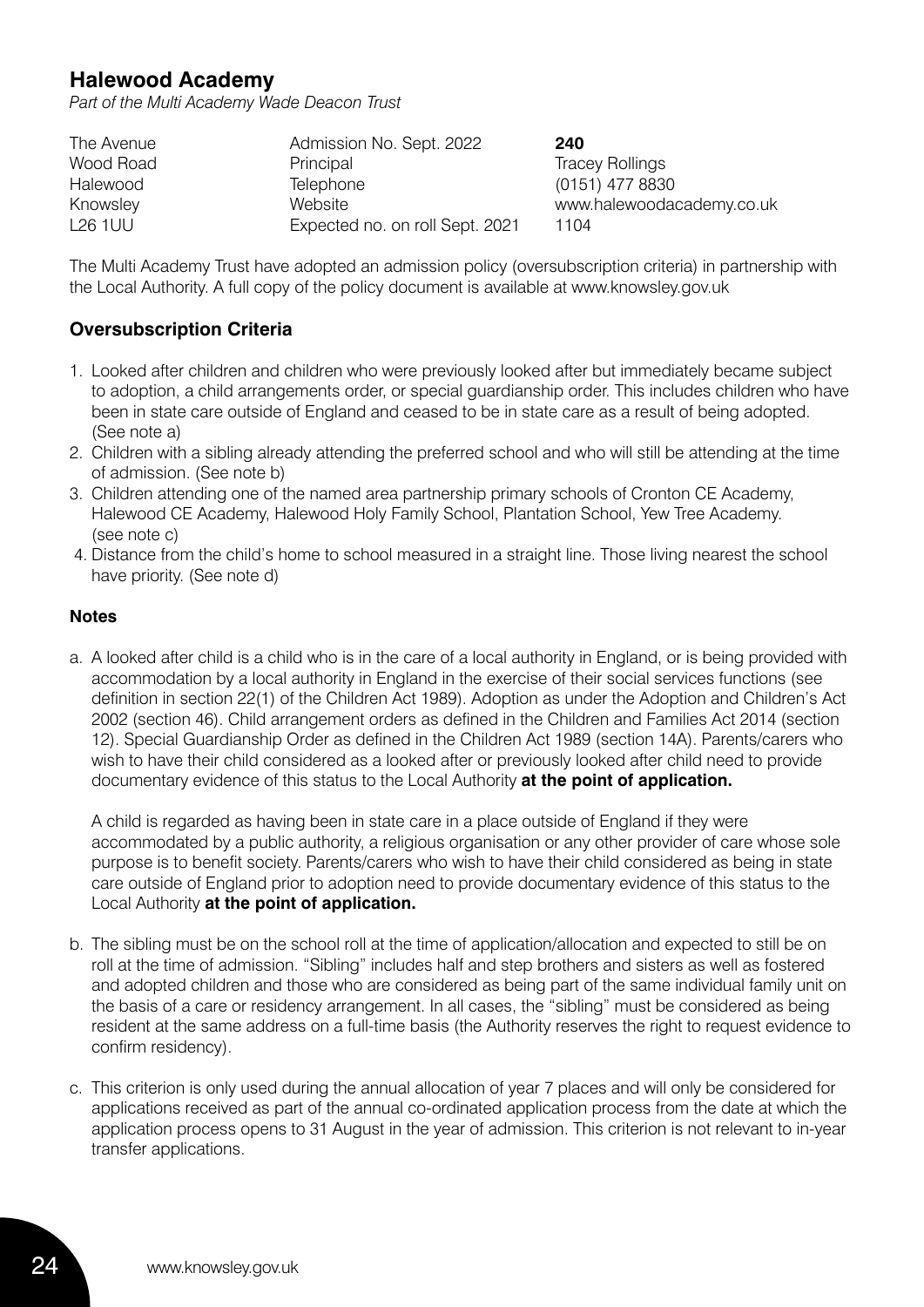d. An application can only be considered from one single address. This is the address where the child normally lives. It may be necessary for the Local Authority to carry out checks to confirm addresses are genuine and applicants may be requested to produce documentary evidence of their child's home address, such as Council tax or utility bills or other personally addressed formal correspondence / identification documents.

The address of another relative, friend, childminder or a non-residential business address will not be accepted.

The home to school measurement is a straight-line measurement ("as the crow flies") using a Geographical Information System (GIS) based on Local Land and Property Gazetteer (LLPG) data and the National Grid co-ordinates for the application address and the school.

#### **Tie-break**

If there are more applicants than places available within criterion 1, 2 or 3 criterion 4 will be used as a "tie-break". In rare cases where the geographic tie-break does not assist because more than one applicant lives at the same distance e.g. in a block of flats or the same distance in a different radial direction from school, random selection will be used to determine the allocation of places.

In the case of a tie-break situation occurring between applications made for siblings who are twins or of multiple births, or siblings within the same family unit as described above, an additional place may be allocated provided there are no significant health and safety risks.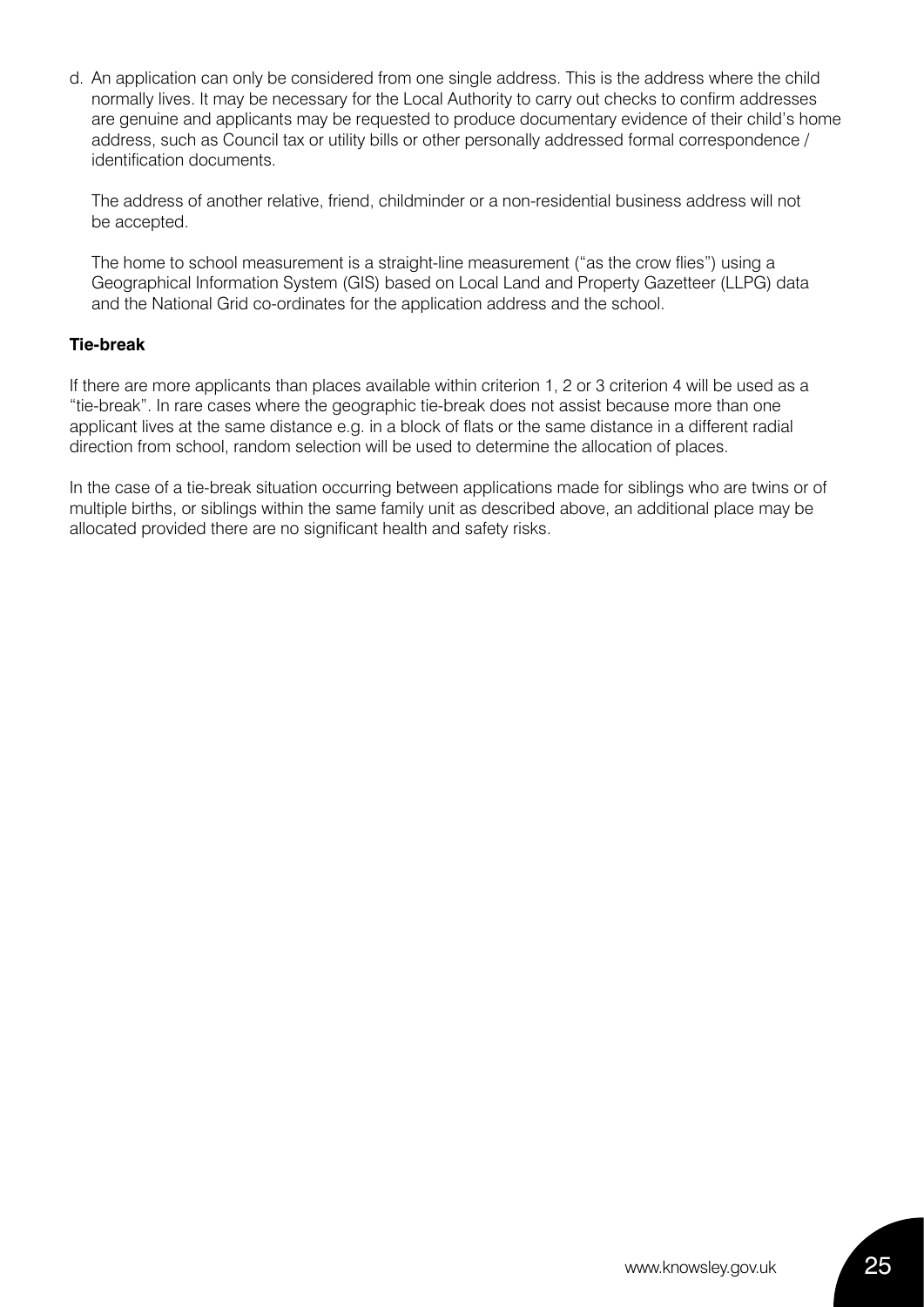## **Kirkby High School (Academy)**

*Part of the Multi Academy Rowan Learning Trust*

| Admission No. Sept. 2022        | 200                      |
|---------------------------------|--------------------------|
| Headteacher                     | Mrs R Conefrey           |
| Telephone                       | (0151) 477 8710          |
| Website                         | www.kirkbyhighschool.net |
| Expected no. on roll Sept. 2021 | 966                      |
|                                 |                          |

#### **Oversubscribed in 2021**

The Multi Academy Trust have adopted an admission policy (oversubscription criteria) in partnership with the Local Authority. A full copy of the policy document is available at www.knowsley.gov.uk

#### **Oversubscription Criteria**

- 1. Looked after children and children who were previously looked after but immediately became subject to adoption, a child arrangements order, or special guardianship order. This includes children who have been in state care outside of England and ceased to be in state care as a result of being adopted. (See note a)
- 2. Children with a sibling already attending the preferred school and who will still be attending at the time of admission. (See note b)
- 3. Children attending one of the named area partnership primary schools of Eastcroft Park, Kirkby CE, Millbrook, Northwood, Park Brow, Ravenscroft, Westvale. (see note c)
- 4. Distance from the child's home to school measured in a straight line. Those living nearest the school have priority. (See note d)

#### **Notes**

a. A looked after child is a child who is in the care of a local authority in England, or is being provided with accommodation by a local authority in England in the exercise of their social services functions (see definition in section 22(1) of the Children Act 1989). Adoption as under the Adoption and Children's Act 2002 (section 46). Child arrangement orders as defined in the Children and Families Act 2014 (section 12). Special Guardianship Order as defined in the Children Act 1989 (section 14A). Parents/carers who wish to have their child considered as a looked after or previously looked after child need to provide documentary evidence of this status to the Local Authority **at the point of application.** 

A child is regarded as having been in state care in a place outside of England if they were accommodated by a public authority, a religious organisation or any other provider of care whose sole purpose is to benefit society. Parents/carers who wish to have their child considered as being in state care outside of England prior to adoption need to provide documentary evidence of this status to the Local Authority **at the point of application.**

- b. The sibling must be on the school roll at the time of application/allocation and expected to still be on roll at the time of admission. "Sibling" includes half and step brothers and sisters as well as fostered and adopted children and those who are considered as being part of the same individual family unit on the basis of a care or residency arrangement. In all cases, the "sibling" must be considered as being resident at the same address on a full-time basis (the Authority reserves the right to request evidence to confirm residency).
- c. This criterion is only used during the annual allocation of year 7 places and will only be considered for applications received as part of the annual co-ordinated application process from the date at which the application process opens to 31 August in the year of admission. This criterion is not relevant to in-year transfer applications.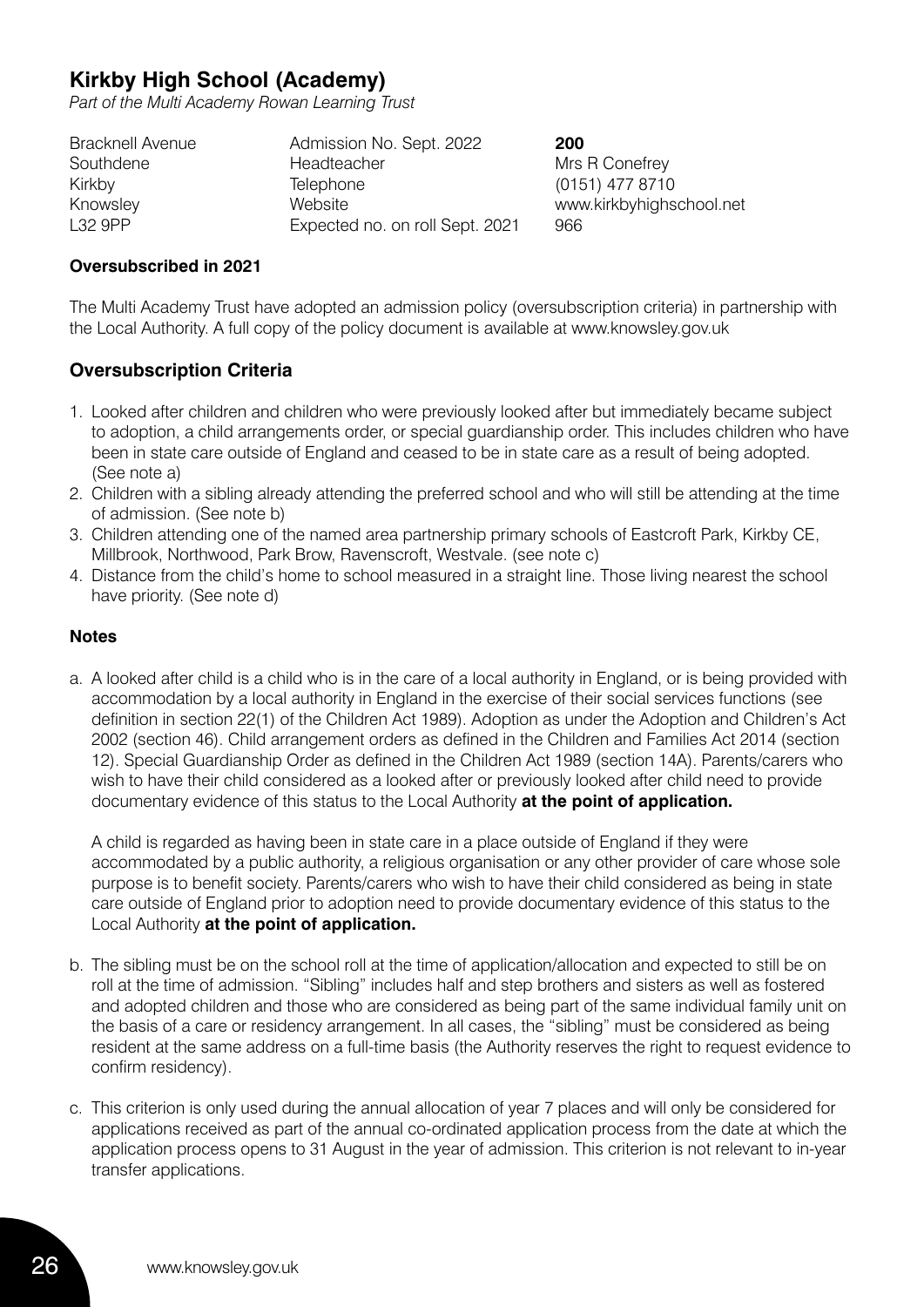d. An application can only be considered from one single address. This is the address where the child normally lives. It may be necessary for the Local Authority to carry out checks to confirm addresses are genuine and applicants may be requested to produce documentary evidence of their child's home address, such as Council tax or utility bills or other personally addressed formal correspondence / identification documents.

The address of another relative, friend, childminder or a non-residential business address will not be accepted.

The home to school measurement is a straight-line measurement ("as the crow flies") using a Geographical Information System (GIS) based on Local Land and Property Gazetteer (LLPG) data and the National Grid co-ordinates for the application address and the school.

#### **Tie-break**

If there are more applicants than places available within criterion 1, 2 or 3 criterion 4 will be used as a "tie-break". In rare cases where the geographic tie-break does not assist because more than one applicant lives at the same distance e.g. in a block of flats or the same distance in a different radial direction from school, random selection will be used to determine the allocation of places.

In the case of a tie-break situation occurring between applications made for siblings who are twins or of multiple births, or siblings within the same family unit as described above, an additional place may be allocated provided there are no significant health and safety risks.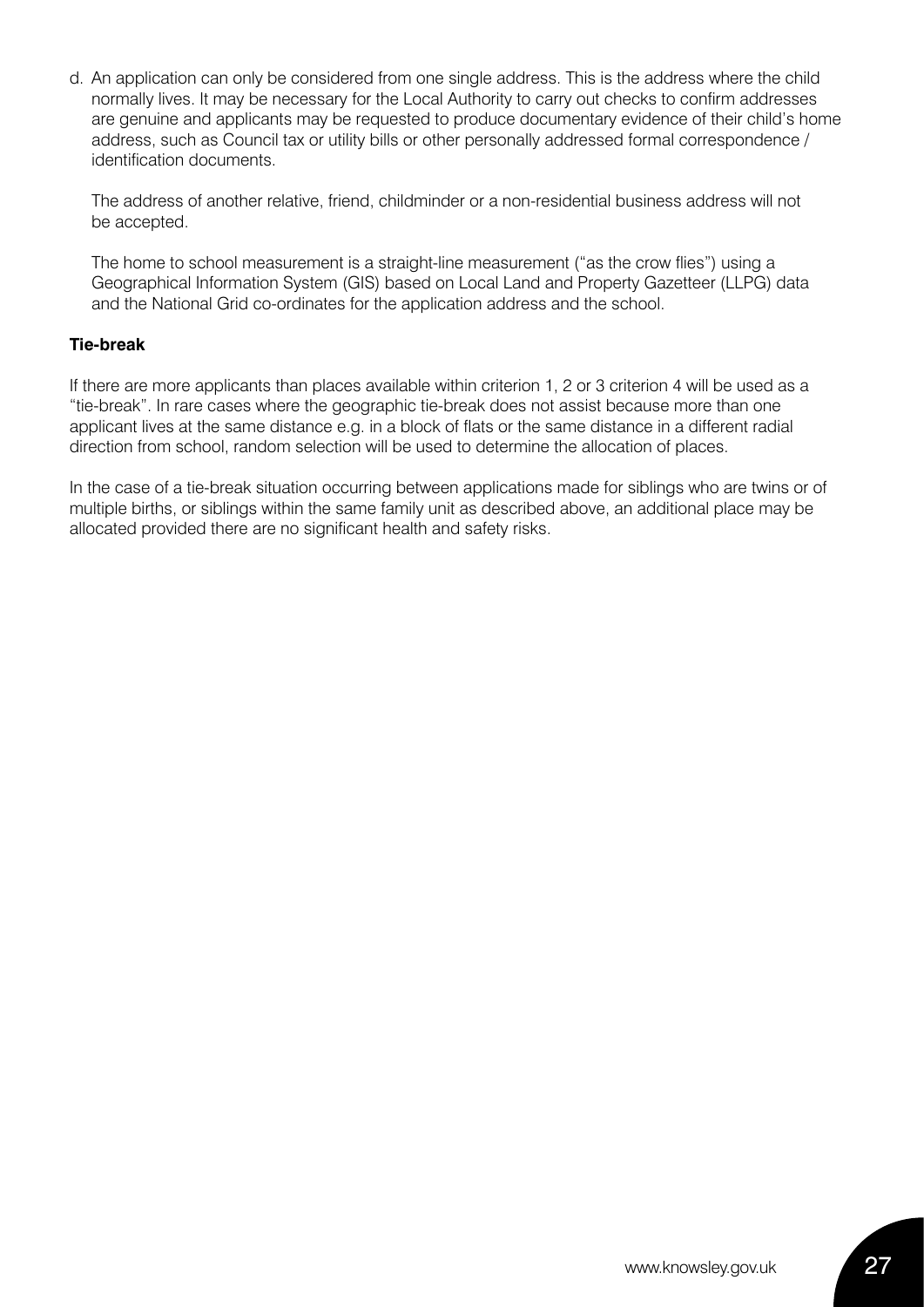## **Lord Derby Academy**

*Part of the Multi Academy Dean Trust*

| Seel Road | Admission No. Sept. 2022        | 220                        |
|-----------|---------------------------------|----------------------------|
| Huyton    | Headteacher                     | Miss V Gowan               |
| Knowsley  | Telephone                       | (0151) 477 8860            |
| L36 6DG   | Website                         | www.lordderbyacademy.co.uk |
|           | Expected no. on roll Sept. 2021 | 1104                       |

#### **Oversubscribed in 2019, 2020 & 2021**

The trust have determined an admission policy for 2022/23. A full copy of the policy document is available from the school website or at www.knowsley.gov.uk

#### **Oversubscription Criteria**

- 1. Looked after children and children who were previously looked after but immediately became subject to adoption, a child arrangements order, or a special guardianship order. (See note a)
- 2. Children who have been in state care outside of England and ceased to be in state care as a result of being adopted. (See note b)
- 3. Children with a sibling already attending Lord Derby Academy and who will still be attending at the time of admission. (See note c)
- 4. Children who attend one of The Dean Trust Knowsley Primary Academies (Blacklow Brow Academy or Park View Academy). (See note d)
- 5. Children of staff who have been employed at Lord Derby Academy for two years at the time of application, or have been recruited to fill a post for which there is a demonstrable skills shortage.
- 6. Children who attend one of the named Knowsley area partner primary schools. (Hope Joint Catholic & CE, Huyton with Roby CE (Academy), Knowsley Lane Academy, Malvern, Roby Park, St Gabriel's CE (Academy), Stockbridge Village, Sylvester Primary Academy, Willow Tree Primary Academy)
- 7. Distance from the child's home to school measured in a straight line. Those living nearest the school have priority. (See note e)

#### **Notes**

- a. A looked after child is a child who is in the care of a local authority in England, or is being provided with accommodation by a local authority in England in the exercise of their social services functions (see definition in section 22(1) of the Children Act 1989). Adoption as under the Adoption and Children's Act 2002 (section 46). Child arrangement orders as defined in the Children and Families Act 2014 (section 12). Special Guardianship Order as defined in the Children Act 1989 (section 14A). Parents/carers who wish to have their child considered as a looked after or previously looked after child need to provide documentary evidence of this status to the Local Authority at the point of application.
- b. A child is regarded as having been in state care in a place outside of England if they were accommodated by a public authority, a religious organisation or any other provider of care whose sole purpose is to benefit society. Parents/carers who wish to have their child considered as being in state care outside of England prior to adoption need to provide documentary evidence of this status to the Local Authority at the point of application.
- c. The sibling must be on the school roll at the time of application/allocation and expected to still be on roll at the time of admission. 'Sibling' includes half and step brothers and sisters as well as fostered and adopted children who are considered as being part of the same family unit on the basis of a care or residency arrangement. In all cases, the 'sibling' must be considered as being resident at the same address on a full-time basis (the admissions authority reserves the right to request evidence to confirm residency).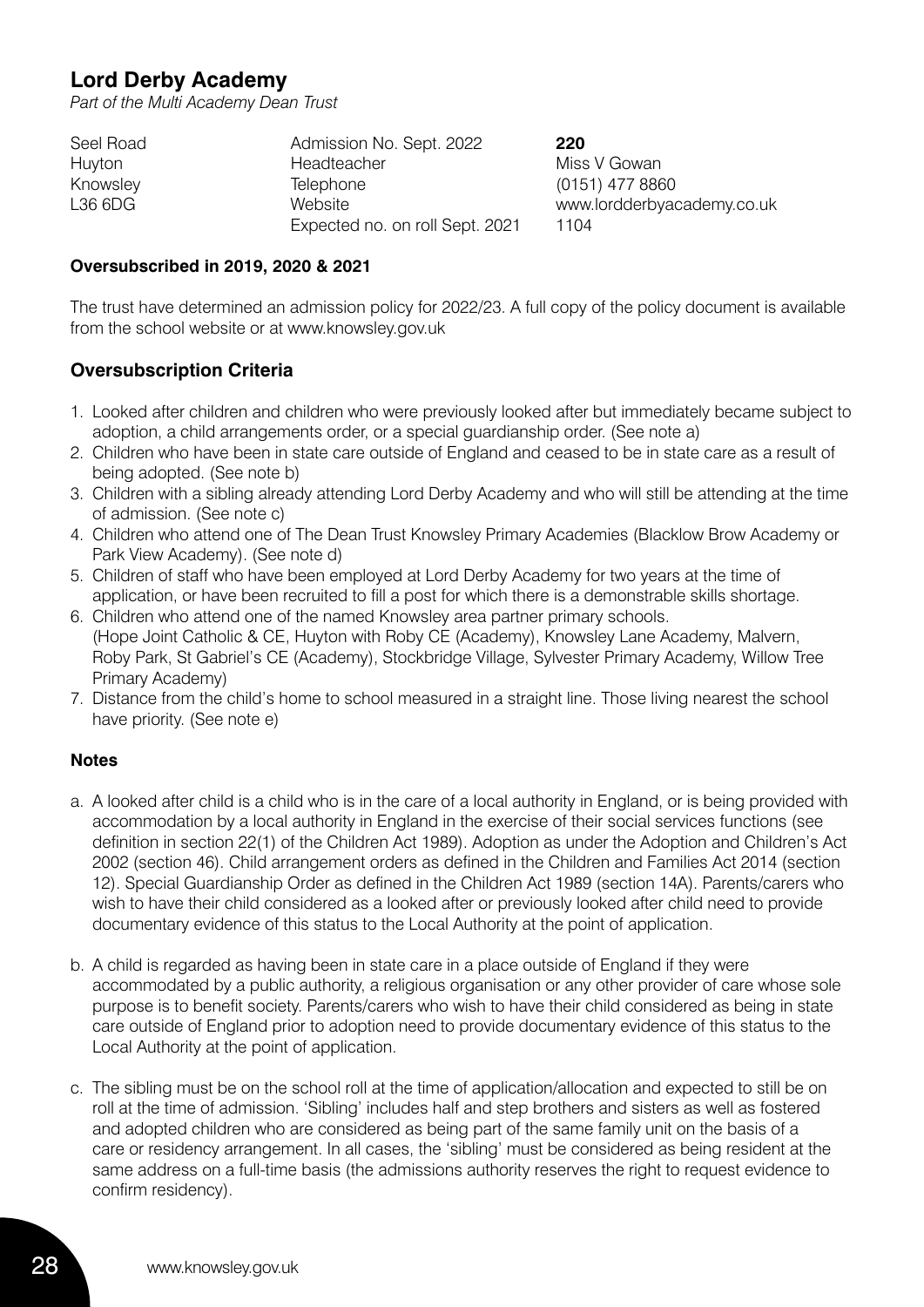- d. For the purpose of entry in academic year 2022/23, The Dean Trust Knowsley Primary Schools are; Blacklow Brow School (URN: 144355) and Park View Academy (URN: 142552)
- e. Proof of address may be required. Where there is split care and a child lives between two addresses, the address of the parent/carer in receipt of child benefit is normally taken, but the admission authority reserves the right to request other proofs as fit the individual circumstances. The address of another relative or childminder etc will not be accepted. The home to school measurement is a straight-line measurement ("as the crow flies") using a Geographical Information System (GIS) based on Local Land and Property Gazetteer (LLPG) data and the National Grid co-ordinates for the family home and the school.

#### **Tie-Break Arrangements**

If there are more applicants than places available within criterion 1, 2, 3, 4, 5 or 6, criterion 7 will be used as a "tie-break". In rare cases where the geographic tie-break does not assist because more than one applicant lives at the same distance e.g. in a block of flats or the same distance in a different radial direction from school, random selection will be used to determine the allocation of places. Each random selection event only holds for the allocation of the currently available school place.

In the case of a tie-break situation occurring between applications made for siblings who are twins or of multiple births or siblings within the same family unit as described above, an additional place may be allocated.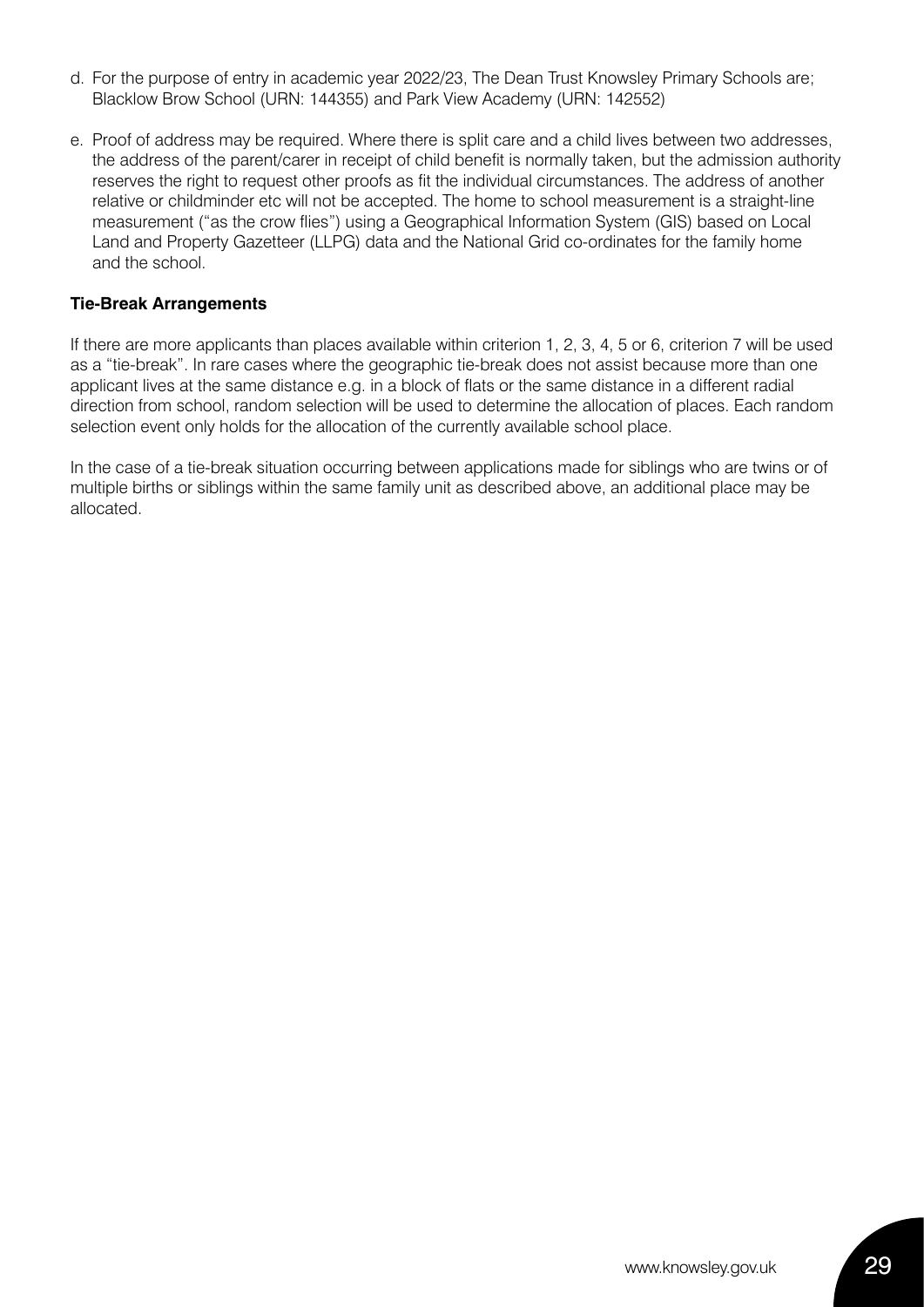## **The Prescot School (Academy)**

*Part of the Multi Academy Heath Family Trust*

| Knowsley Park Lane | Admission No. Sept. 2022        | 210                      |
|--------------------|---------------------------------|--------------------------|
| Prescot            | <b>Executive Principal</b>      | Mr J Jardine             |
| Knowsley           | Head of School                  | Mrs G Cousineau          |
| L34 3NB            | Telephone                       | (0151) 477 8680          |
|                    | Website                         | www.prescotschool.org.uk |
|                    | Expected no. on roll Sept. 2021 | 879                      |

The Multi Academy Trust have adopted an admission policy (oversubscription criteria) in partnership with the Local Authority. A full copy of the policy document is available at www.knowsley.gov.uk

#### **Oversubscription Criteria**

- 1. Looked after children and children who were previously looked after but immediately became subject to adoption, a child arrangements order, or special guardianship order. This includes children who have been in state care outside of England and ceased to be in state care as a result of being adopted. (See note a)
- 2. Children with a sibling already attending the preferred school and who will still be attending at the time of admission. (See note b)
- 3. Children attending one of the named area partnership primary schools of Evelyn, Halsnead Academy, Knowsley Village, Prescot, St Leo's & Southmead, St Mary & St Paul CE, Whiston Willis Academy. (see note c)
- 4. Distance from the child's home to school measured in a straight line. Those living nearest the school have priority. (See note d)

#### **Notes**

a. A looked after child is a child who is in the care of a local authority in England, or is being provided with accommodation by a local authority in England in the exercise of their social services functions (see definition in section 22(1) of the Children Act 1989). Adoption as under the Adoption and Children's Act 2002 (section 46). Child arrangement orders as defined in the Children and Families Act 2014 (section 12). Special Guardianship Order as defined in the Children Act 1989 (section 14A). Parents/carers who wish to have their child considered as a looked after or previously looked after child need to provide documentary evidence of this status to the Local Authority **at the point of application.** 

A child is regarded as having been in state care in a place outside of England if they were accommodated by a public authority, a religious organisation or any other provider of care whose sole purpose is to benefit society. Parents/carers who wish to have their child considered as being in state care outside of England prior to adoption need to provide documentary evidence of this status to the Local Authority **at the point of application.**

- b. The sibling must be on the school roll at the time of application/allocation and expected to still be on roll at the time of admission. "Sibling" includes half and step brothers and sisters as well as fostered and adopted children and those who are considered as being part of the same individual family unit on the basis of a care or residency arrangement. In all cases, the "sibling" must be considered as being resident at the same address on a full-time basis (the Authority reserves the right to request evidence to confirm residency).
- c. This criterion is only used during the annual allocation of year 7 places and will only be considered for applications received as part of the annual co-ordinated application process from the date at which the application process opens to 31 August in the year of admission. This criterion is not relevant to in-year transfer applications.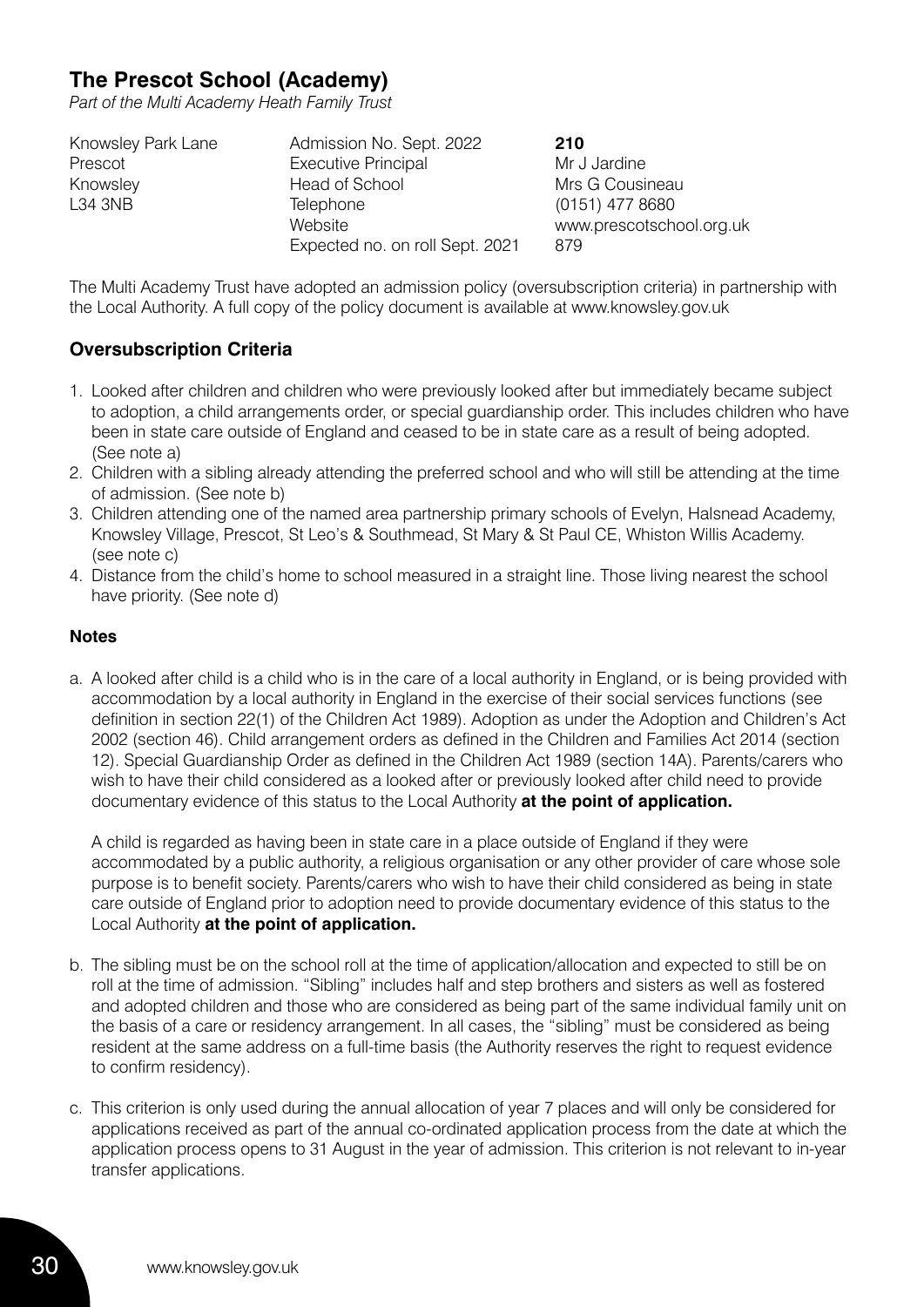d. An application can only be considered from one single address. This is the address where the child normally lives. It may be necessary for the Local Authority to carry out checks to confirm addresses are genuine and applicants may be requested to produce documentary evidence of their child's home address, such as Council tax or utility bills or other personally addressed formal correspondence / identification documents.

The address of another relative, friend, childminder or a non-residential business address will not be accepted.

The home to school measurement is a straight-line measurement ("as the crow flies") using a Geographical Information System (GIS) based on Local Land and Property Gazetteer (LLPG) data and the National Grid co-ordinates for the application address and the school.

#### **Tie-break**

If there are more applicants than places available within criterion 1, 2 or 3 criterion 4 will be used as a "tie-break". In rare cases where the geographic tie-break does not assist because more than one applicant lives at the same distance e.g. in a block of flats or the same distance in a different radial direction from school, random selection will be used to determine the allocation of places.

In the case of a tie-break situation occurring between applications made for siblings who are twins or of multiple births, or siblings within the same family unit as described above, an additional place may be allocated provided there are no significant health and safety risks.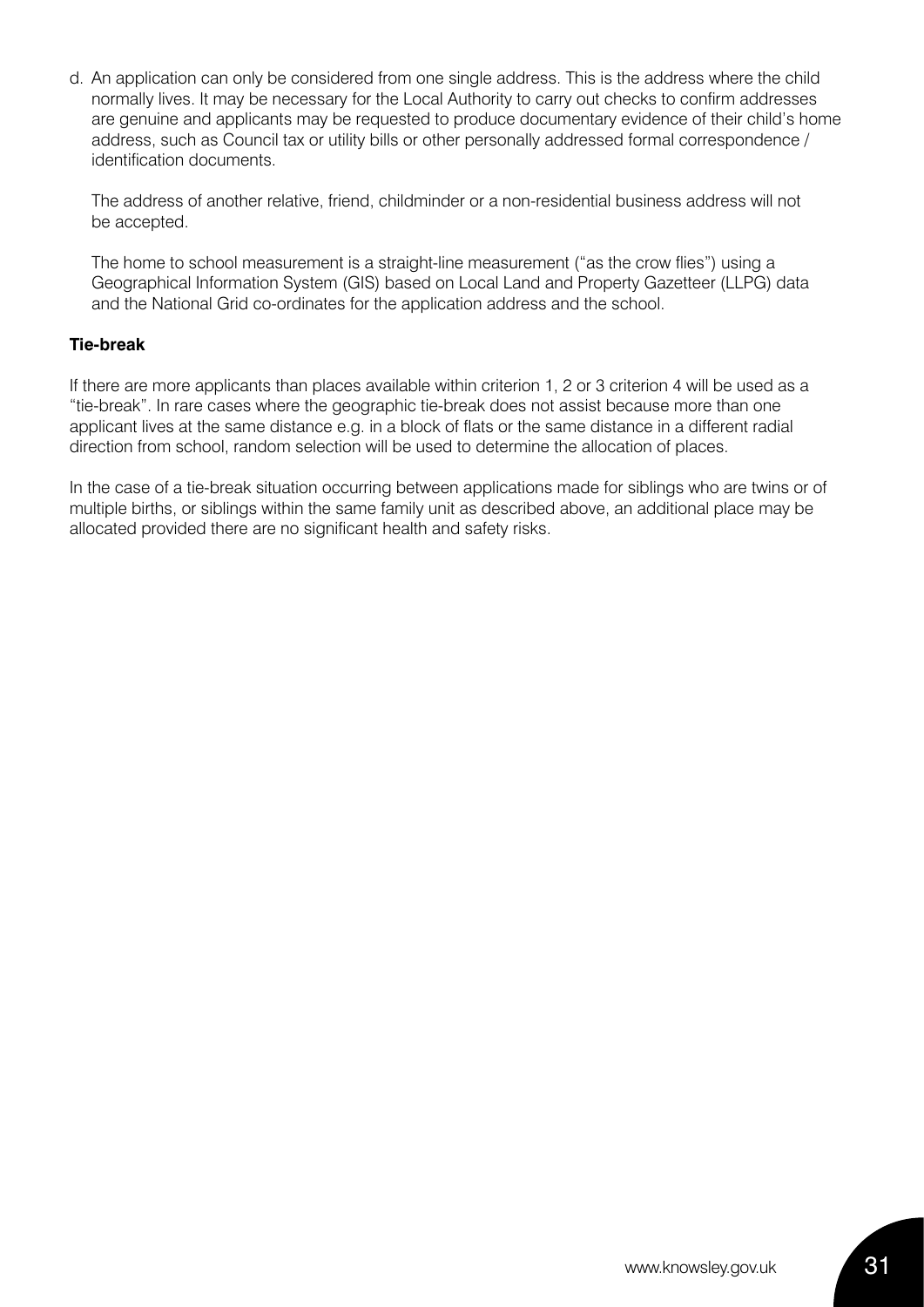## **St Edmund Arrowsmith Catholic High Academy**

*Part of the Pope Francis Multi Academy Trust*

| Cumber Lane | Admission No. Sept. 2022      | 210                  |
|-------------|-------------------------------|----------------------|
| Whiston     | Headteacher                   | Mrs H Pinnington     |
| Knowsley    | Telephone                     | (0151) 477 8770      |
| L35 2XG     | Website                       | www.seaonline.org.uk |
|             | Expected no on roll Sept 2021 | 700                  |

The school governors have determined an admission policy for 2022/23. A full copy of the policy document is available from the school website or at www.knowsley.gov.uk

#### **Oversubscription Criteria**

- 1. Looked After Children and previously Looked After Children.
- 2. Baptised Catholic children who have a sibling in school at the time of admission.
- 3. Baptised Catholic children resident in the parishes of St. Leo's, Our Lady Immaculate and St Joseph, Our Lady Help of Christians, St. Luke's, St John Fisher, St. John Vianney, Holy Family Cronton, St Aidan, St Aloysius, St Agnes and St Columba's.
- 4. Other baptised Catholic children.
- 5. Other children who have a sibling in the school at the time of admission.
- 6. Children attending a Catholic feeder primary school associated with the parishes named in criterion 3: Those primary schools are; Holy Family, Cronton; Holy Family, Halewood; Our Lady's, Prescot; St Aidan's; St Aloysius; St Andrew The Apostle; St Anne's; St Columba's; St John Fisher; St Joseph; St Leo's; St Luke's; St Mark's
- 7. Children attending Prescot and Whiston Community and Church of England Primary Schools.
- 8. Children of parents of other Christian denominations.
- 9. Children of parents of other faiths.
- 10. Other Children.

If it is not possible to offer places for all applications within any criteria above, then places will be allocated to the children who live nearest to the school. Distance will be measured by the local authority and will be a straight line measurement (as the crow flies) based on an element of the Local Land and Property Gazetteer (LLPG) data and national grid co-ordinates for the school and home address.

Children with a Statement of Special Educational Need or Education Health Care Plan that names the school will be offered a place without using the admission criteria and will count as part of the school's published admission number.

All applicants are required to complete a Supplementary Information form (SIF) in order to provide faith information if they wish their child to be considered within the faith criterion of the oversubscription policy. The SIF should be completed in addition to the home Local Authority application form and returned directly to the school by the closing date of 31 October. Applicants who complete a school SIF but do not name the school on the Local Authority application will be disregarded. Applicants who do not complete a SIF will still be considered for a place in the schools but cannot be considered as a faith applicant. Baptism should take place before the closing date for applications.

A Baptised Catholic Child can also be defined as one who has been baptised by the Rites of Baptism of one of the various Churches in communion with the See of Rome (cf Catechism of the Catholic Church 1203). Written evidence of this baptism can be obtained by recourse to the Baptismal Registers of the church in which the baptism took place.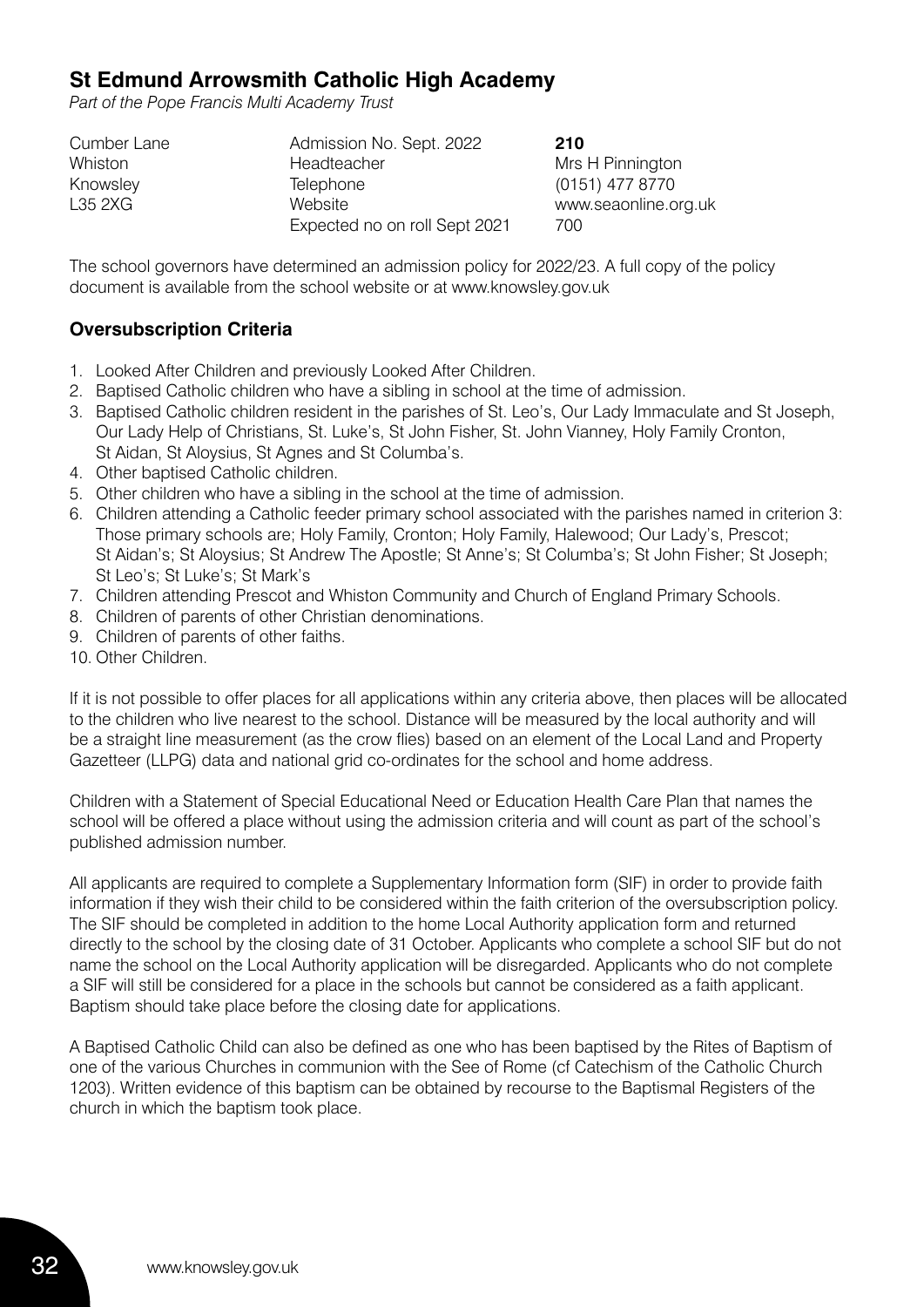A person who has been baptised in a separate ecclesial community and subsequently received into full communion with the Catholic Church by the Rite of Reception of Baptised Christians into the Full Communion of the Catholic Church. Written evidence of their reception into full communion with the Catholic Church can be obtained by recourse to the Register of Receptions, or in some cases a subsection of the Baptismal Registers of the Church in which the Rite of Reception took place.

The Governing Body will require written evidence in the form of a Certificate of Reception before applications for school places can be considered for categories of 'Baptised Catholics'. A Certificate of Reception is to include full name, date of birth, date of reception and parent(s) name(s). The certificate must also show that it is copied from the records kept by the place of reception.

Those who have difficulty obtaining written evidence of baptism for a good reason, may still be considered as baptised Catholics but only after they have been referred to the parish priest who after consulting with the Episcopal Vicar, will decide how the question of baptism is to be resolved and how written evidence is to be produced in accordance with the law of the Church.

Children of other Christian denominations means: children who belong to other churches and ecclesial communities which, acknowledging God's revelation in Christ, confess the Lord Jesus Christ as God and Saviour according to the Scriptures, and, in obedience to God's will and in the power of the Holy Spirit commit themselves: to seek a deepening of their communion with Christ and with one another in the Church, which is his body; and to fulfil their mission to proclaim the Gospel by common witness and service in the world to the glory of the one God, Father, Son and Holy Spirit. An ecclesial community which on principle has no credal statements in its tradition, is included if it manifests faith in Christ as witnessed to in the Scriptures and is committed to working in the spirit of the above. All members of Churches Together in England and of CYTÛN are deemed to be included in the above definition, as are all other churches and ecclesial communities that are in membership of any local Churches Together Group (by whatever title) on the above basis. Other faiths are defined as organisations whose values are based on faith and/or beliefs, which have a mission based on social values of a particular faith.

A looked after child is a child who is (a) in the care of a local authority or (b) being provided with accommodation by a Local Authority (under section 22(1) of the children Act 1989). A previously looked after child is one who immediately moved from that status after becoming subject to an adoption, child arrangement order or special guardianship order.

Sibling is defined in these arrangements as full, half or step brothers and sisters, adopted and foster brothers and sisters who are living at the same address and are part of the same family unit. This does not include cousins or other family relationships.

Home address is considered to be the address where the child normally lives. Applicants should not state a childminders or other relative's address. It may be necessary to carry out checks to confirm addresses given are genuine and parents may therefore be asked to provide documentary evidence of their child's home address.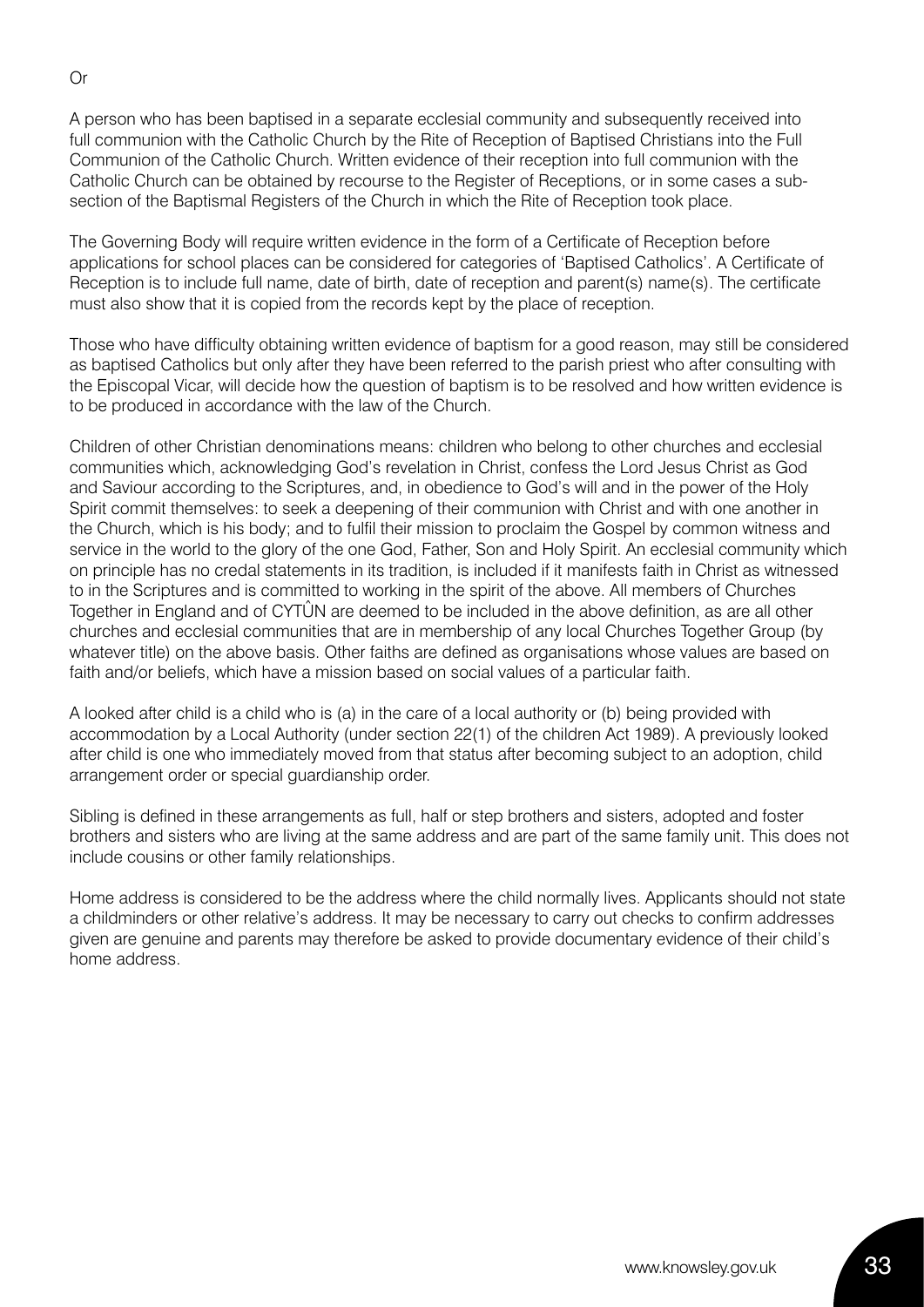## Secondary School year 7 allocation statistics 2021

The following table shows how many applications were made for each school at the time of the initial allocation of places and, where schools were oversubscribed at the time of the initial allocation of places, how places were allocated according to the admissions policy (oversubscription criteria).

As there is often movement following the initial allocation of places, the table also show the final number of places allocated (correct at the time of preparation) following changes such as late applications received, changes of preference and appeals.

The tables are intended to provide applicants with a guide as to how places have been allocated previously, but please remember that allocations can vary on a year to year basis and oversubscription criteria may also be different in previous years. There is never a guaranteed place at any school.

|                                                  | Initial number of applications received<br>by preference<br>September |              |     |     | Final number<br>of places<br>allocated<br>after late |              |                |                                                                                                                                                                                                                                                                                                                                                                                                                                                                                                                                                                     |                                                          |
|--------------------------------------------------|-----------------------------------------------------------------------|--------------|-----|-----|------------------------------------------------------|--------------|----------------|---------------------------------------------------------------------------------------------------------------------------------------------------------------------------------------------------------------------------------------------------------------------------------------------------------------------------------------------------------------------------------------------------------------------------------------------------------------------------------------------------------------------------------------------------------------------|----------------------------------------------------------|
| <b>School</b>                                    | 2021<br>admission<br>number                                           | <b>Total</b> | 1st | 2nd | 3rd                                                  | 4th          | 5th            | How places were allocated                                                                                                                                                                                                                                                                                                                                                                                                                                                                                                                                           | applications.<br>appeals and<br>changes of<br>preference |
| All Saints Catholic<br>High School               | 200                                                                   | 410          | 267 | 108 | 34                                                   | 1            | $\mathbf 0$    | 8<br>School named in EHCP<br>Children currently/previously<br>5<br>looked after<br><b>Baptised Catholic Children</b><br>27<br>with a sibling<br>Baptised Catholic Children resident<br>84<br>in the associated parishes<br>$\overline{c}$<br>Other Baptised Catholic Children<br>Other Children with a sibling<br>49<br>Children attending Catholic<br>25<br>linked primary schools<br>Children from other Christian<br>denominations<br>Children of other faiths<br>Other children<br>The last place allocated under this<br>criterion was measured as 0.822 miles | 209                                                      |
| Halewood Academy                                 | 240                                                                   | 298          | 175 | 53  | 53                                                   | 14           | 3              | Places were available for all on time<br>applicants.                                                                                                                                                                                                                                                                                                                                                                                                                                                                                                                | 210                                                      |
| Kirkby High School<br>(Academy)                  | 200                                                                   | 297          | 174 | 109 | 13                                                   | $\mathbf{1}$ | $\Omega$       | 5<br>School named in EHCP<br>Children currently/previously<br>looked after<br>1<br>65<br>Siblings<br>Children attending named area<br>partnership primary schools<br>117<br>12<br><b>Distance</b><br>The last place allocated under this<br>criteria was measured as 0.697 miles                                                                                                                                                                                                                                                                                    | 208                                                      |
| Lord Derby<br>Academy                            | 220                                                                   | 497          | 305 | 91  | 99                                                   | $\mathbf{2}$ | $\Omega$       | $\overline{7}$<br>School named in EHCP<br>Children currently/previously<br>looked after<br>$\overline{4}$<br>60<br>Siblings<br>Children attending named area<br>partnership primary schools<br>149<br><b>Distance</b><br>The last place allocated under this<br>criterion was measured as 2.699 miles                                                                                                                                                                                                                                                               | 224                                                      |
| The Prescot School<br>(Academy)                  | 210                                                                   | 266          | 103 | 106 | 55                                                   | $\Omega$     | $\overline{c}$ | Places were available for all who<br>required them.                                                                                                                                                                                                                                                                                                                                                                                                                                                                                                                 | 166                                                      |
| St Edmund<br>Arrowsmith Catholic<br>High Academy | 210                                                                   | 227          | 71  | 91  | 65                                                   | 0            | $\Omega$       | Places were available for all who<br>required them.                                                                                                                                                                                                                                                                                                                                                                                                                                                                                                                 | 142                                                      |

#### **Secondary Academies**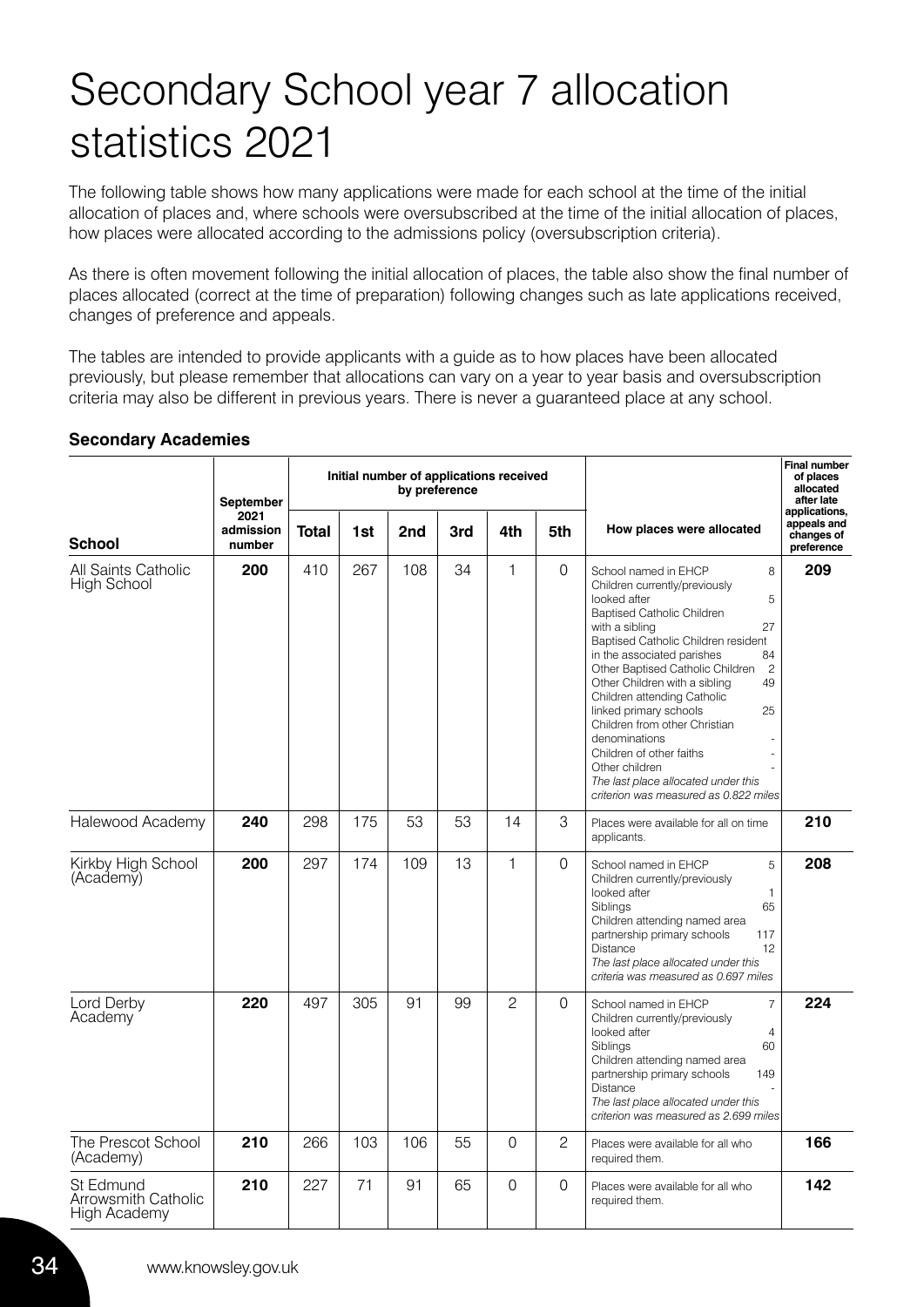# Appeal Procedures

Schools will admit pupils without restriction until they have filled all the places they have available in the relevant year group (until they have reached their published admission number) and they do this strictly in accordance with how they say places will be allocated in their admission policy.

Where it would be considered by the admission authority of the school that to offer a further place/s would prejudice the provision of efficient education and the efficient use of resources in the school, a place is refused.

However, those applicants who cannot be offered a place at their preferred school/s will be offered a right of appeal against the refusal. Parents/carers might choose to appeal if they feel that the admission authority has not applied their policy correctly and their child has been disadvantaged as a result of this or if they feel, despite the policy, there are exceptional and unique circumstances why their child should be offered a place in a particular school.

At an appeal hearing, the panel members who take decisions are independent; they have no involvement with the school being appealed for where a place has been refused and have had no involvement with the process of allocating places. However, all panel members are trained in national admission legislation and at least one panel member will have experience in education.

The appeal panel can either turn down your appeal or they can agree to make an extra place available for your child. To help them come to their decision, they will check how the admission authority applied its policy (oversubscription criteria). They will consider the reasons given by the school as to why there is no more room in the year group and the difficulties that will occur if another child/ren was to be given a place. They will also consider the reasons parent/carers give for wanting their child to attend that particular school and the difficulties if the child had to attend elsewhere. The panel will consider the balance of prejudice for both the school case and the parent case.

The panel are aided in the process by a neutral Clerk who ensures the appeal hearing is conducted correctly and can provide clarity to all parties about national admission appeal legislation, but the decision as to whether or not an exceptional place can be made available over the admission number for an individual child/ren is made only be panel members.

**Applicants can submit an appeal for more than one school they have been refused a place at if they wish. Initially, you inform the admission authority of the school that you wish to appeal – for Knowsley secondary schools the following procedures for making an appeal should be followed:**

#### **Halewood Academy, Kirkby High School (Academy), Lord Derby Academy and The Prescot School (Academy)**

To appeal against a refusal, you should contact the individual Academy directly by telephone or email and they will provide an appeal form or direct you how to submit an appeal.

#### **All Saints Catholic High School and St Edmund Arrowsmith Catholic Academy**

The Liverpool Archdiocese administer and co-ordinate the appeal process on behalf of Knowsley Catholic schools.

Parents/carers may wish to visit the Liverpool Archdiocese webpage to complete an appeal form: http://www.liverpoolcatholic.org.uk/schools/Appealing-For-A-School-Place

Or request a form by post by writing or telephoning: Secretary for Appeals, Director of Schools, LACE, Croxteth Drive, Sefton Park, Liverpool, L17 1AA Telephone: (0151) 522 1071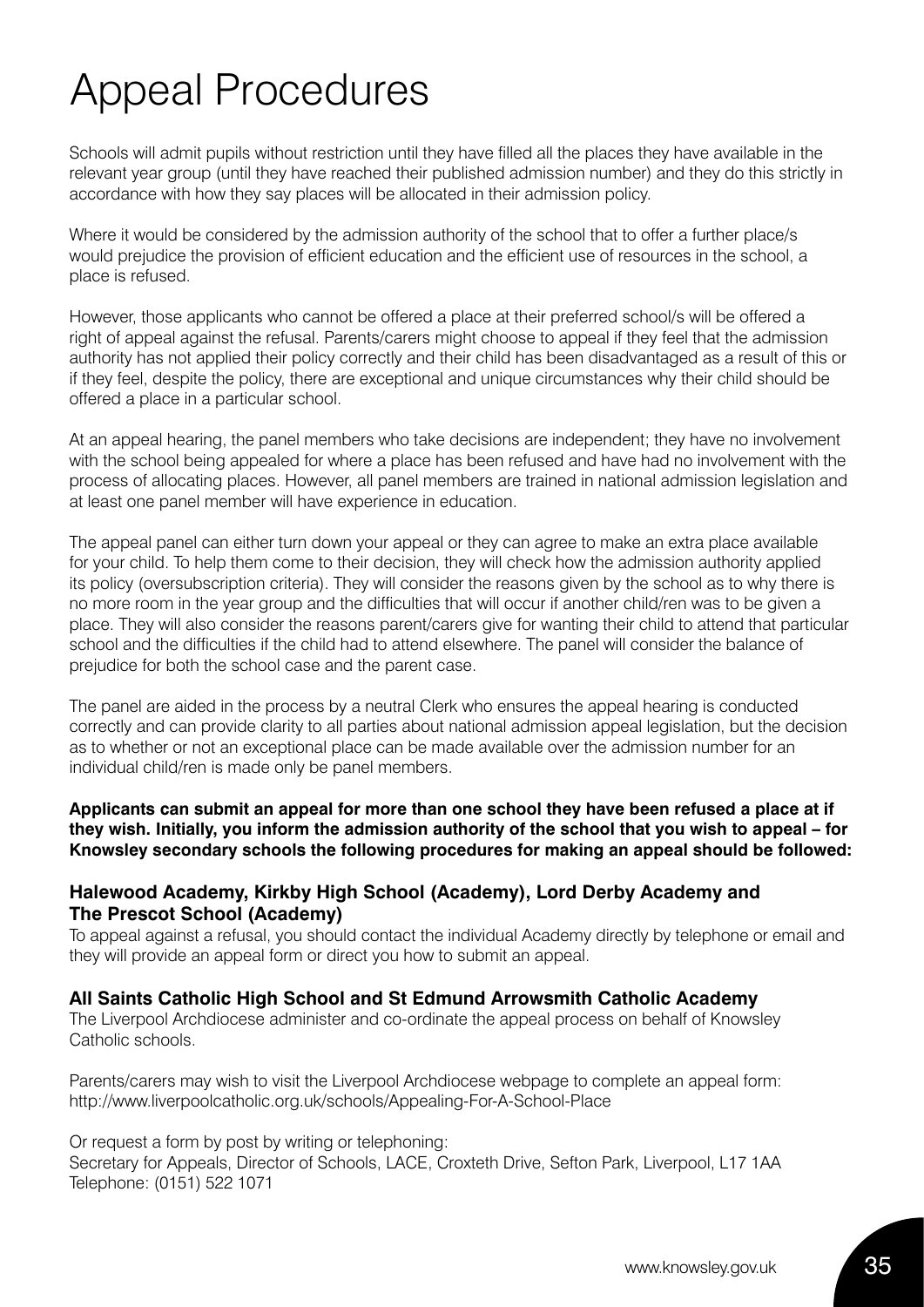## **General appeal arrangements:**

- At least ten school days prior to the hearing, the Clerk will notify you of the date and arrangements for how the appeal is to be heard. You will also receive appropriate guidance notes about how the process will be undertaken when you submit an appeal.
- Approximately five days before the appeal, you will receive a confirmed time for your appeal together with an agenda for the hearing and copies of any supporting paperwork. *Copies of the school case, the written case from parent/carer and any supporting documents/evidence parent/carer have included will be circulated to all parties – panel members, appellant and relevant admission authority presenting officer – so everyone has chance to read and consider before the hearing itself.*
- The appeal hearing is usually held in person with all parties plus the Clerk in attendance. At the hearing both the school representative and parent/carers have the opportunity to present their written submissions and all parties can ask questions about each case. Parent's/carers are encouraged to attend and may, if they wish, be accompanied or represented at the hearing by a friend or relative. If parent's/carers do not wish to or cannot attend, the appeals panel will normally make a decision based on any written submission.
- Parents/carers will be notified in writing of the decision of the appeal panel and the grounds upon which it was made after the hearing. *(In the case of the bulk allocation this will be after all appeals for the individual school have been heard as the panel may need to compare cases in their decision making).*
- The decision of the appeal panel is binding on all parties.

Appeal Panel members must act in accordance with the School Admissions Appeals Code. However, if parents/carers feel that maladministration has taken place on the part of an appeal panel they can make a complaint to the Local Government Ombudsmen (LGO) or The Secretary of State depending on the school for which the appeal was made.

- o To make a complaint in respect of an appeal for a maintained school, please refer to the LGO website **www.lgo.org.uk**
- o Complaints in respect of an appeal for an Academy are made to The Secretary of State via the agency they have appointed to investigate such matters

The complaint will be investigated and responded to but the decision of an appeal panel can typically only be overturned by a Court where the appellant or admission authority successfully applies for a judicial review of that decision.

The Advisory Centre for Education (ACE) provide free independent advice on the admissions process and a range of education issues including appeals at **www.ace-ed.org.uk** Free, independent advice (for those eligible for legal aid) is also available from Coram Children's Legal Centre, you can visit their website: **www.childrenslegalcentre.com**

## **Further appeals**

Parents/carers do not have the right to a second appeal in respect of the same school for the same academic year unless the admission authority has accepted a second application from the appellant because of a significant and material changes in the circumstances of the parent/carer/school or child. The LGO may also make a recommendation for an appeal to be reheard if they find maladministration has occurred in the first appeal.

**Please note:** for children with an Education, Health and Care Plan (EHCP), SEN procedures rather than the appeal process described above are followed to clarify whether a place can be offered at a particular school. Parents/carers should speak to their SEN Officer if they require further information.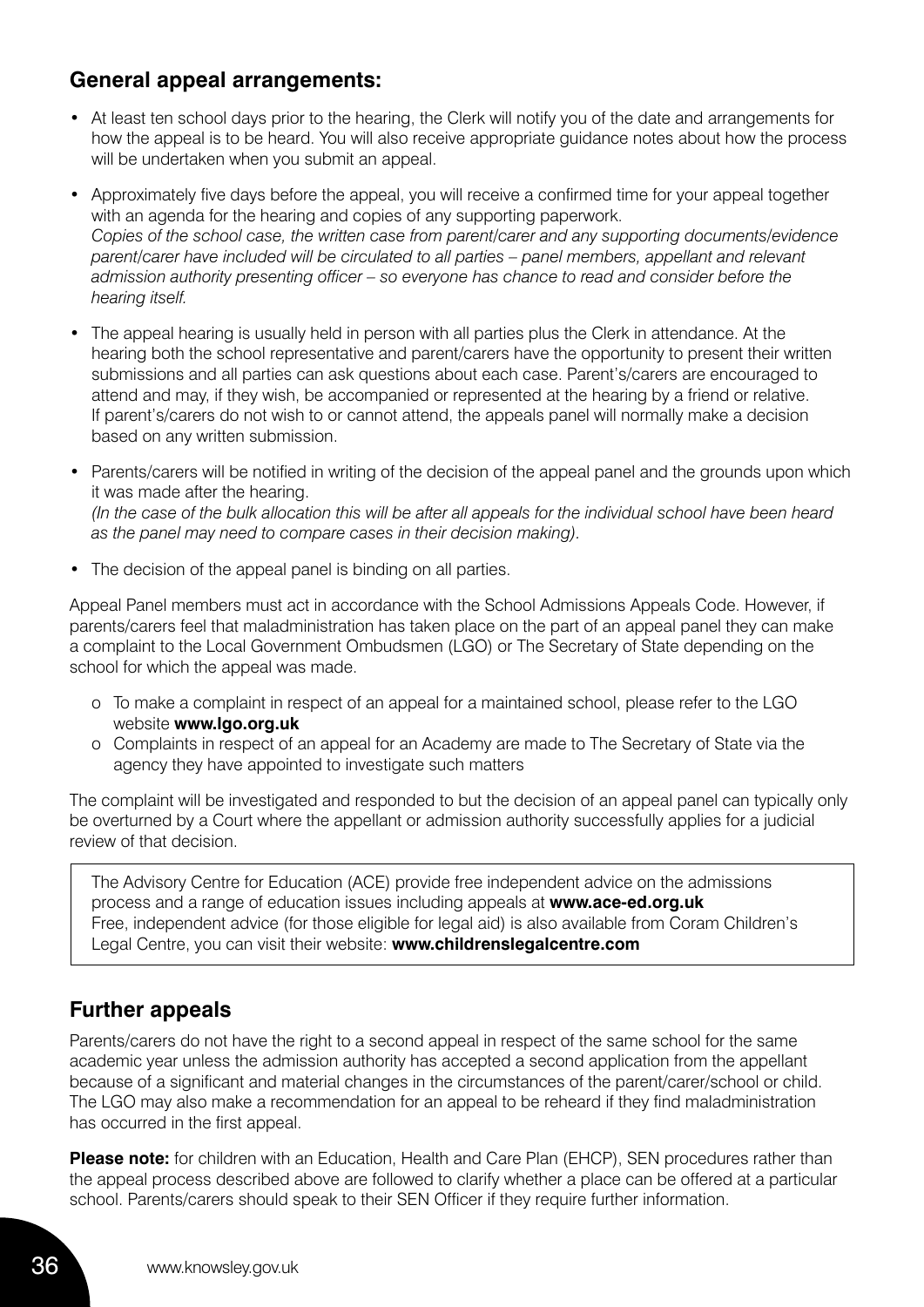## In Year Admissions and Transfers

Generally, a child admitted as a Year 7 pupil would remain in that school until he or she has completed year 11 or is of school leaving age.

However, a change in circumstances could lead to a request for a transfer to a different school – if parents/ carers wish to apply to transfer their child into a Knowsley secondary school after the typical point of entry in year 7, **the following procedures apply:**

- An In year application form must be completed. These are available from the Knowsley website www. knowsley.gov.uk or by contacting the School Admissions Team.
- Completed applications should be returned to the School Admissions Team who will co-ordinate and monitor the progress of your application with the school/s of preference.
- If a place can be offered at a Knowsley school, an appropriate admission date will be agreed between the school and applicant. Wherever possible this will be a date that allows for a planned admission and the child will remain on roll at the current school until that time. However, places will not typically be held available for longer than the start of the next school term as this could disadvantage other applicants.
- If a place is refused, your child's name will normally be placed on a waiting list. In the event that a vacancy becomes available in the year group the child at the top of the waiting list may then be considered for a place. The waiting list is operated on an annual school year basis.
- If a place is refused, applicants will be advised in writing of the reason for refusal and their right to appeal.
- In some cases, applications may be referred for consideration under the Fair Access protocol (See page 38).

## **Local transfers**

If your child is currently on roll at a school in the locality (Knowsley or the surrounding area) but you are seeking a transfer because you are dissatisfied with the current school, for example if there has been an issue within the peer group or an incident you have concerns about, Parents/carers are strongly recommended to discuss the matter with the Head of year of your child's current school in order to try to resolve the issue before making a transfer application. Changing schools is not always the best way forward; parents/carers need to think about the advantages and disadvantages of moving. Parents/carers of pupils in Year 10 and 11 wishing to transfer may also wish to consider whether chosen GCSE subjects and options can be accommodated at any new school.

## **Families moving into the area**

If you are moving house into the local area and you wish to apply for a place for your child/ren in a Knowsley secondary school, the same procedures apply as detailed above.

Wherever possible, you should make your application at least 4 to 6 weeks in advance of your move taking place to allow time for your application to be processed – this is particularly important if the move means that your child/ren cannot continue to attend their current school due to distance.

It is advisable to check the availability of school places as some schools may be fully subscribed in some year groups and will not be able to offer a place for your child/ren. There is no guarantee that parental preference will be met or that siblings will be placed in the same school.

**Note:** If the child has an Education, Health and Care Plan (EHCP), parents/carers should contact their Local Authority SEN officer to discuss a school transfer in accordance with SEN procedures. **Note:** The Local Authority will not normally pay additional costs of transport or uniform associated with an in year school transfer.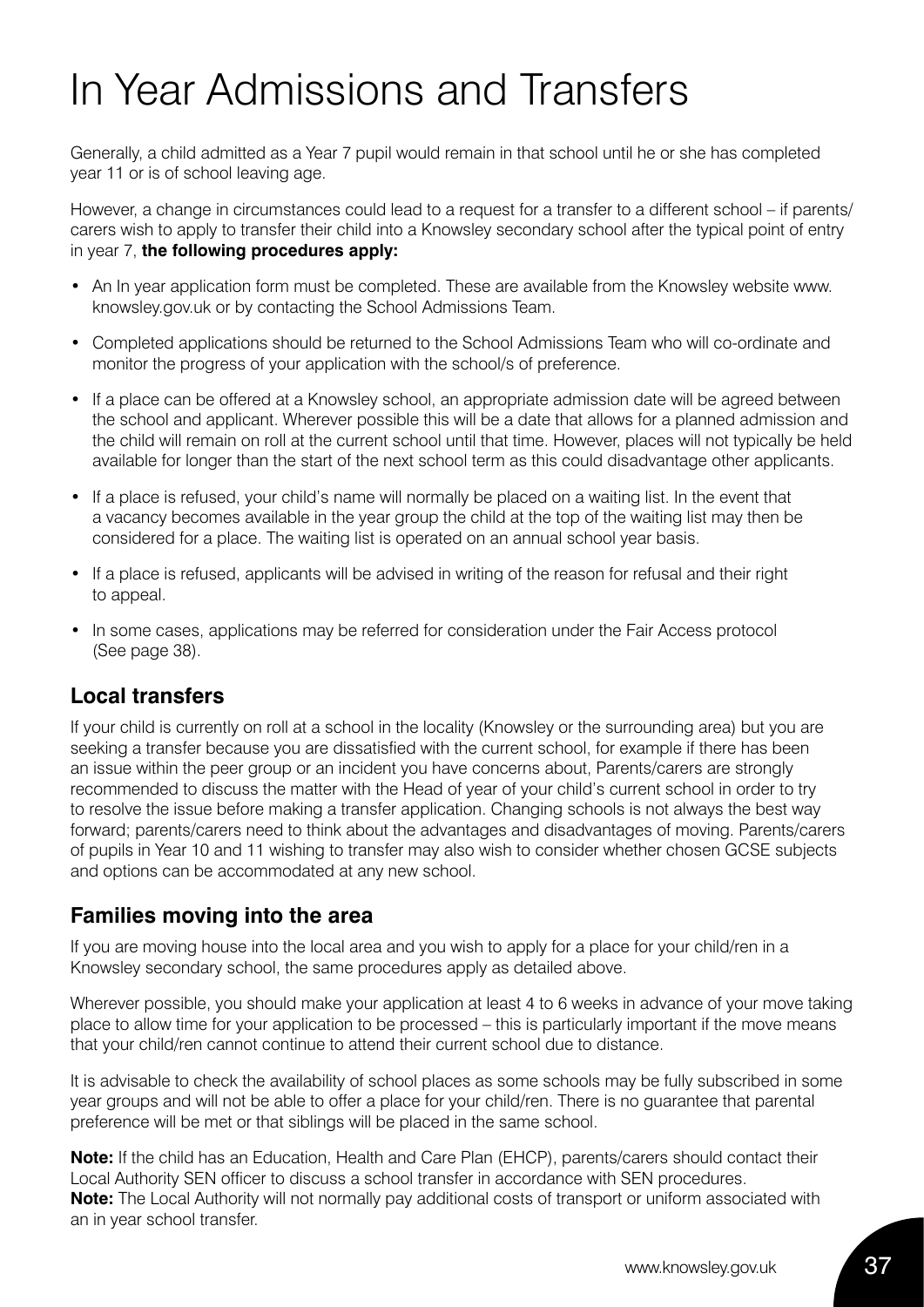**Note:** Where parents/carers wish to apply for a school in another Local Authority, please contact that authority directly regarding how to apply – neighbouring Local Authority details can be found on page 42.

#### **For further information about in year transfer applications, visit the Education and Schools pages of the website www.knowsley.gov.uk**

## **Fair Access Protocol**

The School Admissions Code states each Local Authority must have a Fair Access Protocol to ensure that, outside the normal bulk admissions round, vulnerable and hard to place pupils are able to access school places.

The Knowsley Fair Access Protocol seeks to ensure that all schools admit an equal share of pupils requiring a high level of support or offering particular challenges. To achieve this, the protocol allows the Fair Access Panel to make admissions in excess of the admission number or to refuse where places are available.

The Knowsley Fair Access Protocol is reviewed on an annual basis and a copy is available on the Council website www.knowsley.gov.uk

## **Secondary A-Typical Education**

#### **Provision for pupils aged 14-16 (year 10 entry)**

University Technical Colleges (UTCs) are set up by universities/businesses and specialise in one or two technical subjects. They offer GCSEs alongside technical qualifications at Key Stage 4 and A Levels alongside technical qualifications at Key Stage 5. Studio Schools offer a range of academic and vocational qualifications, often taught through project-based learning, alongside work experience. Students work with local employers and follow a curriculum designed to give them skills and qualifications they need in work, or to take up further education.

Local Authorities are required to write to the parents/carers of all children in secondary schools in their authority area at the beginning of year 9 to make them aware of the Atypical admission option. However, parents/carers who would like to be considered for a place at any of these providers need to apply to them directly following the application process of the individual provider.

Before applying, you are recommended to speak to your child's current school's Career Leader and look at the GCSE curriculum at their current school to help consider what the best option is for the next two years of your child's education. The National Careers Service also offers impartial advice and guidance for anyone aged 13+ and you can visit their website for more information **https://nationalcareers.service. gov.uk/careers-advice** 

Atypical providers considered to be within a reasonable travelling distance of Knowsley are:

#### **The Studio School and Liverpool Life Sciences - University Technical College**

41 Greenland Street, Liverpool, L1 0BS Email: admin@thestudio-liverpool.co.uk or t.rennie@northernschoolstrust.co.uk Website: http://thestudioliverpool.uk or http://lifesciencesutc.co.uk

#### **Hugh Baird 14-16 College**

Balliol Road, Bootle, Liverpool L20 7EW Email: enquiries@hughbaird.ac.uk Website: http://www.hughbaird.ac.uk

#### **UTC Warrington**

Dallam Lane, Warrington, WA2 7NG Email: info@utcw.co.uk Website: https://utcw.co.uk/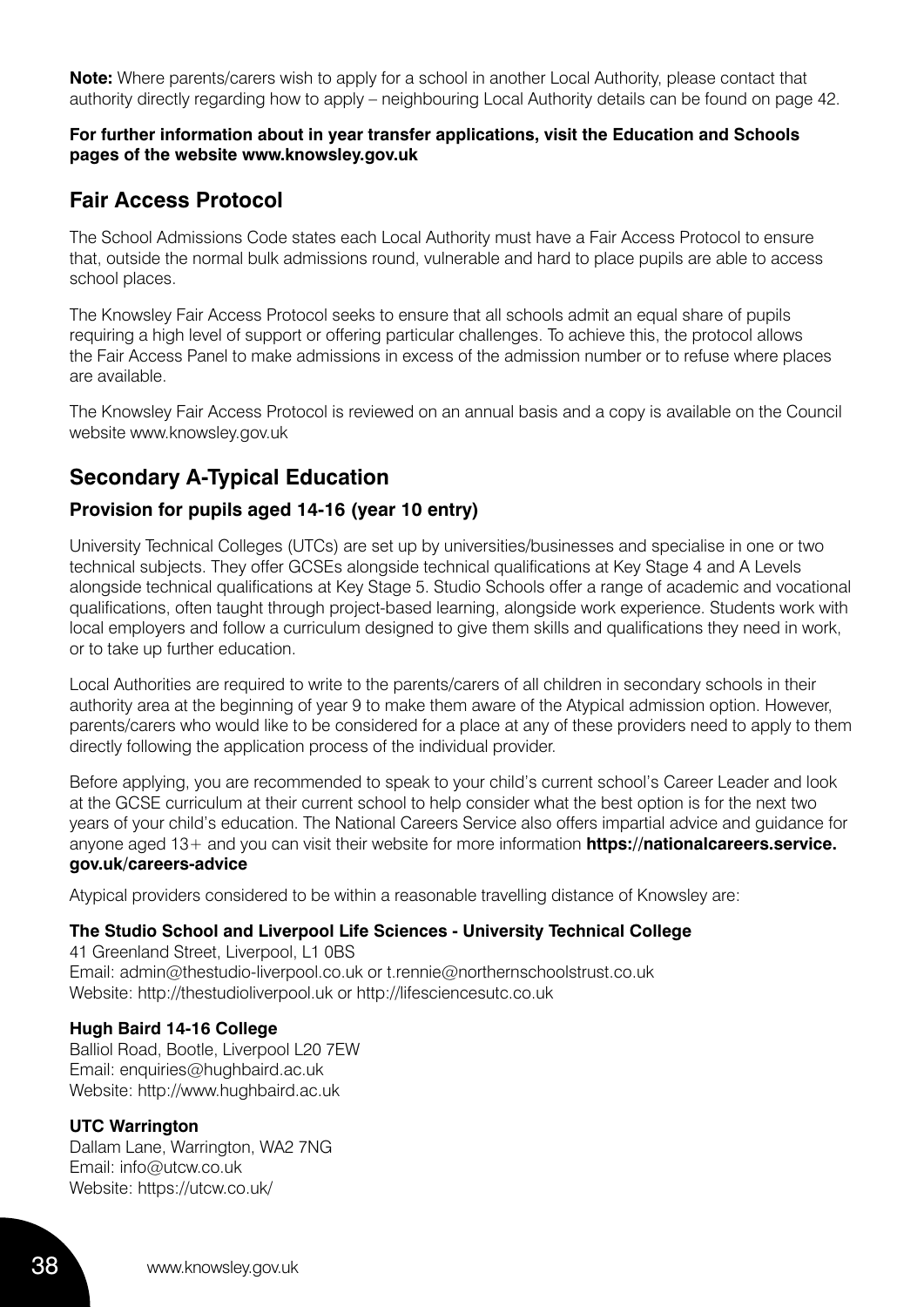## **Public examinations**

Public examinations are usually taken during Year 11 of secondary school. An extensive programme of courses from a range of examination boards are available. Each school takes responsibility for their own examination entries and in most circumstances, for the appropriate fees to the examination boards. Further details can be obtained from the individual schools directly.

Level 3 subjects are studied at Knowsley Community College and All Saints Catholic High School sixth form. Details of courses and entry requirements can be obtained directly from these establishments.

## **School achievement and attainment tables**

If you are interested in obtaining information about a school's examination results or would like details of the latest Ofsted inspection report for a school details are also available via the national website www. direct.gov.uk

## **Admissions to Year 12 of schools with sixth forms**

All Saints Catholic High School in Knowsley has further education provision for year 12 and 13 pupils.

The planned admission number for external applicants is 20. The school process their own applications for entry to year 12. If any applicant is refused a place in year 12, they will be offered a right of appeal. There are no general minimum entry qualifications for admission but where oversubscription occurs the school will apply an oversubscription criteria.

Details of specific courses of study available and how and when to apply can be obtained from the school directly.

## **Children with special educational needs and disabilities (SEND)**

Some children have special educational needs and disabilities, requiring special educational provision to be made for them. For the majority of children their mainstream school will meet their needs at SEND Support.

However, for children with significant/complex learning difficulties, the Local Authority (LA) may be required to assess their education, health and care needs and, if appropriate, make an Education, Health and Care Plan (EHCP). An EHCP describes a child's needs and the special provision made to meet their needs. Before an EHCP is issued, there will be a careful assessment of the child's education, health and care needs. Parents/carers are involved in every stage of this process and have a right to mediation and/or appeal if they are dissatisfied with the Final EHCP.

The Local Authority has a duty to determine and review the provision for a child with an EHCP. For parents/ carers of children with an EHCP, your choice of secondary school should be discussed with you at your child's Year 5 review to enable the Local Authority to identify an appropriate placement. The preferences you express will be considered by the Local Authority in accordance with the legislative requirements laid down in the Children & Families Act (2014) and the guidance issued in the Special Educational Needs & Disability Code of Practice (2015).

You will receive confirmation of the school to be named in your child's EHCP from the Local Authority SEND Team. If you disagree with the school named in your child's EHCP, you will be informed of your right of appeal to an independent tribunal. For further assistance on special educational needs matters, telephone (0151) 443 5145.

### **Pupils with an Education, Health and Care Plan (EHCP)**

Where a pupil has an EHCP and the Local Authority have named a school as provision, the child must be admitted.

Where this is a mainstream school and such pupils are known about at the time of the annual bulk allocation for academy and voluntary aided schools, they will be allocated a place in that school within the planned admission number, with priority over all other applicants.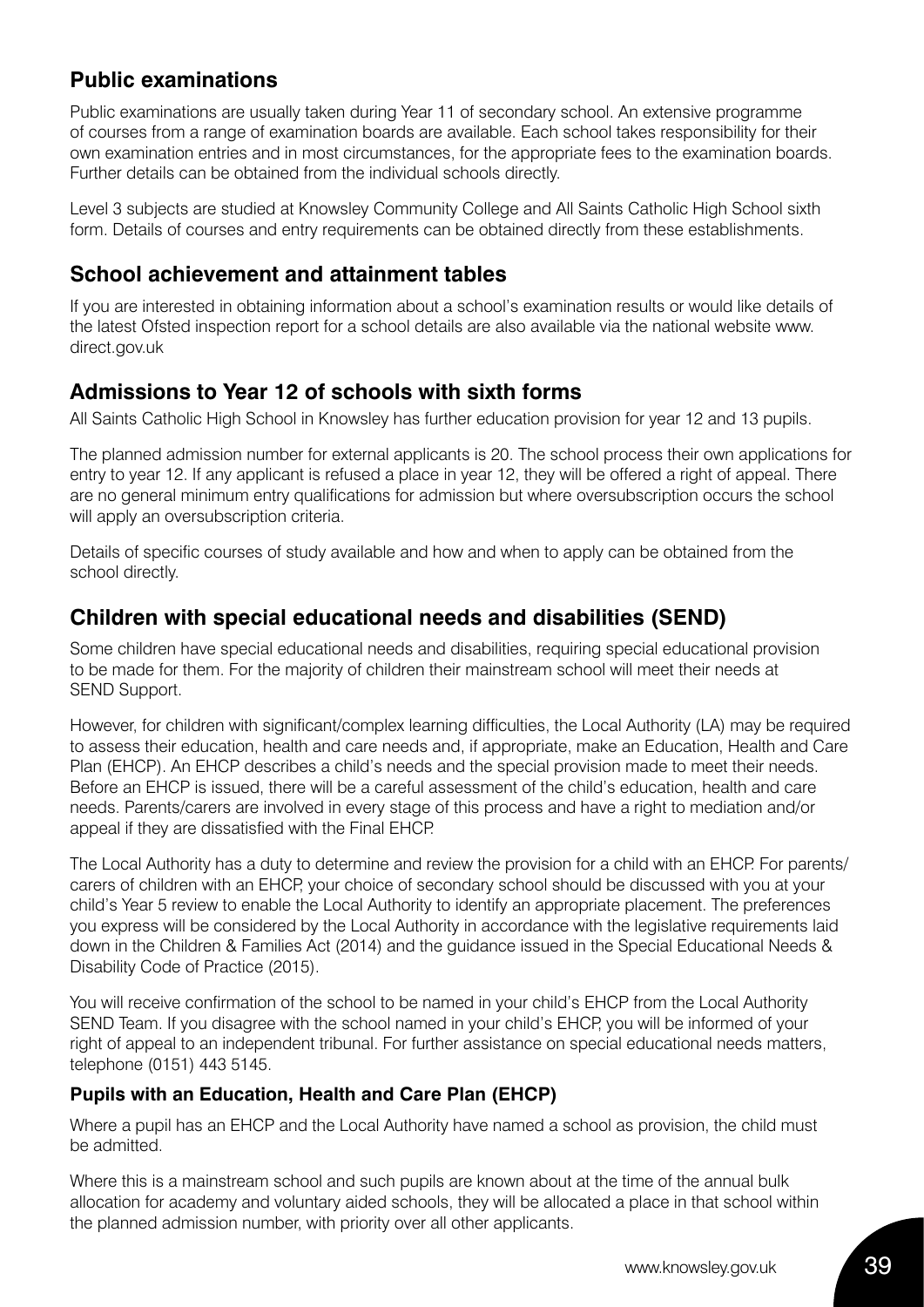## **Special Schools and Designated Specialist Provision**

Knowsley local authority has a number of special schools and designated specialist provision. Pupils attending these schools have complex and/or significant special educational needs and are placed by the SEND Team as a result an EHCP being issued, or an EHCP being amended following discussions at a review. In most cases the admission policy of these schools restricts admission to children with an EHCP.

For further information regarding admission to Special Schools, please contact the SEN Service by telephoning (0151) 443 5145.

#### **Bluebell Park School**

Cawthorne Close Feadteacher: Mr J Campbell Kirkby Telephone: (0151) 477 8350 Knowsley Capacity: 200 L32 3XQ Age range: 2-19 Type of needs met: Profound and Multiple Learning Difficulties, Severe Learning Difficulties, Autistic Spectrum Conditions

#### **Alt Bridge Secondary Support Centre**

| <b>Wellcroft Road</b> | Headteacher: | Mrs N Menagh                                                                            |
|-----------------------|--------------|-----------------------------------------------------------------------------------------|
| Huyton                | Telephone:   | (0151) 477 8310                                                                         |
| L36 7SY               | Capacity:    | 101                                                                                     |
|                       | Age range    | 11-16                                                                                   |
|                       |              | $\pi$ me of people met Mederate (Complex Leorning Difficulties, Autistic Coostrum Count |

Type of needs met: Moderate / Complex Learning Difficulties, Autistic Spectrum Conditions, Speech, Language and Communication Difficulties

#### **Finch Woods Academy**

| <b>Baileys Lane</b> | Headteacher:                                                         | Mrs L Dickenson |
|---------------------|----------------------------------------------------------------------|-----------------|
| Halewood            | Telephone:                                                           | (0151) 288 8930 |
| $1260$ TY           | Capacity:                                                            | 36              |
|                     |                                                                      | 11-16           |
|                     | Age range:<br>Type of needs met: Social, Emotional and Mental Health |                 |

## **Pupil Referral Unit**

Knowsley Authority has one Pupil Referral Unit (PRU). This provision is for students who have or are experiencing difficulties in a mainstream setting due to medical, social, emotional or behavioural needs. Through a modified educational experience, pupils are supported to develop alternative strategies to improve their resilience and confidence. Parents/carers cannot apply directly for a place in the PRU as they are typically by referral from a mainstream provider.

#### **Meadow Park School**

| <b>Haswell Drive</b> | Headteacher: | Mrs L Riley     |
|----------------------|--------------|-----------------|
| Stockbridge Village  | Telephone:   | (0151) 477 8100 |
| L28 1 RX             | Capacity:    | 113             |
|                      | Age range:   | $5-16$          |

## **Other education support services**

#### **Knowsley School Attendance Service**

The School Attendance Service in Knowsley works in partnership with schools to support parents/carers of children who may be experiencing difficulties in maintaining regular attendance.

If your child is experiencing any difficulties with regard to school attendance, you are requested to contact your child's school to discuss the issue in the first instance. Every school within Knowsley has access to a Local Authority Statutory School Attendance Officer.

For general enquiries, the service can be contacted by telephone on (0151) 443 3590 – please note this is a call back service and you will be required to leave a voicemail in order for an officer to contact you.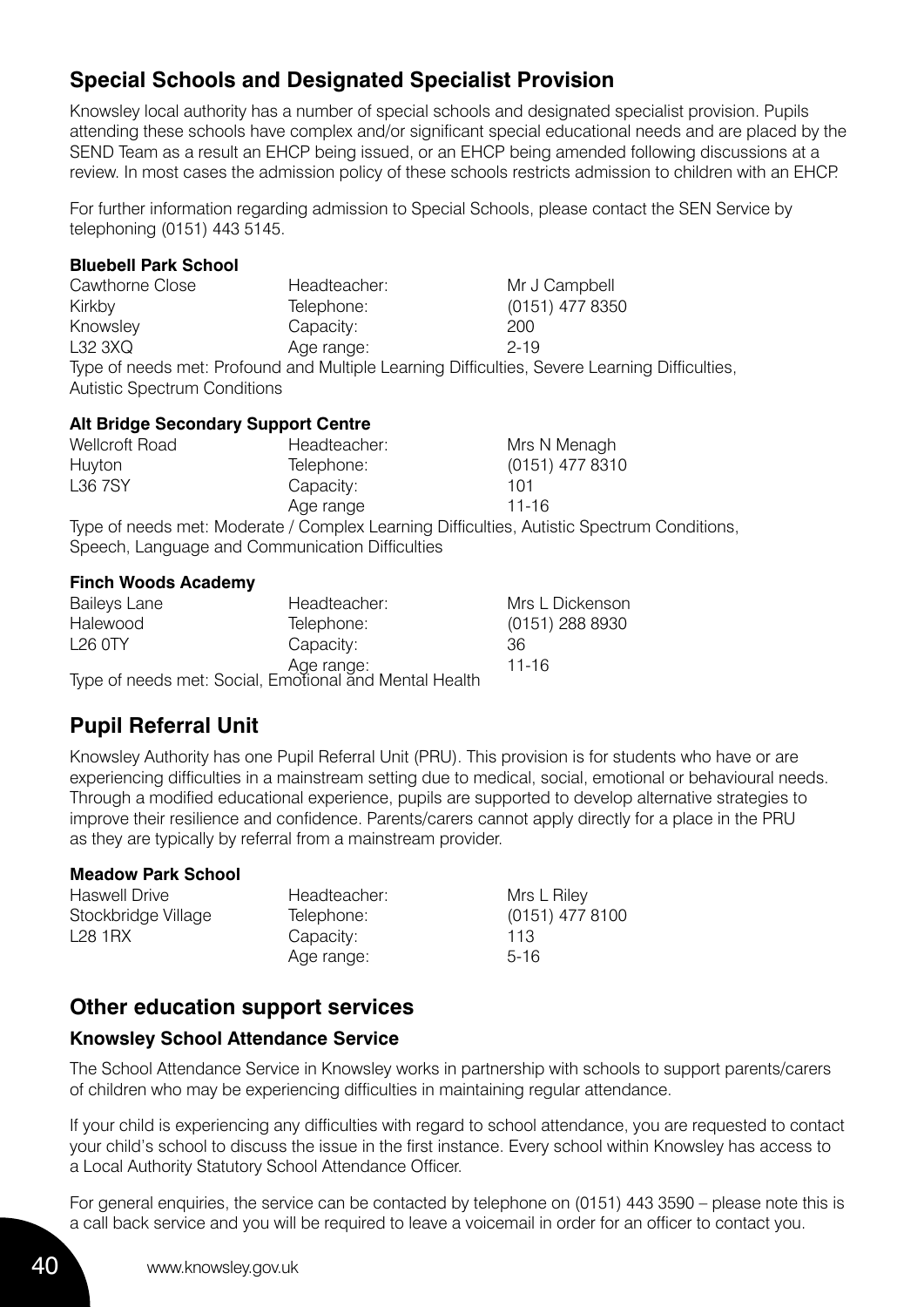### **Getting to school in Knowsley**

Visit Knowsley's Highways Information site **https://highways.knowsley.gov.uk** for help and advice to get to school quickly, safely and on time.

Whether you wish to walk, cycle, take the train or bus, you can find out more information about different ways to travel to school by visiting the following websites which provide sustainable travel information for parents and young people when travelling to, from and between education sites in Knowsley :

- o www.knowsley.gov.uk/things-to-do/knowsley-cycling.aspx
- o www.merseytravel.gov.uk/getting-around/route-maps/Pages/Buses-Servicing-Schools.aspx
- o www.merseytravel.gov.uk/getting-around/timetables/train-timetables/Pages/default.aspx

You can also download the sustainable modes of travel strategy document from these sites.

## **Financial support for secondary age children**

#### **Home to school transport**

Parents/carers need to consider how their child will travel to school and the costs involved. You can choose to send your child to any school, subject to availability of places, but there are certain conditions that have to be satisfied to qualify for free transport. The Transport Policy provides full details of how to qualify for support – the following is a summary of the main policy:

- A secondary age pupil will be entitled to free travel if any one of the following conditions applies:
	- o Children whose nearest qualifying secondary school in Knowsley is beyond the statutory walking distance of 3 miles
	- o Children who live within the statutory walking distance of the nearest qualifying secondary school but whose journey could be classed as unsafe, even if accompanied by an adult
- If parents/carers choose a secondary school that is more than 3 miles from home but there is a nearer secondary school with places available, your child will not be entitled to receive free transport. If you choose a school outside the Knowsley boundary your child will not be entitled to free transport unless there are exceptional circumstances or the application is based on low income grounds.
- Free transport support generally means a Merseytravel zone ticket (bus pass).
- Low income families are those pupils who are entitled to free school meals or where the parent/carer receives their maximum level of Working Tax Credit. Pupils from low income families can be considered for free transport if either of the following applies:
	- o Secondary children (11-16) from low income families will be entitled to free travel to one of their nearest three qualifying schools where they live more than 2 miles, but less than 6 miles from that school. The three nearest schools are those closest to the pupil's home.
	- o Children from low income families who attend the nearest suitable school on grounds of religion or belief will be entitled to free transport where they live more than 2 miles, but not more than 15 miles from that school.

#### **Contact details for information and advice about home to school transport**

Telephone number: (0151) 443 2500 Email: haveyoursay@knowsley.gov.uk Website: www.knowsley.gov.uk (search for school bus pass)

## **Free school meals**

School Meals are free to pupils whose parent/carer receives one of the following benefits:

- o Income Support
- o Income Based Jobseekers Allowance
- o An Income-Related Employment and Support Allowance
- o Child Tax Credit and income of less than £16,190\* (but not parents who receive Working Tax Credit – see below)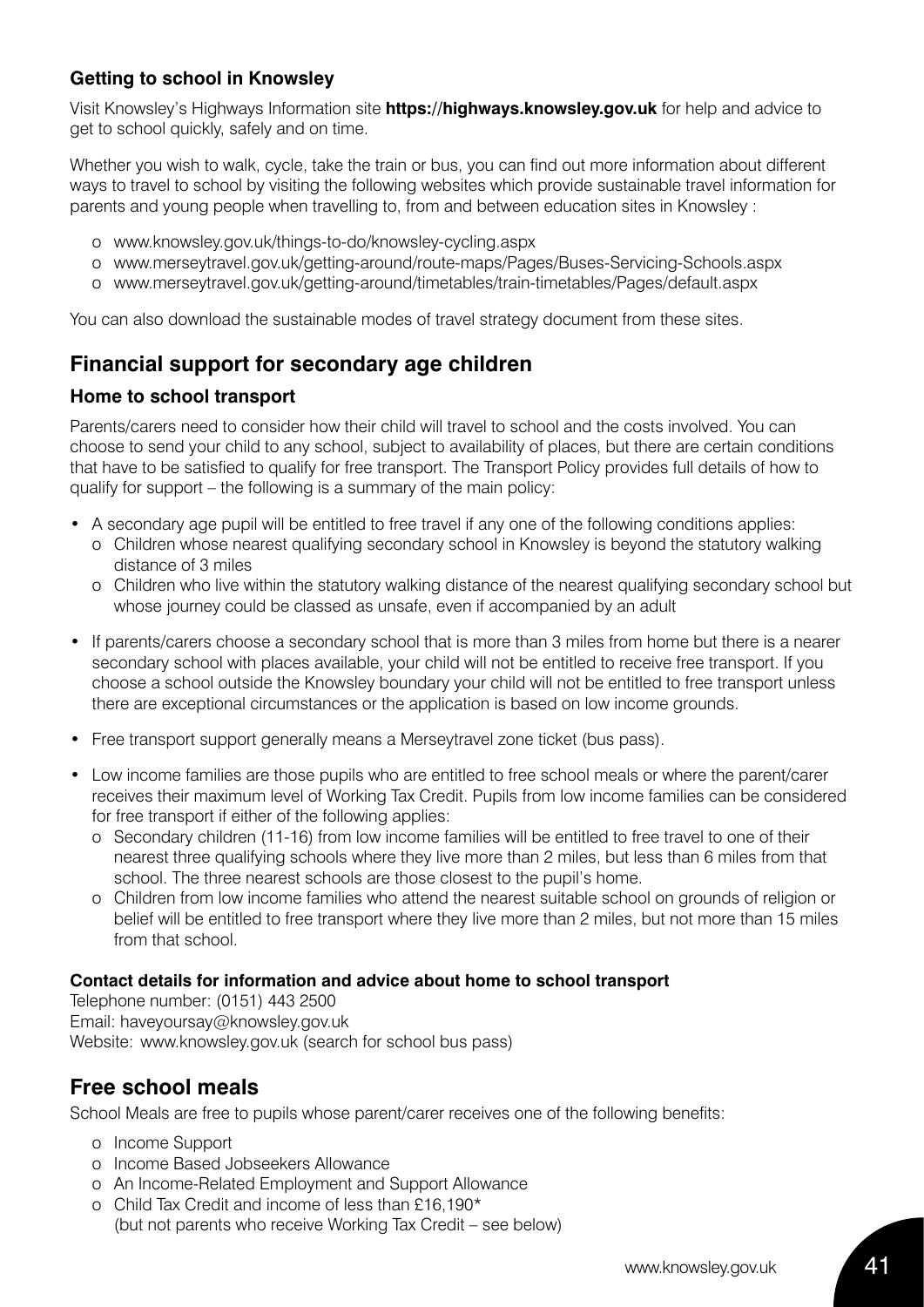- o The Guarantee element of State Pension Credit
- o Support under part VI of the Immigration & Asylum Act 1999
- o Universal Credit, provided they have an annual net earned income not exceeding £7,400 (£616.67 per month).

*\*Correct at the time of publication. The law governing free school meals states that pupils from families who receive Working Tax Credit are not entitled to free school meals even if income is less than £16,190.*

#### **Contact details for free school meal enquiries**

Telephone: (0151) 443 4042 Website:www.knowsley.gov.uk (search for school meals service)

## **Financial support for further education and sixth form students**

Full time further education students may be entitled to financial support towards transport costs from their college. There is no financial support offered to students by Knowsley.

## **Charging for school activities**

Schools can make charges for activities only in clearly defined circumstances. Governing bodies of individual schools can provide parents/carers with details of their policies about charging for activities.

## **Contact details for neighbouring Local Authority school admission teams**

Knowsley border closely with the Local Authorities listed below - parents/carers may wish to contact these authorities of they have questions or require information about schools in these areas.

#### **Halton Borough Council**

School Admissions, People Directorate, Rutland House, Halton Lea, Runcorn, WA7 2ES Telephone: (0151) 511 7271/7338 Email: schooladmissions@halton.gov.uk Website:www.halton.gov.uk/schooladmissions

#### **Lancashire County Council**

Pupil Access Team, Area Education Office (South), County Hall, Preston, Lancashire, PR1 0LD Telephone: (01772) 532 109 Website: www.lancashire.gov.uk/schools

#### **Liverpool City Council**

Children & Young People's Service, Cunard Building, Water Street, Liverpool, L3 1AH Telephone: (0151) 233 3006 Email: admissions@liverpool.gov.uk Website:www.liverpool.gov.uk

#### **Sefton Council**

Admissions Section, Schools Regulatory Services Bootle Town Hall, Oriel Road, Bootle, L20 7AE Telephone: (0151) 934 3590 Email: admissions@sefton.gov.uk Website: www.sefton.gov.uk/admissions

#### **St Helens Council**

Children and Young People Services, School Admissions, Atlas House, Corporation Street, St Helens, WA9 1LD Telephone: (01744) 671030 Email: schooladmissions@sthelens.gov.uk Website: www.sthelens.gov.uk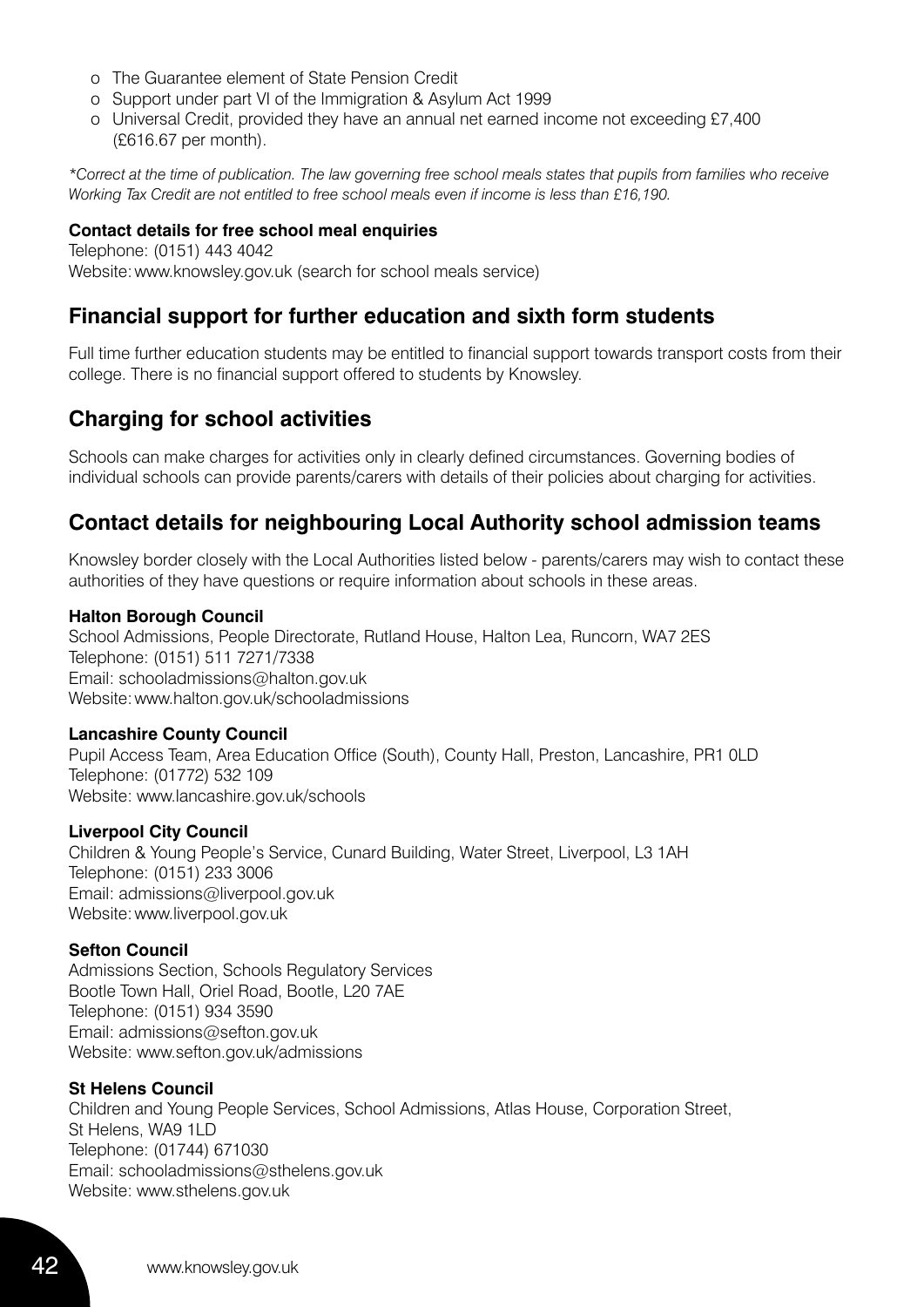## Summary timetable for admission to secondary schools in Knowsley For the school year 2022/23

The application, allocation and admission arrangements of pupils to year 7 of secondary schools in September 2022 will, as far as possible, follow the timetable below.

| 12 September 2020                                                   | Knowsley resident parents/carers of year 6 pupils should receive a<br>letter to their home address to advise them that their child is of age to<br>apply for secondary school.                                                                           |
|---------------------------------------------------------------------|----------------------------------------------------------------------------------------------------------------------------------------------------------------------------------------------------------------------------------------------------------|
|                                                                     | The letter will contain a unique identification reference number for use<br>on the online application portal in order to make an application.                                                                                                            |
|                                                                     | Where a pupil attends a primary school in another authority but lives in<br>Knowsley, the maintaining authority should normally provide Knowsley<br>school admissions with details of the home address, at which time<br>information will be posted out. |
|                                                                     | The Information for parents booklet and application are available online<br>on the Knowsley website www.knowsley.gov.uk                                                                                                                                  |
| <b>AN IMPORTANT DATE</b><br><b>NO LATER THAN</b><br>31 OCTOBER 2021 | Applications should be submitted by 31 October 2021<br>Applications submitted after this date may be classed as late.                                                                                                                                    |
| <b>1 March 2022</b>                                                 | Allocation results will be issued to applicants on 1 March 2022                                                                                                                                                                                          |
| May 2022 onwards                                                    | Appeals hearings to be held.                                                                                                                                                                                                                             |
| <b>September 2022</b>                                               | Admission to secondary school.                                                                                                                                                                                                                           |
| December 2022<br>(End of autumn term)                               | Formal year 7 waiting list closes                                                                                                                                                                                                                        |